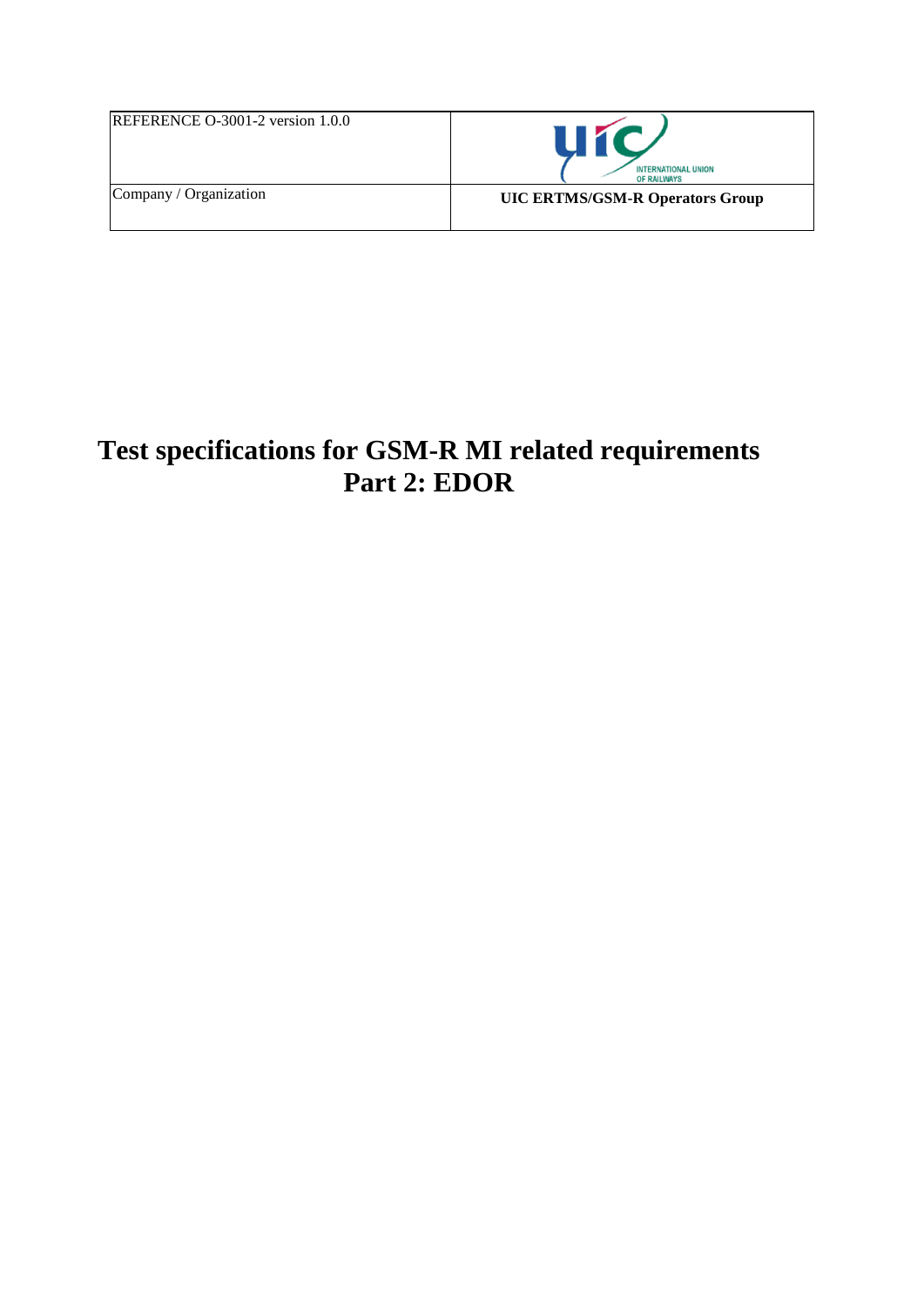#### **Document Data Sheet**

| Title of the document                 | Test specifications for GSM-R MI related requirements; Part 2: EDOR |  |
|---------------------------------------|---------------------------------------------------------------------|--|
| Reference, version number and<br>date | REFERENCE O-3001-2 version 1.0.0; Date: 20.07.2017                  |  |
| Number of pages                       | 38                                                                  |  |
| Prepared by                           | Funkwerk Systems (Bastian Reukauf)                                  |  |
| Checked by                            | <b>CEF</b> Activity beneficiaries                                   |  |
| Approved by                           | ERTMS/GSM-R UIC ERIG Chairman (Robert Sarfati)                      |  |

ISBN 978-2-7461-2592-6

#### **Warning**

No part of this publication may be copied, reproduced or distributed by any means whatsoever, including electronic, except for private and individual use, without the express permission of the International Union of Railways (UIC). The same applies for translation, adaptation or transformation, arrangement or reproduction by any method or procedure whatsoever. The sole exceptions - noting the author's name and the source -are "analyses and brief quotations justified by the critical, argumentative, educational, scientific or informative nature of the publication into which they are incorporated" (Articles L 122-4 and L122-5 of the French Intellectual Property Code).

International Union of Railways (UIC) - Paris, 2017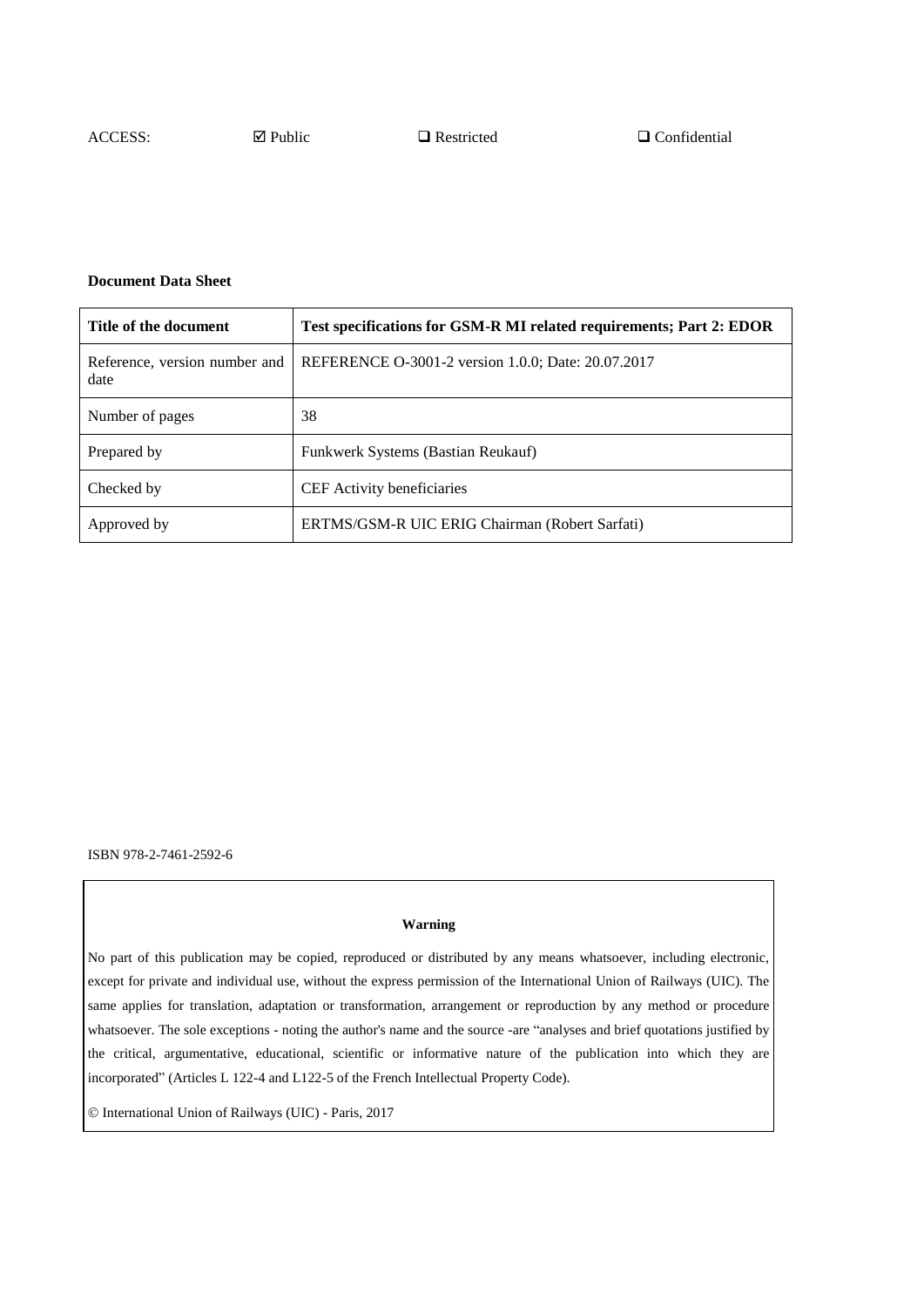# **Evolution Sheet**

| <b>Revision</b> | <b>Date</b> | <b>Author</b>           | Object of revision                    |  |
|-----------------|-------------|-------------------------|---------------------------------------|--|
| x.0.1           | 2016-09     | Funkwerk Systems        | Creation                              |  |
| x.0.2           | 2016-09     | Funkwerk Systems        | Update after review Alstom            |  |
| x.0.3           | 2016-10     | <b>Funkwerk Systems</b> | Update after review TIG               |  |
| x.0.4           | 2016-10     | <b>Funkwerk Systems</b> | Editorial changes                     |  |
| x.0.5           | 2017-01     | <b>Funkwerk Systems</b> | Changes to +CGEQREQ                   |  |
| x.0.6           | 2017-01     | Funkwerk Systems        | Editorial changes                     |  |
| x.0.7           | 2017-02     | Funkwerk Systems        | Added new TC to test mandatory AT-    |  |
|                 |             |                         | commands from FFFIS for EuroRadio     |  |
| x.0.8           | 2017-03     | <b>Funkwerk Systems</b> | Added IP address parameter to CGDCONT |  |
| 1.0.0           | 2017-05     | <b>UIC</b>              | Approval by UIC                       |  |
|                 |             |                         |                                       |  |
|                 |             |                         |                                       |  |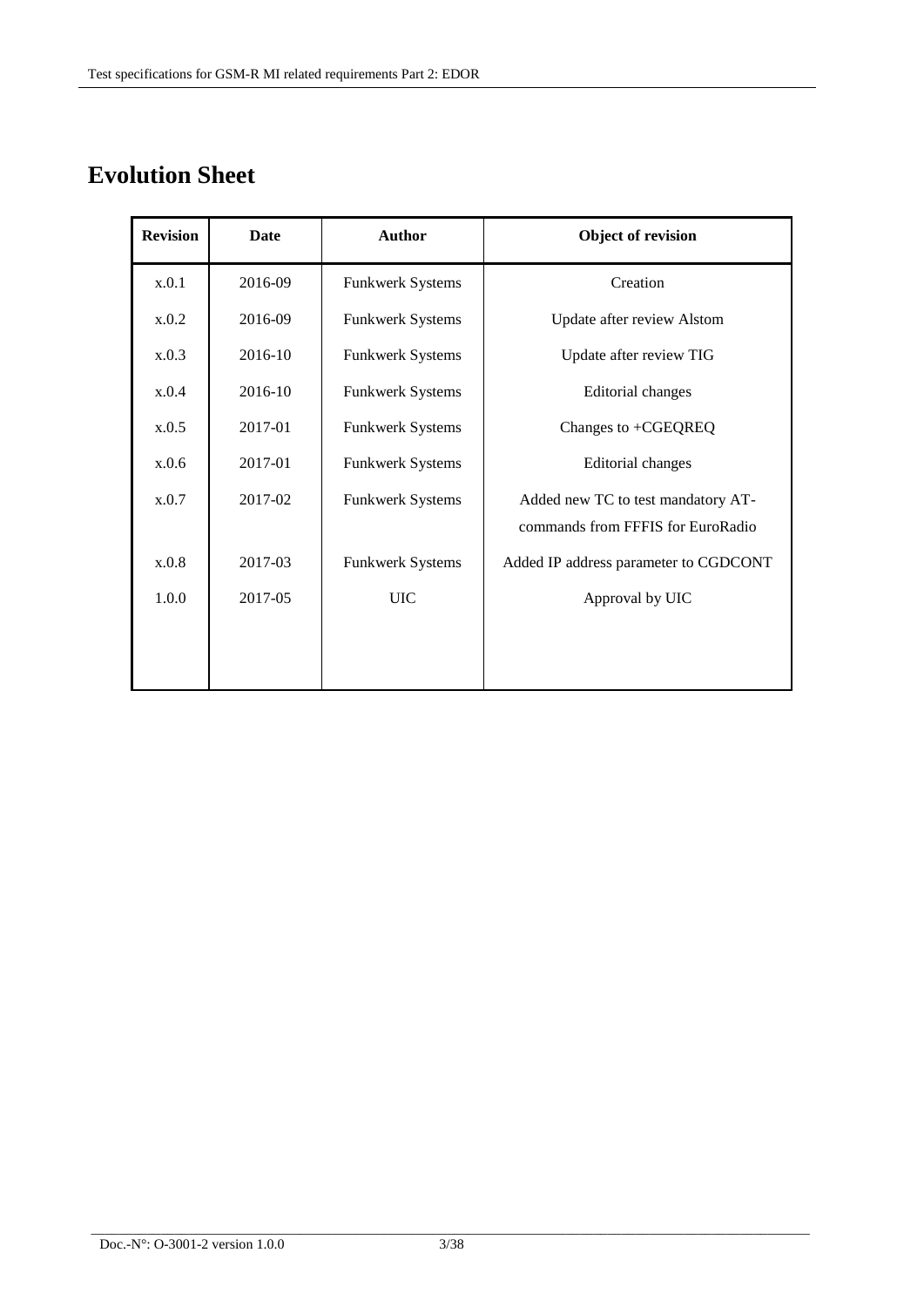# **Contents**

| 1              |                                                                                 |  |
|----------------|---------------------------------------------------------------------------------|--|
| 1.1            |                                                                                 |  |
| 1.2            |                                                                                 |  |
| 1.3            |                                                                                 |  |
| $\overline{2}$ |                                                                                 |  |
| 2.1            |                                                                                 |  |
| 2.2            |                                                                                 |  |
| 2.3            |                                                                                 |  |
| 2.4            |                                                                                 |  |
| 2.4.1          |                                                                                 |  |
| 2.4.2          |                                                                                 |  |
| 2.4.3          |                                                                                 |  |
| 3              |                                                                                 |  |
| 3.1            |                                                                                 |  |
| 3.2            |                                                                                 |  |
| 3.3            |                                                                                 |  |
| 3.4            |                                                                                 |  |
| 4              | EIRENE Requirements for Cab Radio: Mandatory for Interoperability14             |  |
| 5              | EIRENE Requirements for Cab Radio: Mandatory for Interoperability – optional    |  |
| 6              | EIRENE Requirements for ETCS data only radio: Mandatory for Interoperability 15 |  |
| 6.1            |                                                                                 |  |
| 6.1.1          |                                                                                 |  |
| 6.1.2          |                                                                                 |  |
| 6.1.3          |                                                                                 |  |
| 6.1.4          |                                                                                 |  |
| 6.1.5          |                                                                                 |  |
| 6.1.6          |                                                                                 |  |
| 6.1.7          |                                                                                 |  |
| 6.1.8          |                                                                                 |  |
| 6.2            |                                                                                 |  |
| 6.2.1          |                                                                                 |  |
| 6.2.2          |                                                                                 |  |
| 6.2.3          |                                                                                 |  |
| 6.2.4          |                                                                                 |  |
| 6.2.5          |                                                                                 |  |
| 6.2.6          |                                                                                 |  |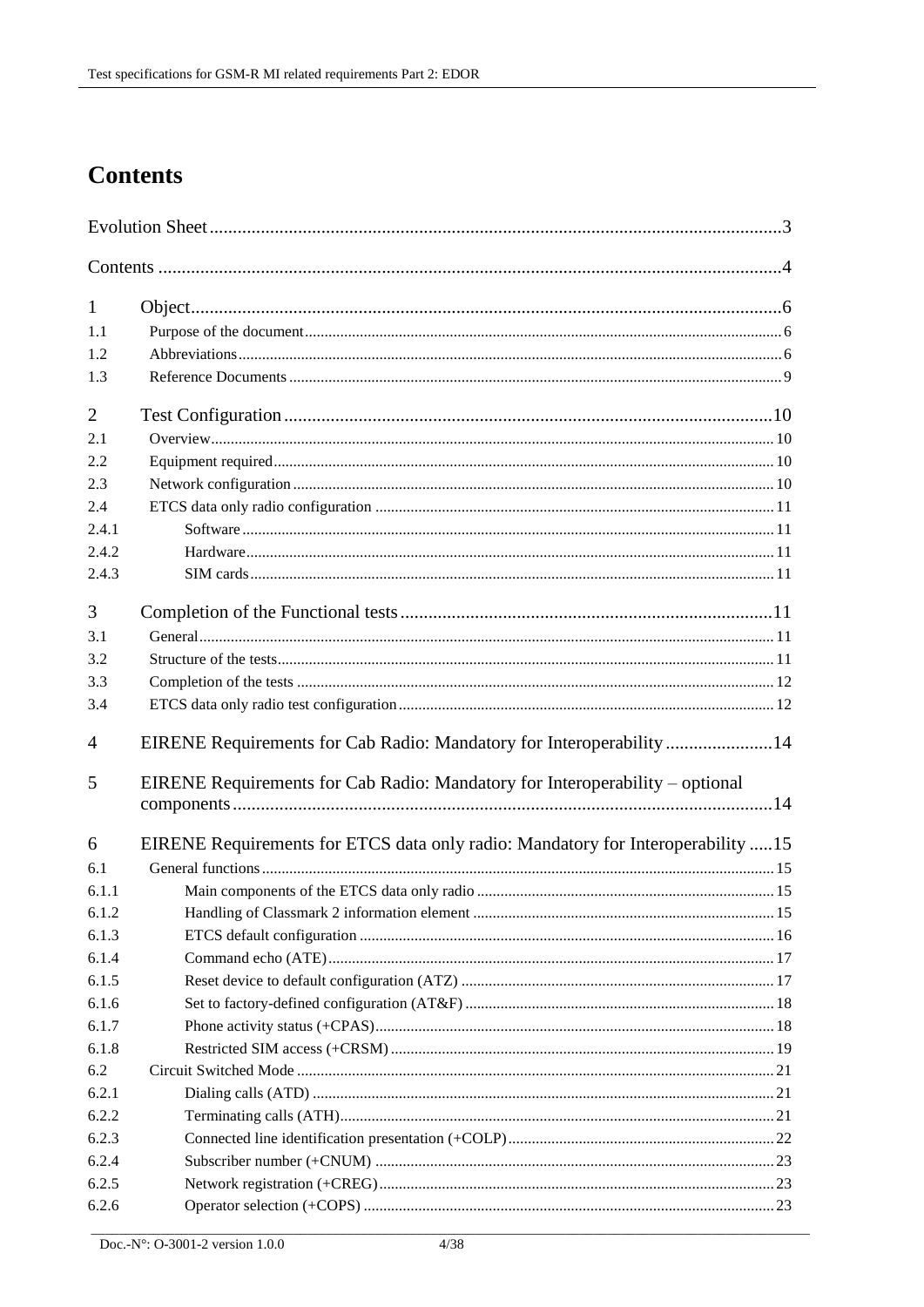| 6.2.7  |                                                                               |  |
|--------|-------------------------------------------------------------------------------|--|
| 6.2.8  |                                                                               |  |
| 6.2.9  |                                                                               |  |
| 6.2.10 |                                                                               |  |
| 6.2.11 |                                                                               |  |
| 6.3    |                                                                               |  |
| 6.3.1  |                                                                               |  |
| 6.3.2  | Quality of Service Profile - Requested for non-ETCS application (+CGEQREQ) 30 |  |
| 6.3.3  |                                                                               |  |
| 6.3.4  |                                                                               |  |
| 6.3.5  |                                                                               |  |
| 6.3.6  |                                                                               |  |
| 6.3.7  |                                                                               |  |
| 6.3.8  |                                                                               |  |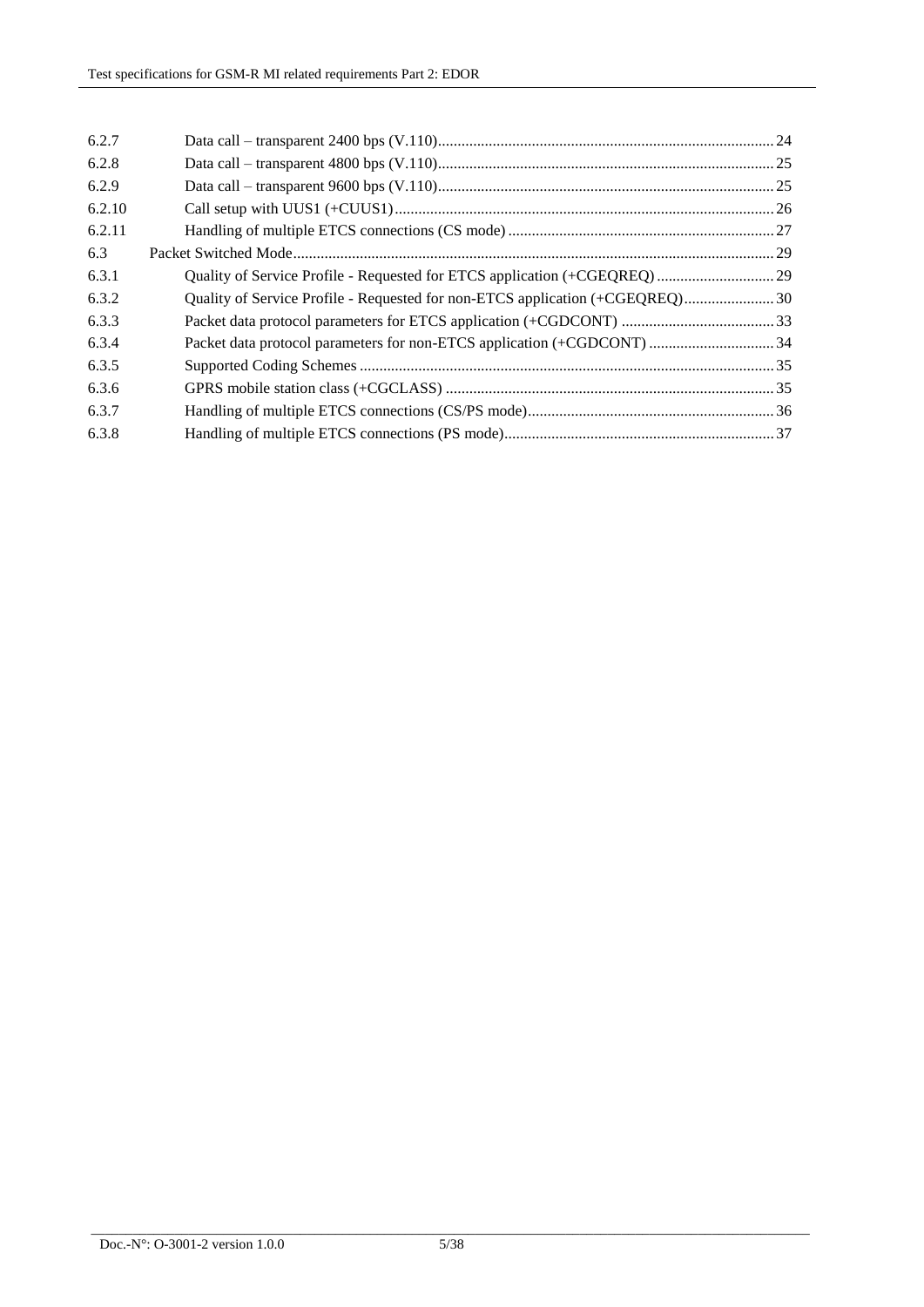# **1 Object**

#### **1.1 Purpose of the document**

This document contains the test cases that are necessary for the functional validation of an ETCS data only radio according to the EIRENE specifications FRS (see [2]) and SRS (see [3]). The test cases cover all the requirements that have been identified as mandatory for interoperability (MI) according to the EIRENE specification and which can be validated using functional tests. QoS and performance requirements for safety and non-safety related data communications are not in the scope of this document.

### **1.2 Abbreviations**

| АC            | <b>Access Code</b>                                 |
|---------------|----------------------------------------------------|
| AT            | Attention command set                              |
| BC            | <b>Breakout Code</b>                               |
| <b>BTS</b>    | <b>Base Transceiver Station</b>                    |
| <sub>CC</sub> | <b>Country Code</b>                                |
| CN            | Coach Number                                       |
| CR            | Cab Radio                                          |
| <b>CHPC</b>   | <b>Confirmation of High Priority Calls</b>         |
| <b>CLIP</b>   | Calling Line Identification Presentation           |
| CoLP          | <b>Connected Line Identification Presentation</b>  |
| CS.           | Circuit Switched                                   |
| <b>CTS</b>    | <b>Centralized Train Signaling</b>                 |
| DL            | Downlink                                           |
| <b>DSD</b>    | <b>Driver Safety Device</b>                        |
| <b>EDOR</b>   | ETCS data only radio                               |
| <b>EIRENE</b> | European Integrated Railway Radio Enhanced Network |
| eMLPP         | enhanced Multi-Level Precedence and Pre-emption    |
| <b>ETCS</b>   | European Train Control System                      |
| EN            | <b>Engine Number</b>                               |
| $e$ REC       | enhanced Railway Emergency Call                    |
| <b>ETSI</b>   | European Telecommunications Standards Institute    |
| <b>FFFIS</b>  | Form Fit Functional Interface Specification        |
| FI            | <b>Functional Identity</b>                         |
| FC            | <b>Function Code</b>                               |
| <b>FN</b>     | <b>Functional Number</b>                           |
| <b>FRS</b>    | <b>Functional Requirements Specification</b>       |
| GBR           | <b>Guaranteed Bitrate</b>                          |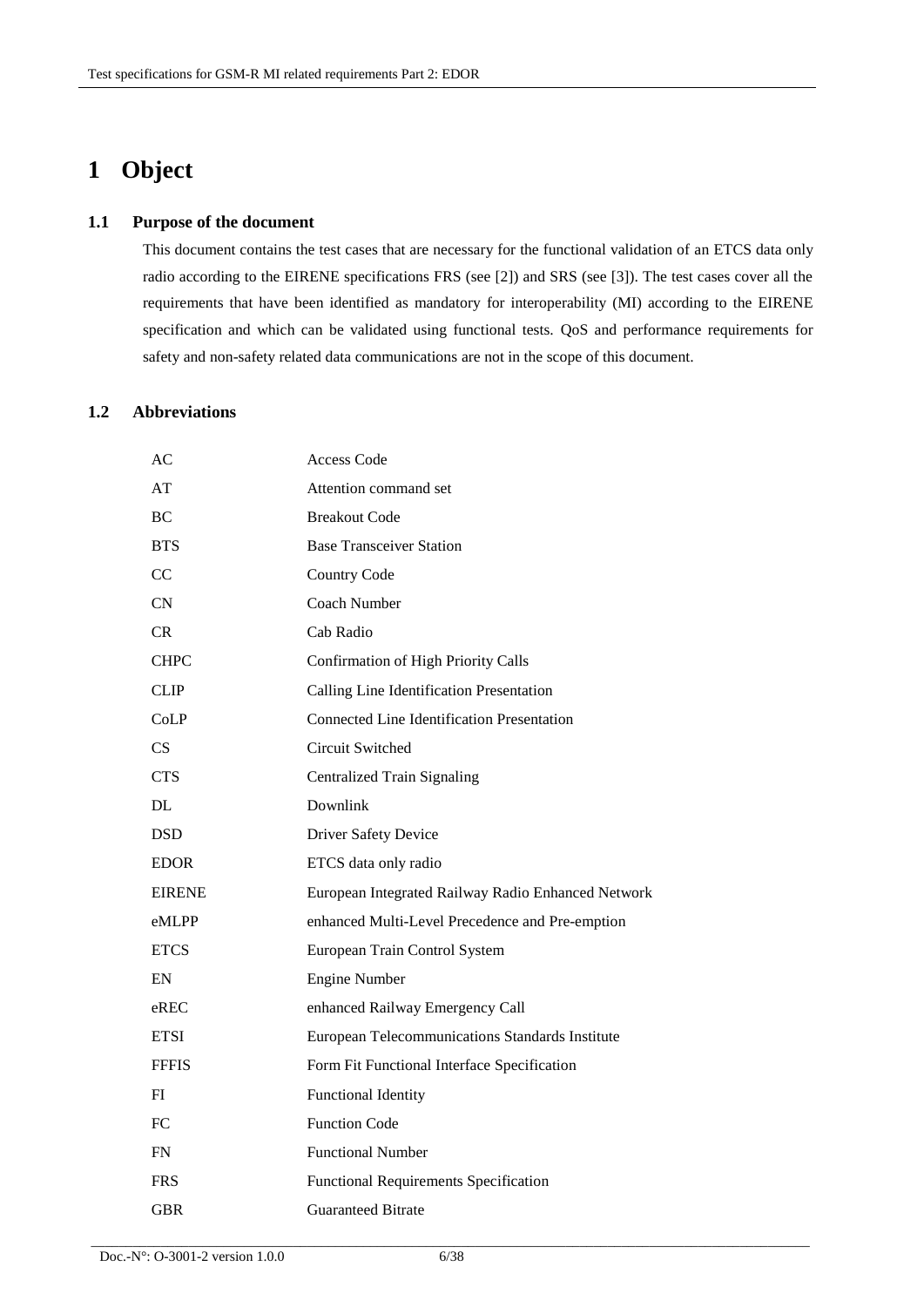| <b>GCA</b>    | Group Call Area                                                       |
|---------------|-----------------------------------------------------------------------|
| GID           | Group call Identity                                                   |
| <b>GPH</b>    | General Purpose Handheld                                              |
| <b>GSM</b>    | Global System for Mobile Communications                               |
| GSM-MT        | <b>GSM Mobile Termination</b>                                         |
| GSM-R         | GSM-Railway, GSM train radio system                                   |
| <b>ISDN</b>   | <b>Integrated Services Digital Network</b>                            |
| LAS           | Link Assurance Signal                                                 |
| LN            | <b>Location Number</b>                                                |
| <b>MCC</b>    | Mobile Country Code                                                   |
| <b>MLPP</b>   | Multi-Level Precedence and Pre-emption                                |
| <b>MMI</b>    | Man - Machine Interface                                               |
| <b>MNC</b>    | Mobile Network Code                                                   |
| <b>MORANE</b> | Mobile Radio for Railway Networks in Europe                           |
| <b>MPTY</b>   | <b>Multiparty Supplementary Services</b>                              |
| MS            | Mobile Station, GSM-R mobile phone with a valid SIM Card for the test |
| MT            | Mobile Termination/Terminated                                         |
| <b>NDC</b>    | <b>National Destination Code</b>                                      |
| <b>OPH</b>    | <b>Operational Purpose Handheld</b>                                   |
| <b>OPS</b>    | Operational Purpose Handheld for Shunting                             |
| <b>OTA</b>    | Over The Air                                                          |
| <b>OTDI</b>   | Originator To Dispatcher Information                                  |
| PA            | <b>Public Address</b>                                                 |
| PC            | Primary Controller                                                    |
| <b>PDP</b>    | Packet Data Protocol                                                  |
| <b>PFN</b>    | Presentation of Functional Number                                     |
| PPP           | Point to Point Protocol                                               |
| <b>PS</b>     | Packet Switched                                                       |
| <b>PSC</b>    | Power Supply Controller                                               |
| <b>PSK</b>    | Phase Shift Keying                                                    |
| <b>PTP</b>    | Point-to-Point call                                                   |
| <b>PTT</b>    | Push to Talk                                                          |
| QoS           | <b>Quality of Services</b>                                            |
| <b>RBC</b>    | Radio Block Centre                                                    |
| <b>REC</b>    | Railway Emergency Call                                                |
| <b>SC</b>     | <b>Secondary Controller</b>                                           |
| SDU           | Service Data Unit                                                     |
| <b>SEC</b>    | Shunting Emergency Call                                               |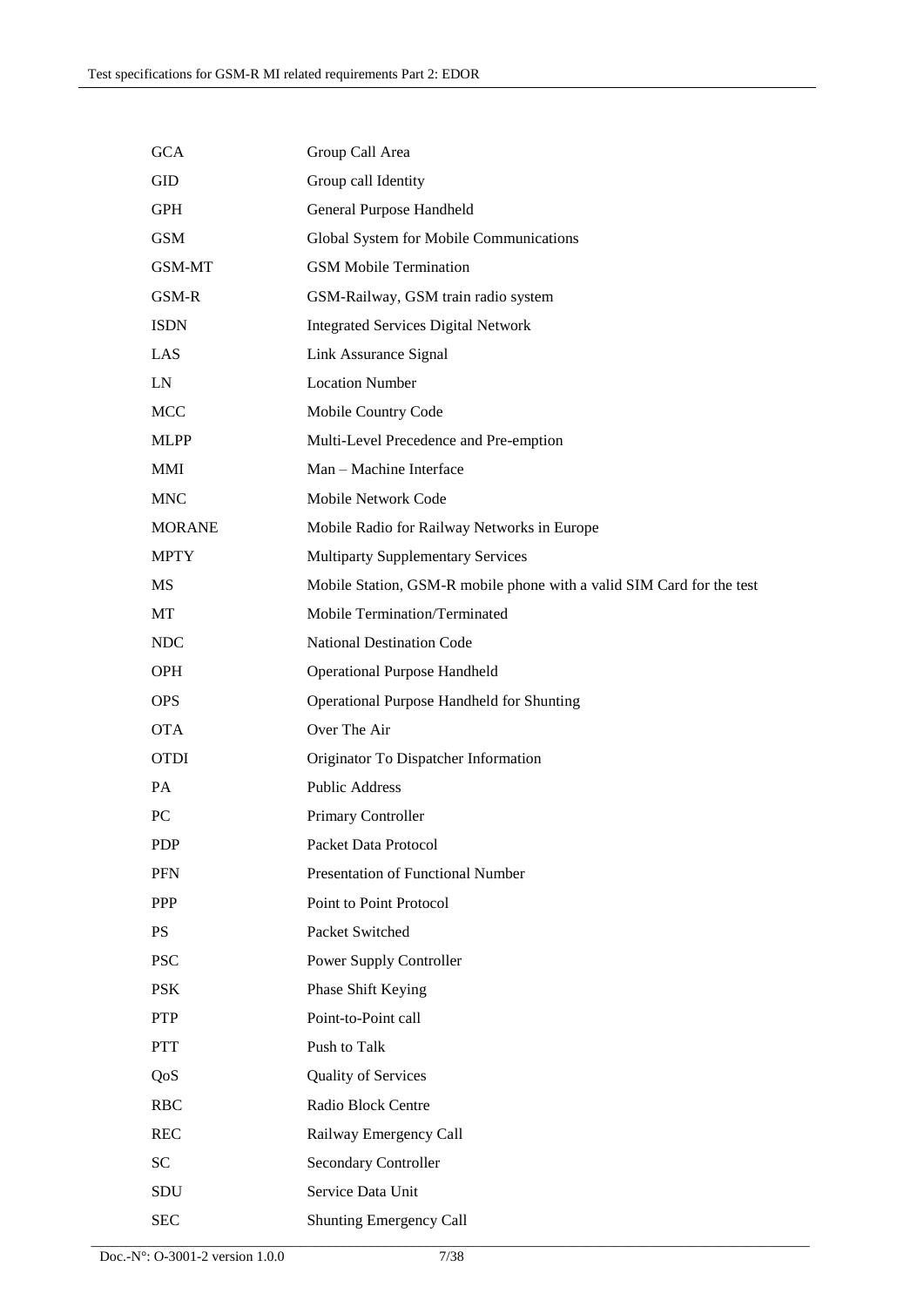| SGC         | <b>Shunting Group Call</b>                     |
|-------------|------------------------------------------------|
| <b>SIM</b>  | Subscriber Identification Module               |
| <b>SMS</b>  | <b>Short Message Service</b>                   |
| SN          | <b>Stock Number</b>                            |
| <b>SN</b>   | <b>Subscriber Number</b>                       |
| <b>SRS</b>  | <b>System Requirements Specification</b>       |
| TE          | <b>Terminal Equipment</b>                      |
| TN          | <b>Train Number</b>                            |
| <b>UIC</b>  | Union Internationale des Chemins de Fer        |
| UL          | Uplink                                         |
| <b>USSD</b> | <b>Unstructured Supplementary Service Data</b> |
| <b>UUIE</b> | <b>User-to-User Information Element</b>        |
| UUS         | User-User Signaling                            |
| <b>VBC</b>  | Voice Broadcast Call                           |
| <b>VBS</b>  | <b>Voice Broadcast Service</b>                 |
| <b>VGC</b>  | Voice Group Call                               |
| <b>VGCS</b> | Voice Group Call Service                       |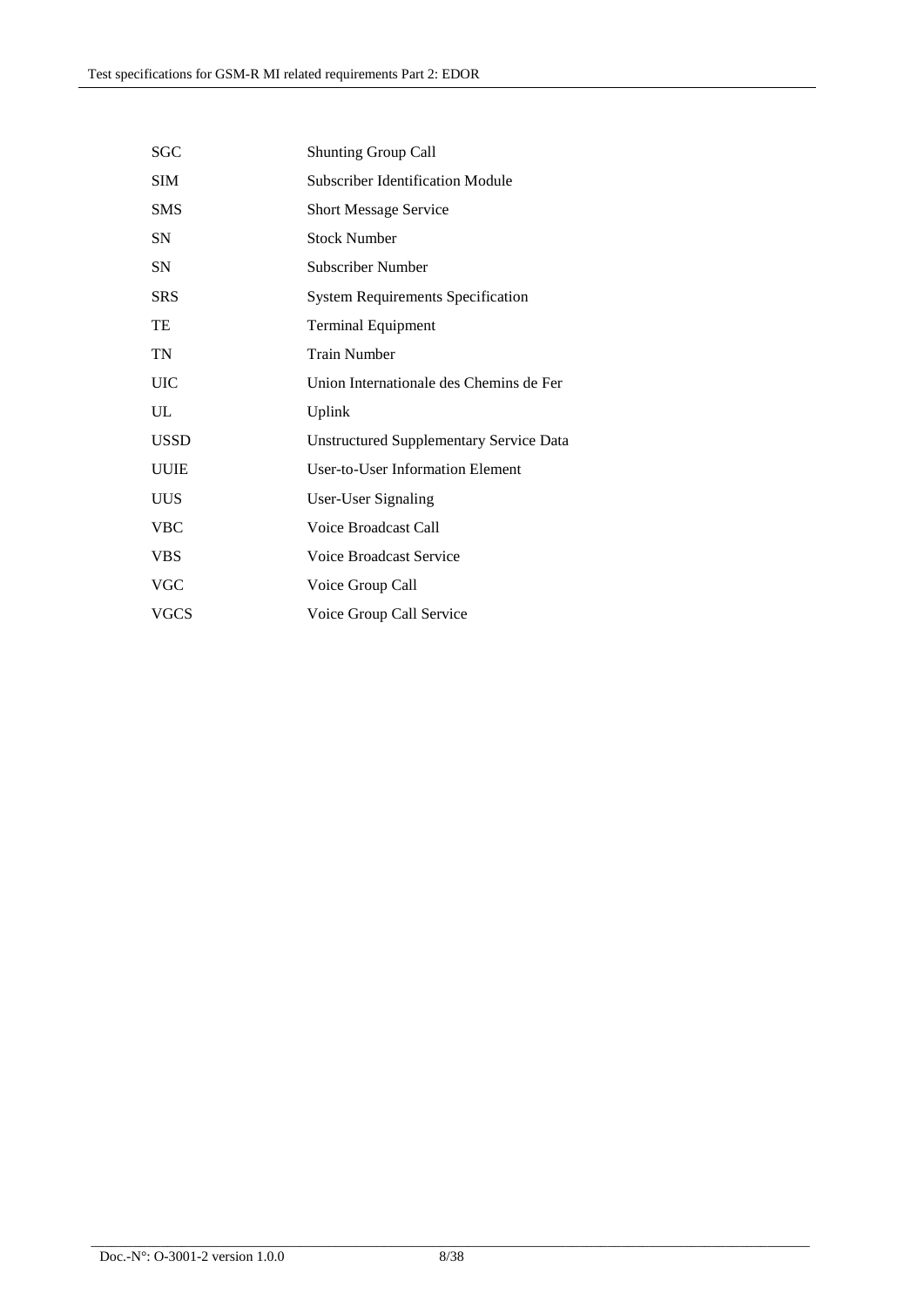## **1.3 Reference Documents**

| $[1]^*$ | <b>EDOR User's Manual</b>                                                                                                                                                                                        |
|---------|------------------------------------------------------------------------------------------------------------------------------------------------------------------------------------------------------------------|
| $[2]$   | UIC, EIRENE Functional Requirements Specification<br>Doc.-N°: UIC CODE 950 v 0.0.2   version: 8.0.0                                                                                                              |
| $[3]$   | UIC, EIRENE System Requirement Specification<br>Doc.-N°: UIC CODE 951 v 0.0.2   version: 16.0.0                                                                                                                  |
| [4]     | COMMISSION REGULATION (EU) 2016/919 of 27 May 2016 on the technical<br>specification for interoperability relating to the 'control-command and signaling'<br>subsystems of the rail system in the European Union |
| $[5]$   | UIC, FFFIS for GSM-R SIM Cards<br>Doc.-N°: P38 T 9001   version: 5.0 (2015-12)                                                                                                                                   |
| [6]     | UIC, Radio Transmission FFFIS for EuroRadio<br>Doc.-N°: A 11 T 6001   version 13.0.0 (2015-12)                                                                                                                   |
| $[7]$   | ETSI Technical Specification RT, GPRS/EGPRS requirements for ETCS<br>Doc.-N°: ETSI TS 103 328   version 1.2.1 (2016-10)                                                                                          |
| [8]     | UIC, Test specifications for GSM-R MI related requirements, Part 1: Cab Radio<br>Doc.-N°: UIC O-3001-1   version: 1.0.0                                                                                          |
| [9]     | UIC, Test specifications for GSM-R MI related requirements, Part 3: SIM Cards<br>Doc.-N°: UIC O-3001-3   version: 1.0.0                                                                                          |
| $[10]$  | UIC, Test specifications for GSM-R MI related requirements, Part 4: Network<br>Doc.-N°: UIC O-3001-4   version: $1.0.0$                                                                                          |
|         |                                                                                                                                                                                                                  |

\* Document [1] refers to the User's Manual of the tested type of EDOR. It is imperative to use the EDOR User / Interface Manual corresponding to the tested version of the ETCS data only radio.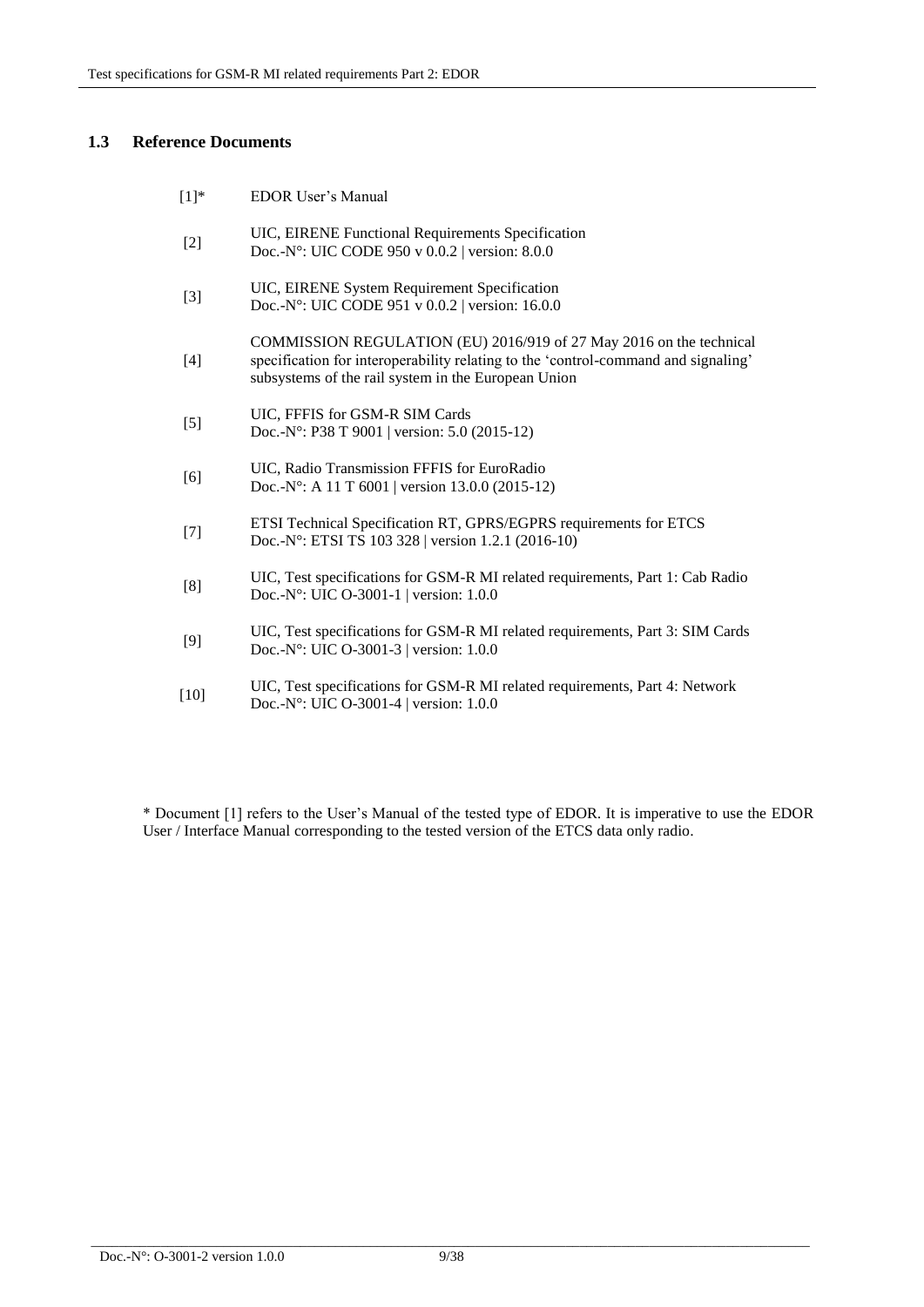# **2 Test Configuration**

## **2.1 Overview**

Following components of the EIRENE GSM-R system are needed to execute the tests:

- $\bullet$  GSM-R Network(s)
- ETCS data only radio (device under test)

 entity at trackside to act as a responder for data communications (can be either a test tool responder or real RBC)

 entity on Onboard side that shall stimulate EDOR according to EURORADIO FFFIS interface (can be either a test tool or a real Onboard Unit)

SIM Cards

## **2.2 Equipment required**

- GSM-R network(s) operating in the R-GSM 900 band with CS and PS domain
- GSM Abis-tracer or GSM A-tracer, in order to check the contents on the messages exchanged between mobiles and network when required
- ETCS data only radio (device under test)
- ETCS (RBC) and non-ETCS entities in CS and PS domain GSM-R SIM cards with all the services and features provisioned and configured for the appropriate mobile user and function
- SIM card editor, in order to be able to modify the services and features provisioned and the configuration on the SIM cards for the different test requirements
- User's Manual of the tested device
- User's Manual of the other mobiles involved testing

### **2.3 Network configuration**

It is recommended that GSM-R network is fully compliant to the requirements listed in the set of specifications applicable to GSM-R network, see [4] and [7]. However it is noted that some of the features are not specifically required for EDOR testing.

It must be possible to adjust various functions within the network in order to carry out the ETCS data only radio tests. The GSM-R network configuration shall at least support two location / group call areas.

The data applications for ETCS and non-ETCS services belong to the test environment and are provided by the test lab operator or the customer.

The configuration of the used GSM-R network, supplier and the software release of the network components such as e.g. network switching subsystem, base station subsystem etc. must be documented in the test protocol.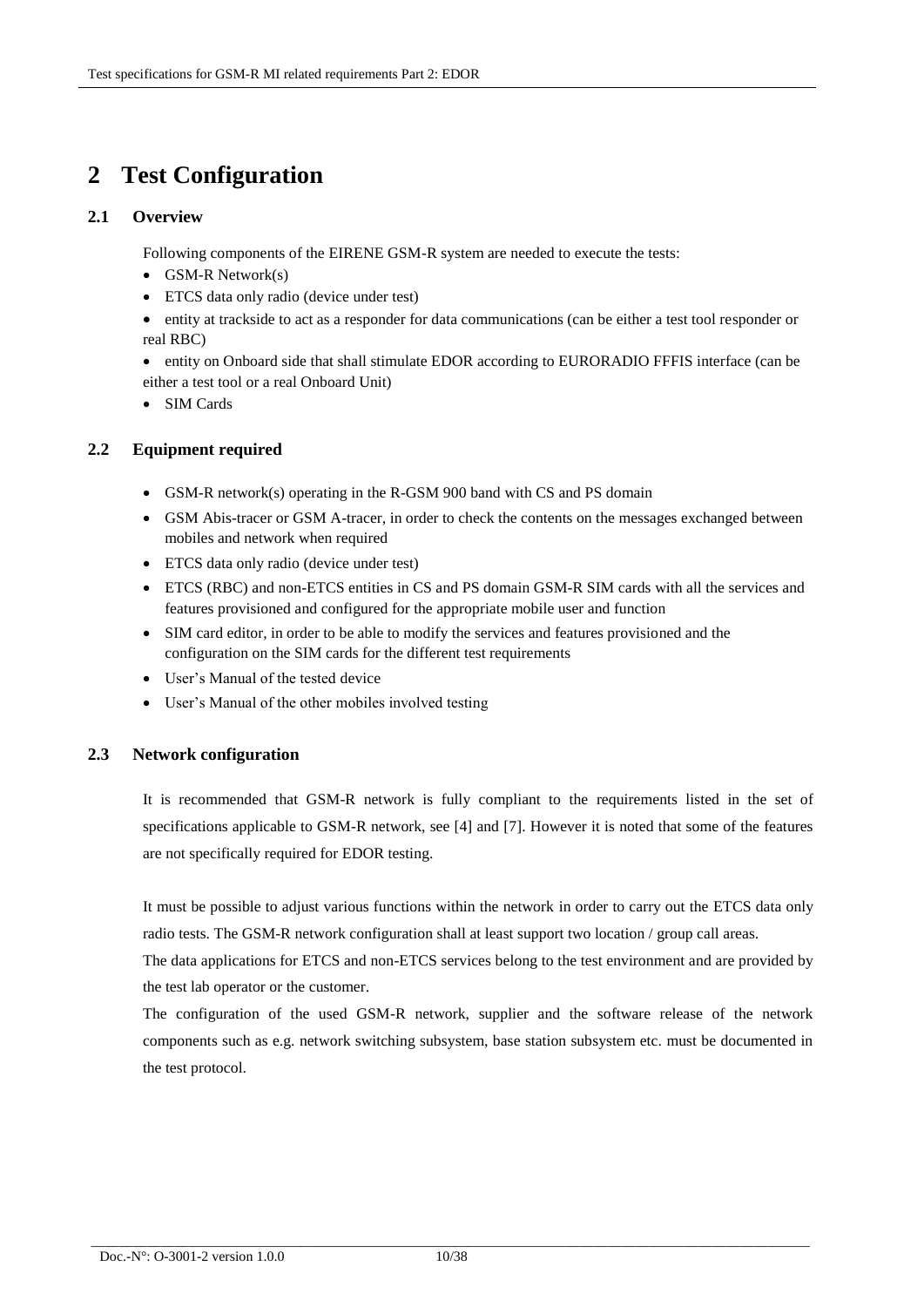## **2.4 ETCS data only radio configuration**

## **2.4.1 Software**

The software release of the ETCS data only radio must be declared in the test protocol.

### **2.4.2 Hardware**

The hardware release of the ETCS data only radio must be declared in the test protocol.

### **2.4.3 SIM cards**

The SIM cards need to be compliant to [5] and will be provided by the network operator or test lab operator. Optionally the SIM card compliance can be verified by [9].

## **3 Completion of the Functional tests**

### **3.1 General**

The following chapters contain a detailed description of all functional tests provided for the ETCS data only radio.

### **3.2 Structure of the tests**

The tests are structured as follows:

- test title
- purpose of the test
- precondition for the test
- $\bullet$  reference to specific requirement(s)
- completion of the test in individual steps

Where the term "User's Manual" is used, the required action and/or any audible and/or visual indication has to be referred to the User's Manual of the tested ETCS data only radio.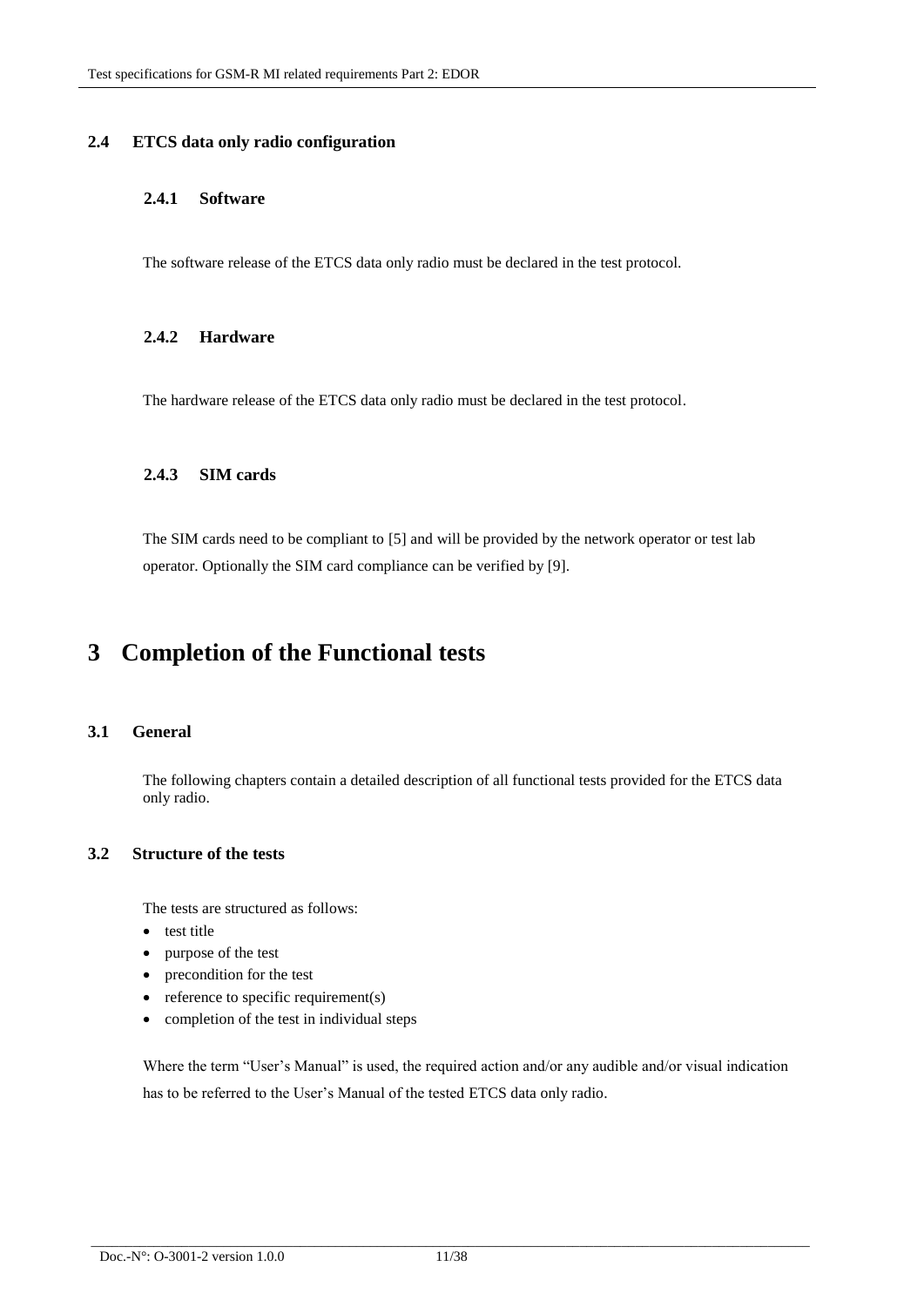### **3.3 Completion of the tests**

The tests are carried out with at least one ETCS data only radio (EDOR). If other subscribers are used they are identified by MS-A, MS-B, MS-C (for mobile subscribers) or TE1, TE2 (for terminal equipment).

The entire series of tests has to be completed successfully once. The order of the tests during the test run might vary.

If the result of a test case is PASSED then it does not need to be redone.

If the result of a test case is FAILED, the cause of the failure should be determined.

- If the failure is not due to the EDOR (equipment under test) the test case needs to be retested after correction of the fault. If the 1<sup>st</sup> test result is FAILED and the  $2<sup>nd</sup>$  result is PASSED then the test case needs to be retested again. The test case is passed only if the result was PASSED already at 1<sup>st</sup> test execution or PASSED within 2<sup>nd</sup> and 3<sup>rd</sup> execution. Where the procedure section of a test case contains "- none -" that means no action to be performed on the tested device, only on other devices (e.g. TE1 or MS-A).
- If the failure is due to the EDOR (equipment under test) this shall be recorded in the test report.

The priority and severity management of an issue that caused the test to fail is not subject of this document.

Most of the test cases (excluding test cases 6.210 and 6.3.7) described in Chapter 6 can also be executed on Mobile Terminal (the one that EDOR is equipped with) standalone. Due to EDOR architecture described in SRS ref.[3] chapter 16.2, if Mobile Terminal is compliant to EIRENE requirements as proved by test cases in the present O-3001 document, compliance is automatically extended to the whole EDOR; without need of repeating test execution.

### **3.4 ETCS data only radio test configuration**

The following requirements or settings apply to the ETCS data only radio test grouping: Test system requirements:

- 1 EIRENE compliant GSM-R network see section 2.3
- 2 ETCS data only radio compliant to [4] and [7]
- 3 Terminal equipment
- 4 The interface between the application and GSM-R modem can be monitored

#### Test unit requirements

- 1 Equipped with a plug-in SIM card according to [5]
- 2 Own phone number (MSISDN) entered on the SIM
- 3 Notifications of voice broadcast and voice group calls should be prevented by the SIM-card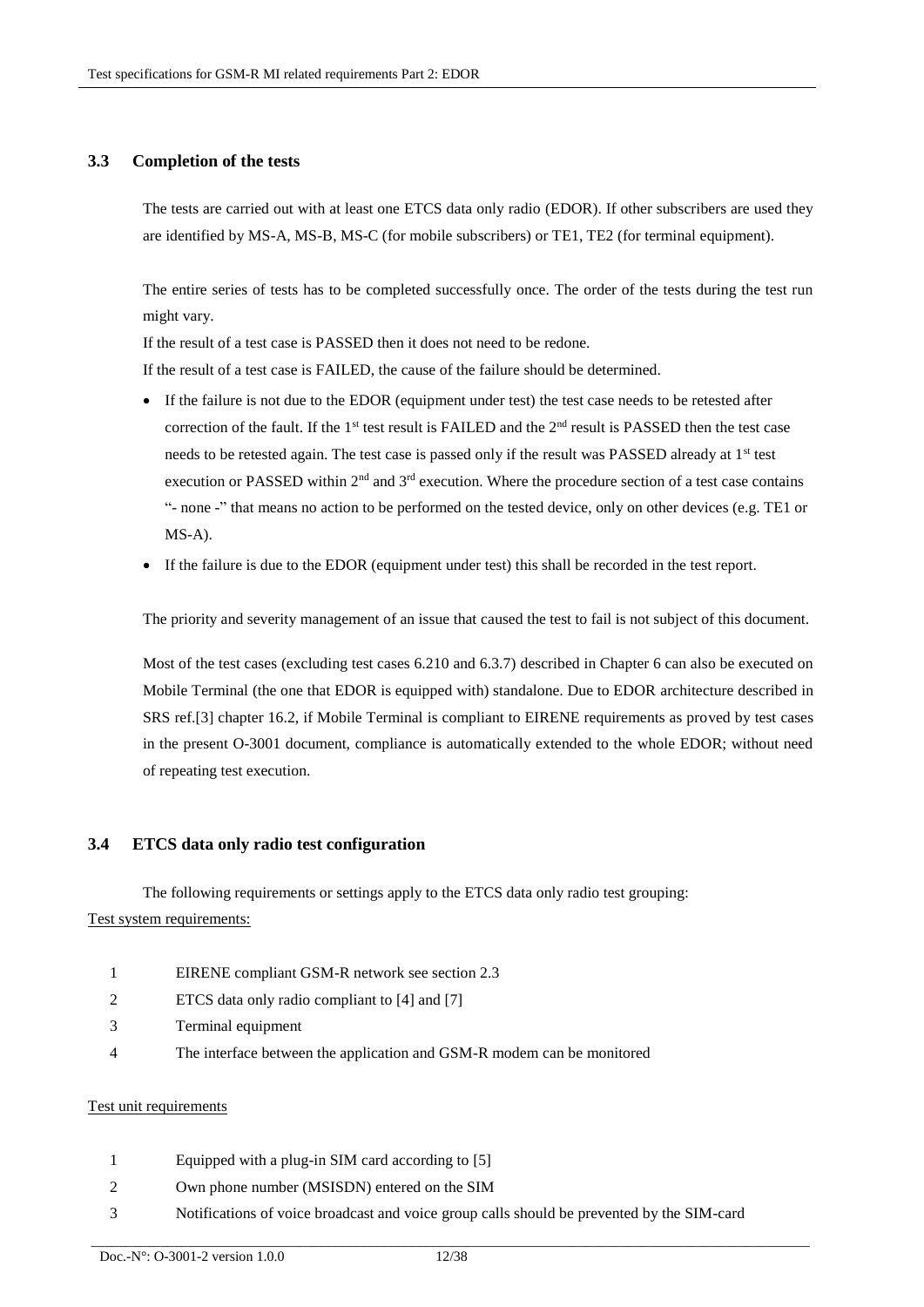configuration for the ETCS application. This ensures that the data flow is not disturbed by notifications

4 ETCS data only radio is switched on unless other state is specified in precondition

#### Further requirements

The tests will be performed with a test application (e.g. with a terminal software) connected through a serial interface to the test equipment. With this test application manual AT commands or predefined scripts can be sent to the test equipment.

The feedback of the test equipment will be outputted to the test application through the same interface.

If required, the necessary deviations are listed in the individual test cases. The used test environment shall be documented in the test report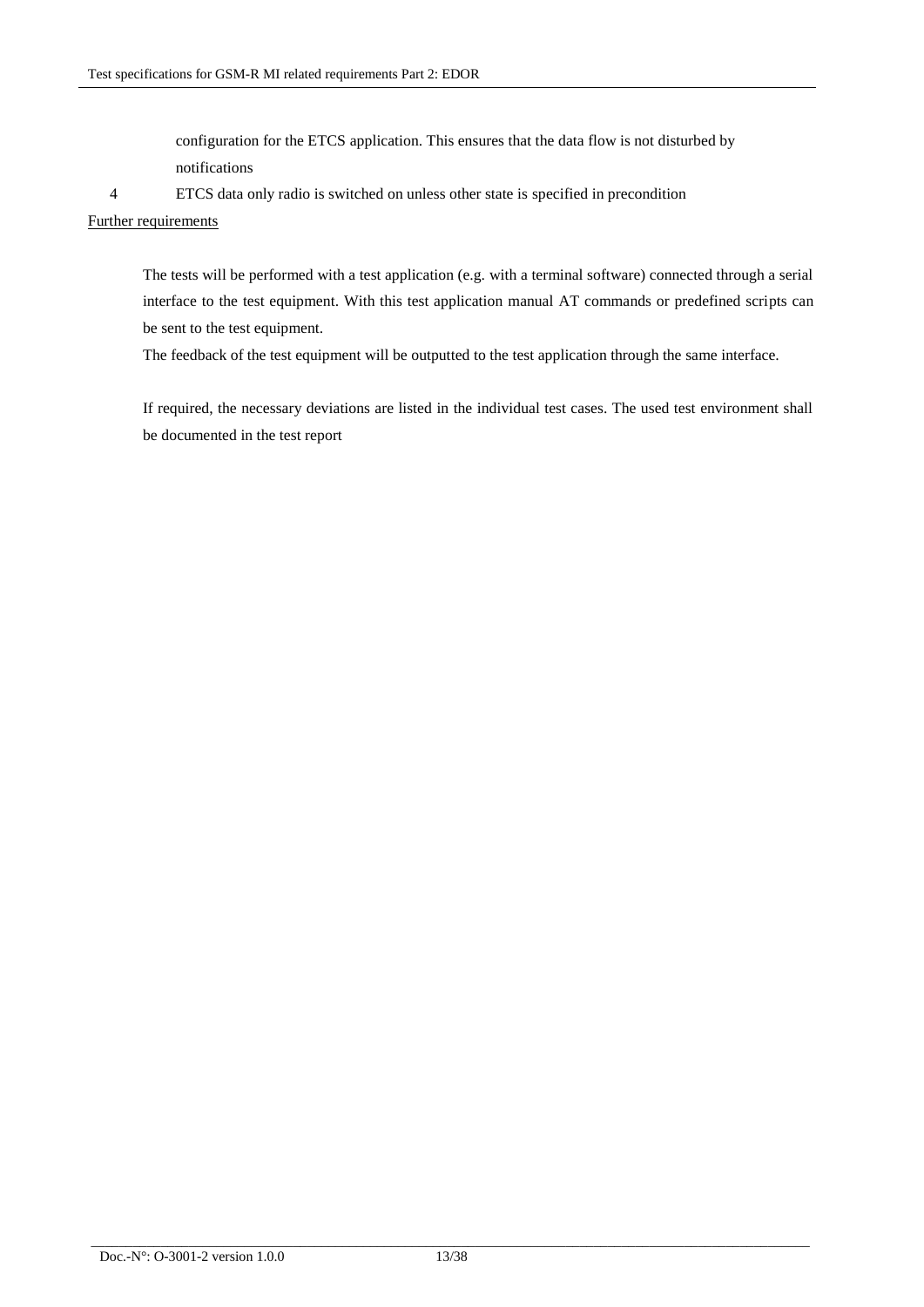# **4 EIRENE Requirements for Cab Radio: Mandatory for Interoperability**

See O-3001-1 Test specifications for GSM-R MI related requirements, Part 1: Cab Radio [8]

# **5 EIRENE Requirements for Cab Radio: Mandatory for Interoperability – optional components**

See O-3001-1 Test specifications for GSM-R MI related requirements, Part 1: Cab Radio [8]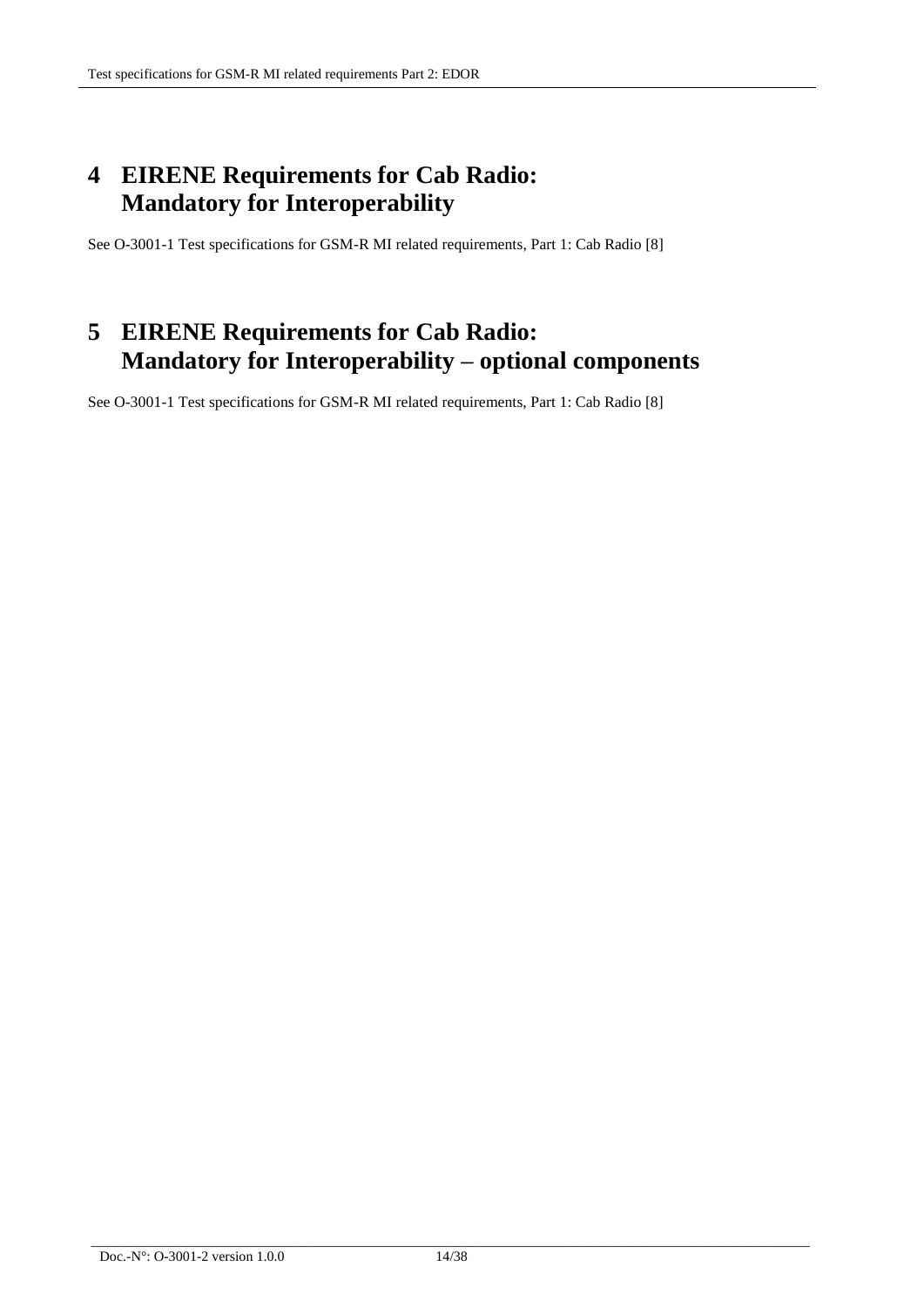# **6 EIRENE Requirements for ETCS data only radio: Mandatory for Interoperability**

### **6.1 General functions**

### **6.1.1 Main components of the ETCS data only radio**

**Purpose:** This test is to show that the main components of the EDOR are all in place and working.

**Precondition:** ETCS data only radio test configuration.

#### **References:**

EIRENE FRS : § 16.6.1 EIRENE SRS : § 16.2.2

| <b>Step</b> | <b>Procedure</b>                                      | <b>Result / Effect</b>                             |
|-------------|-------------------------------------------------------|----------------------------------------------------|
|             | Check the following components of EDOR:               |                                                    |
|             | Two (or more) GSM mobile terminations                 |                                                    |
|             | Two (or more) GSM mobile equipment(s)                 |                                                    |
|             | Two (or more) GSM SIM card(s)                         | Components of EDOR are<br>all in place and working |
|             | Standardized train-borne ETCS interface, one for each |                                                    |
|             | GSM mobile termination, as specified in "FFFIS for    |                                                    |
|             | EURORADIO" specification)                             |                                                    |

## **6.1.2 Handling of Classmark 2 information element**

**Purpose:** This test is to show that the EDOR fill the "notification part" of the Mobile Station Classmark 2 Information Element with "no VGCS / VBS capability or no notifications wanted".

**Precondition:** ETCS data only radio test configuration. Use of ETCS only SIM card to obtain the required information. EDOR is switched off.

### **References:**

EIRENE SRS : § 16.3.9

ETSI: TS 124 008

|                | <b>Procedure</b>                |                                                                            |                               | <b>Result / Effect</b> |              |
|----------------|---------------------------------|----------------------------------------------------------------------------|-------------------------------|------------------------|--------------|
| <b>Step</b>    |                                 | <b>EDOR</b>                                                                | Terminal                      | <b>EDOR</b>            | Terminal     |
|                | Description                     |                                                                            | equipmentTE1                  |                        | equipmentTE1 |
|                | Set automatic call answering to |                                                                            | $ATS0=0$                      |                        | OK           |
|                | disable                         |                                                                            |                               |                        |              |
| $\mathcal{D}$  | Set the escape sequence to      | $ATS2=43$                                                                  |                               | OК                     |              |
|                | $4++7$                          |                                                                            |                               |                        |              |
| 3              | Select bearer service type      |                                                                            | $AT+CBST=71,0$ $AT+CBST=71,0$ | OК                     | <b>OK</b>    |
|                |                                 | IJ,                                                                        | .0                            |                        |              |
| $\overline{4}$ | Initiate data call to Terminal  | <b>ATD</b> <msisdn< td=""><td></td><td></td><td><b>RING</b></td></msisdn<> |                               |                        | <b>RING</b>  |
|                | equipment                       |                                                                            |                               |                        |              |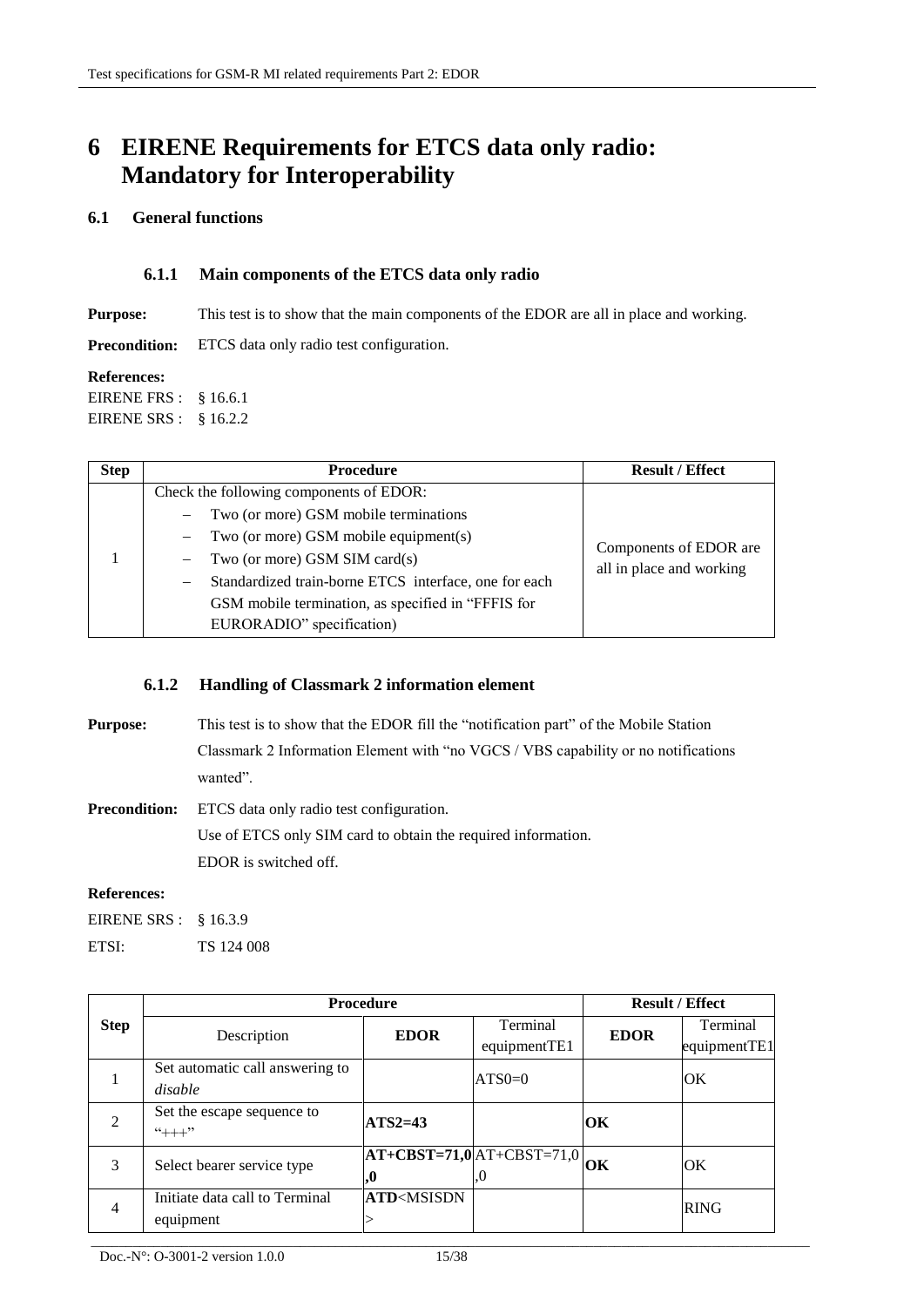|             | <b>Procedure</b>                                                                                                                                                                                                       |             |              | <b>Result / Effect</b> |                |
|-------------|------------------------------------------------------------------------------------------------------------------------------------------------------------------------------------------------------------------------|-------------|--------------|------------------------|----------------|
| <b>Step</b> | Description                                                                                                                                                                                                            | <b>EDOR</b> | Terminal     | <b>EDOR</b>            | Terminal       |
|             |                                                                                                                                                                                                                        |             | equipmentTE1 |                        | equipmentTE1   |
| 5           |                                                                                                                                                                                                                        |             | <b>ATA</b>   | <b>CONNECT</b>         | <b>CONNECT</b> |
|             | Accept incoming call                                                                                                                                                                                                   |             |              | 9600                   | 9600           |
| 6           | Check if data transmission in both directions possible                                                                                                                                                                 |             |              |                        |                |
| 7           | Switch from data to command                                                                                                                                                                                            |             |              | OК                     |                |
|             | mode                                                                                                                                                                                                                   | $^{+++}$    |              |                        |                |
| 8           | Terminate data call                                                                                                                                                                                                    | <b>ATH</b>  |              | OК                     | NO.            |
|             |                                                                                                                                                                                                                        |             |              |                        | <b>CARRIER</b> |
|             | Check ABIS trace for Classmark 2 Information Element (DL_ESTABLISH_REQ message):<br>-----0-- VBS: no VBS capability or no notifications wanted : 0<br>------0- VGCS: no VGCS capability or no notifications wanted : 0 |             |              |                        |                |
| 9           |                                                                                                                                                                                                                        |             |              |                        |                |
|             |                                                                                                                                                                                                                        |             |              |                        |                |
|             |                                                                                                                                                                                                                        |             |              |                        |                |

\*ETCS default values

## **6.1.3 ETCS default configuration**

**Purpose:** This test is to show that the EDOR fulfill the factory settings concerning the commands relating to TA-TE interface operation.

**Precondition:** ETCS data only radio test configuration.

#### **References:**

EIRENE SRS : § 16.3.4

EURORADIO : 4.4.3.1, 4.4.13.1

|                | Procedure                                                           |             |                          | <b>Result / Effect</b>               |                                          |
|----------------|---------------------------------------------------------------------|-------------|--------------------------|--------------------------------------|------------------------------------------|
| <b>Step</b>    | Description                                                         | <b>EDOR</b> | Terminal<br>equipmentTE1 | <b>EDOR</b>                          | Terminal<br>equipment<br>TE <sub>1</sub> |
| 1              | Set to factory-defined<br>configuration                             | AT&F0       |                          | OK                                   |                                          |
| 2              | Read value of escape code<br>character                              | ATS2?       |                          | 128<br>OK                            |                                          |
| $\overline{3}$ | Read value of command line<br>termination character                 | ATS3?       |                          | 013<br>OK                            |                                          |
| $\overline{4}$ | Read value of response<br>formatting character                      | ATS4?       |                          | 010<br>OK                            |                                          |
| 5              | Read value of automatic answer                                      | ATS0?       |                          | 001<br>OK                            |                                          |
| 6              | Read fixed DTE rate                                                 | $AT+IPR?$   |                          | $+IPR: 9600$<br>OK                   |                                          |
| $\overline{7}$ | Read current value of character<br>framing                          | $AT+ICF?$   |                          | $+ICF:3,3$<br>OK                     |                                          |
| 8              | Read current value of flow<br>control                               | $AT+IFC?$   |                          | $+IFC:2,2$<br>OK                     |                                          |
| 9              | Read current value bearer service <b>AT+CBST?</b>                   |             |                          | $+$ CBST= <speed>,0,0<br/>OK</speed> |                                          |
| 10             | Read current value of connected<br>line identification presentation | AT+COLP?    |                          | $+COLP:0,x$<br>OK                    |                                          |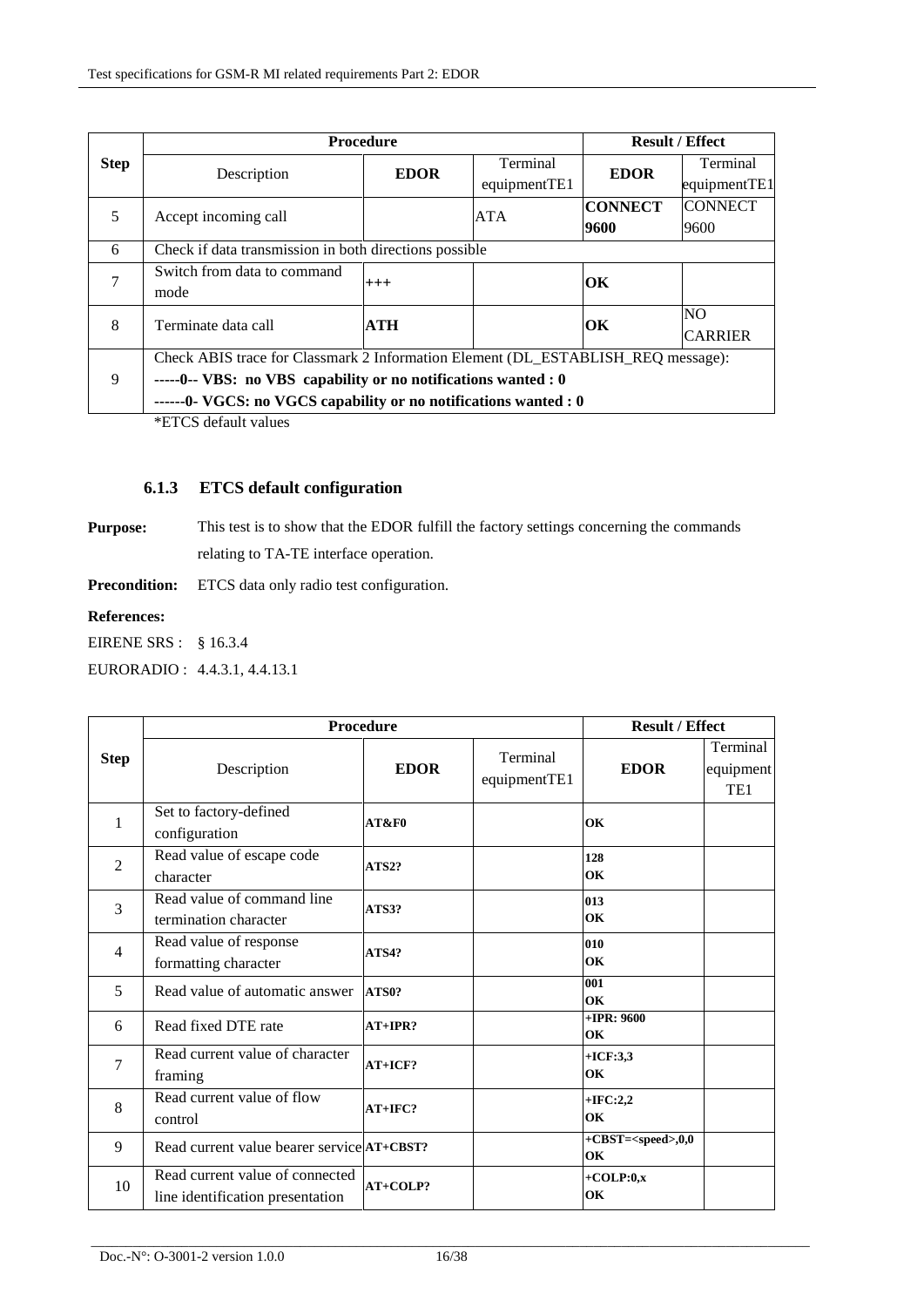|             | <b>Procedure</b>                                                  |             |                          | <b>Result / Effect</b> |                                          |
|-------------|-------------------------------------------------------------------|-------------|--------------------------|------------------------|------------------------------------------|
| <b>Step</b> | Description                                                       | <b>EDOR</b> | Terminal<br>equipmentTE1 | <b>EDOR</b>            | Terminal<br>equipment<br>TE <sub>1</sub> |
| 11          | Read current value of calling line<br>identification presentation | $AT+CLIP?$  |                          | $+CLIP:0,x$<br>OK      |                                          |
| 12          | Read current value of cellular<br>result codes                    | $AT+CRC?$   |                          | $+CRC:0$<br>OK         |                                          |
| 13          | Read current value of displaying<br>mobile equipment errors       | AT+CMEE?    |                          | $+$ CMEE:1<br>OК       |                                          |

## **6.1.4 Command echo (ATE)**

**Purpose:** This test is to show that the EDOR can enable / disable command echo.

**Precondition:** ETCS data only radio test configuration.

#### **References:**

EIRENE SRS : 16.3.4 EURORADIO : § 4.4.3.1, 4.4.8.1.1

| <b>Step</b>    | <b>Procedure</b>                                  |             |              | <b>Result / Effect</b> |              |
|----------------|---------------------------------------------------|-------------|--------------|------------------------|--------------|
|                | Description                                       | <b>EDOR</b> | Terminal     | <b>EDOR</b>            | Terminal     |
|                |                                                   |             | equipmentTE1 |                        | equipmentTE1 |
|                | Set the command echo to <i>disable</i> <b>ATE</b> |             |              | OK                     |              |
| $\mathfrak{D}$ | Test command echo                                 | AT          |              | OK                     |              |
| $\mathcal{R}$  | Set the command echo to <i>enable</i> <b>ATE1</b> |             |              | OK                     |              |
| $\overline{4}$ | Test command echo                                 | AT          |              | AT                     |              |
|                |                                                   |             |              | OK                     |              |
|                | Test command echo with wrong                      | ATE2        |              | <b>ERROR</b>           |              |
|                | value                                             |             |              |                        |              |

## **6.1.5 Reset device to default configuration (ATZ)**

**Purpose:** This test is to show that the EDOR can be reset by loading the default profile.

Precondition: ETCS data only radio test configuration.

#### **References:**

EIRENE SRS : 16.3.4 EURORADIO : § 4.4.9.1.1, 4.4.9.2.3

| <b>Step</b> | <b>Procedure</b>                |             |              | <b>Result / Effect</b> |              |
|-------------|---------------------------------|-------------|--------------|------------------------|--------------|
|             | Description                     | <b>EDOR</b> | Terminal     | <b>EDOR</b>            | Terminal     |
|             |                                 |             | equipmentTE1 |                        | equipmentTE1 |
|             | Set automatic call answering to | $ATS0=2$    |              | ЮK.                    |              |
|             | enable with value 2             |             |              |                        |              |
| 2           | Read current value of automatic |             | 002          |                        |              |
|             | call answering                  | ATS0?       |              | OК                     |              |
| 3           | Save current configuration to   | AT&W0       |              | ЮK                     |              |
|             | default                         |             |              |                        |              |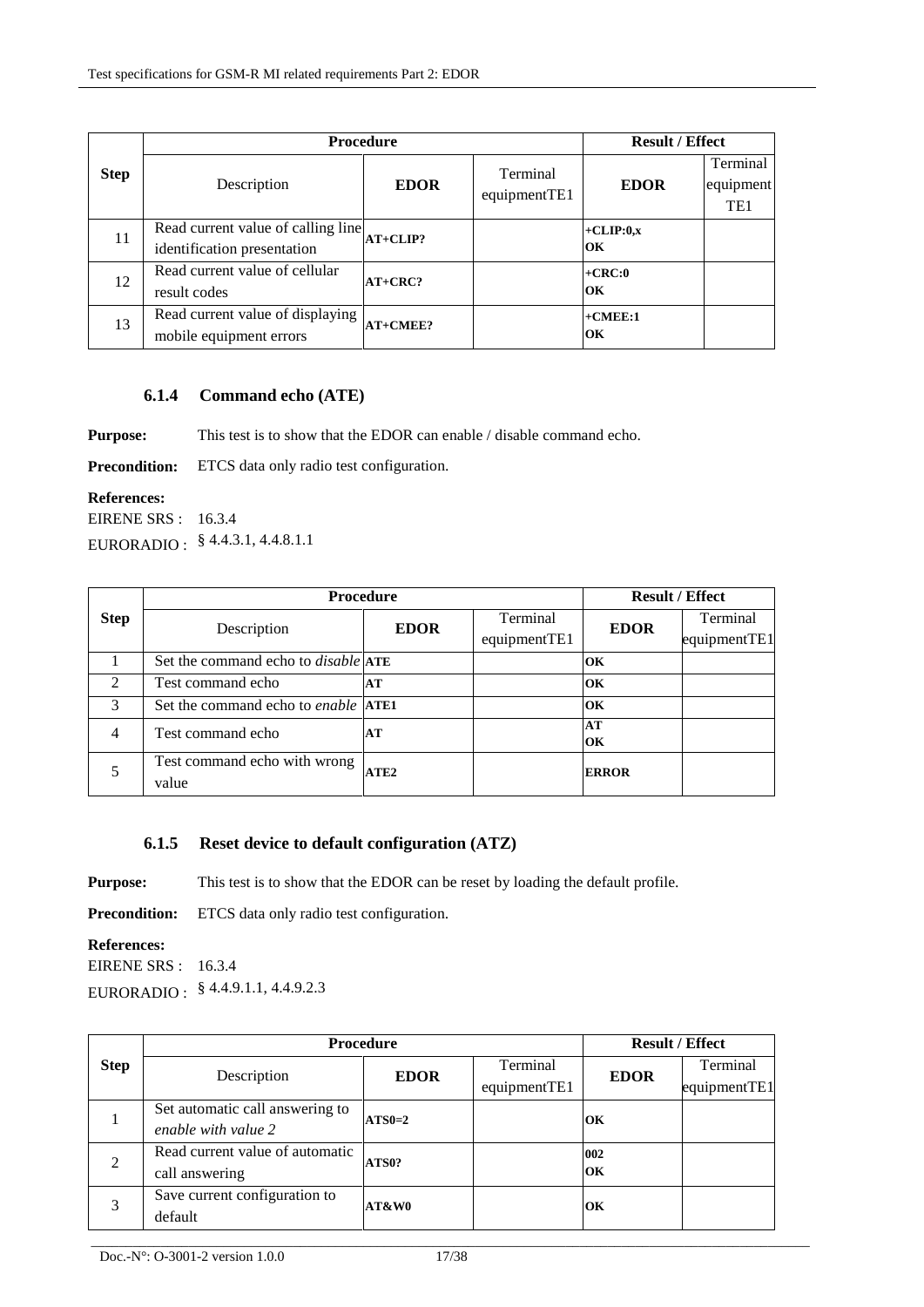| $\overline{4}$ | Read current value of automatic<br>call answering       | ATS0?          | 002<br>OК |  |
|----------------|---------------------------------------------------------|----------------|-----------|--|
|                | Set automatic call answering to<br>enable with value 10 | <b>ATS0=10</b> | OK        |  |
| 6              | Read current value of automatic<br>call answering       | ATS0?          | 010<br>OK |  |
|                | Reset device to default<br>configuration                | ATZ0           | OК        |  |
| 8              | Read current value of automatic<br>call answering       | ATS0?          | 002<br>OK |  |

#### **6.1.6 Set to factory-defined configuration (AT&F)**

**Purpose:** This test is to show that the EDOR can set it's configuration to factory default.

Precondition: ETCS data only radio test configuration.

#### **References:**

EIRENE SRS : 16.3.4 EURORADIO : § 4.4.3.2; 4.4.9.2.1

|                | <b>Procedure</b>                 |                 |              | <b>Result / Effect</b> |              |
|----------------|----------------------------------|-----------------|--------------|------------------------|--------------|
| <b>Step</b>    | Description                      | <b>EDOR</b>     | Terminal     | <b>EDOR</b>            | Terminal     |
|                |                                  |                 | equipmentTE1 |                        | equipmentTE1 |
| 1              | Set automatic call answering to  | $ATS0=5$        |              | OК                     |              |
|                | enable with value 5              |                 |              |                        |              |
| $\overline{2}$ | Read current value of            | ATS0?           |              | 005                    |              |
|                | automatic call answering         |                 |              | OK                     |              |
| $\mathcal{R}$  | Set bearer service type (serieal | $AT+CBST=7,0,0$ |              | OК                     |              |
|                | line speed)                      |                 |              |                        |              |
| $\overline{4}$ | Read current value of bearer     | AT+CBST?        |              | $+$ CBST: 7,0,0        |              |
|                | service type                     |                 |              |                        |              |
| 3              | Set to factory-defined           | AT&F0           |              | OK                     |              |
|                | configuration                    |                 |              |                        |              |
| $\overline{4}$ | Read default value of bearer     | $AT+CBST?$      |              | $+$ CBST: 71,0,0       |              |
|                | service type (serial line speed) |                 |              |                        |              |
| $\overline{4}$ | Read current value of            | ATS0?           |              | 001                    |              |
|                | automatic call answering         |                 |              | OК                     |              |

### **6.1.7 Phone activity status (+CPAS)**

**Purpose:** This test is to show that the EDOR can read the phone activity status.

**Precondition:** ETCS data only radio test configuration.

#### **References:**

EIRENE SRS : 16.3.4 EURORADIO : § 4.4.11.1.1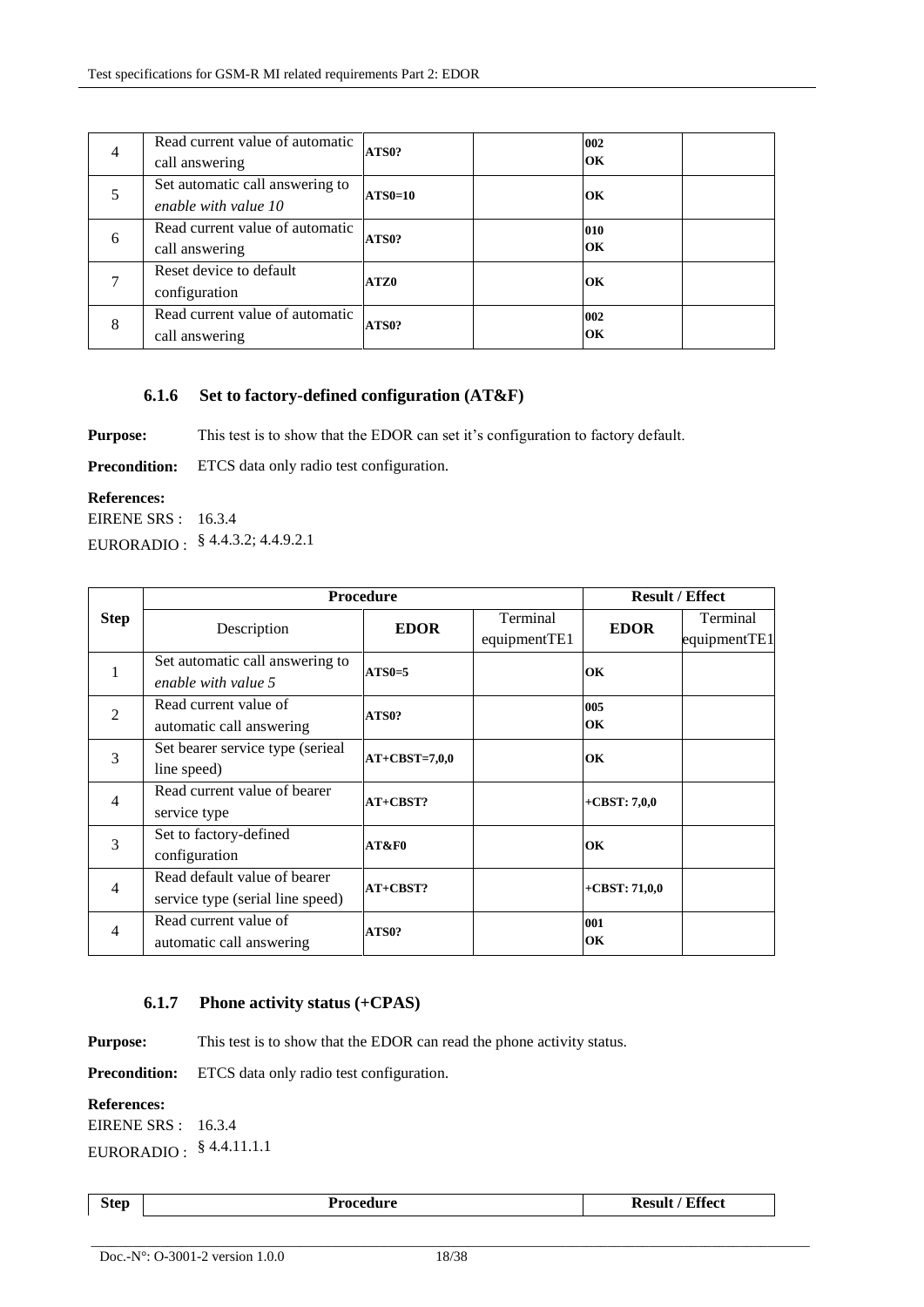|                | Description                                            | <b>EDOR</b>           | Terminal<br>equipmentTE1 | <b>EDOR</b>                                                       | Terminal<br>equipmentTE1 |
|----------------|--------------------------------------------------------|-----------------------|--------------------------|-------------------------------------------------------------------|--------------------------|
| $\mathbf{1}$   | Test possible values for<br>phone activity status      | $AT+CPAS=?$           |                          | $+CPAS$<br><list of="" supported<br="">statuses&gt;<br/>OK</list> |                          |
| $\overline{2}$ | Read current phone activity<br>status                  | $AT+CPAS$             |                          | $+CPAS: 0$<br>OK                                                  |                          |
| 3              | Set automatic call answering to<br>disable             |                       | $ATS0=0$                 |                                                                   | OK                       |
| $\overline{4}$ | Set the escape sequence to<br>$4++7$                   | $ATS2=43$             |                          | OK                                                                |                          |
| 5              | Select bearer service type                             | $AT+CBST=71,0,0$      | $AT+CBST=71,0,0$         |                                                                   |                          |
| 6              | Initiate data call to Terminal<br>equipment            | ATD <msisdn></msisdn> |                          |                                                                   | <b>RING</b>              |
| $\tau$         | Accept incoming call                                   |                       | <b>ATA</b>               | <b>CONNECT 9600</b>                                               | <b>CONNECT 9600</b>      |
| 8              | Switch from data to command<br>mode                    | $^{+++}$              |                          | OK                                                                |                          |
| 9              | Read current phone activity<br>status                  | $AT+CPAS$             |                          | $+CPAS: 4$<br>OK                                                  |                          |
| 10             | Switch from command to data<br>mode                    | ATO0                  |                          | <b>CONNECT 9600</b>                                               |                          |
| 11             | Check if data transmission in both directions possible |                       |                          |                                                                   |                          |
| 12             | Switch from data to command<br>mode                    | $^{+++}$              |                          | OK                                                                |                          |
| 13             | Read current phone activity<br>status                  | $AT+CPAS$             |                          | $+CPAS: 4$<br>OK                                                  |                          |
| 14             | Terminate data call                                    | <b>ATH</b>            |                          | OK                                                                | <b>NO CARRIER</b>        |
| 15             | Read current phone activity<br>status                  | $AT+CPAS$             |                          | $+CPAS: 0$<br>OK                                                  |                          |

## **6.1.8 Restricted SIM access (+CRSM)**

**Purpose:** This test is to show that the EDOR can read from the EFGsmrPLMN of the SIM Card and create an ordered list comprising MCC/MNC and alphanumeric network names for all networks.

**Precondition:** ETCS data only radio test configuration.

**References:**

-

EIRENE SRS : 16.3.4 EURORADIO : § 4.4.10.4.1

| <b>Step</b> | <b>Procedure</b>                                                     | <b>Result / Effect</b>      |                                                               |  |
|-------------|----------------------------------------------------------------------|-----------------------------|---------------------------------------------------------------|--|
|             | Description                                                          | <b>EDOR</b>                 | <b>EDOR</b>                                                   |  |
|             | Read 15 octets to get status of<br>EF 28661=0x6FF5=GSMR <sup>1</sup> | $ AT+CRSM=192,28661,0,0,15$ | $+CRSM$ :<br>144,0,"0000013B6FF504001A00AA01020<br>109"<br>ЮK |  |

<sup>1</sup> Returned file length=0x13B=315 octets length of records=9 thus 35 records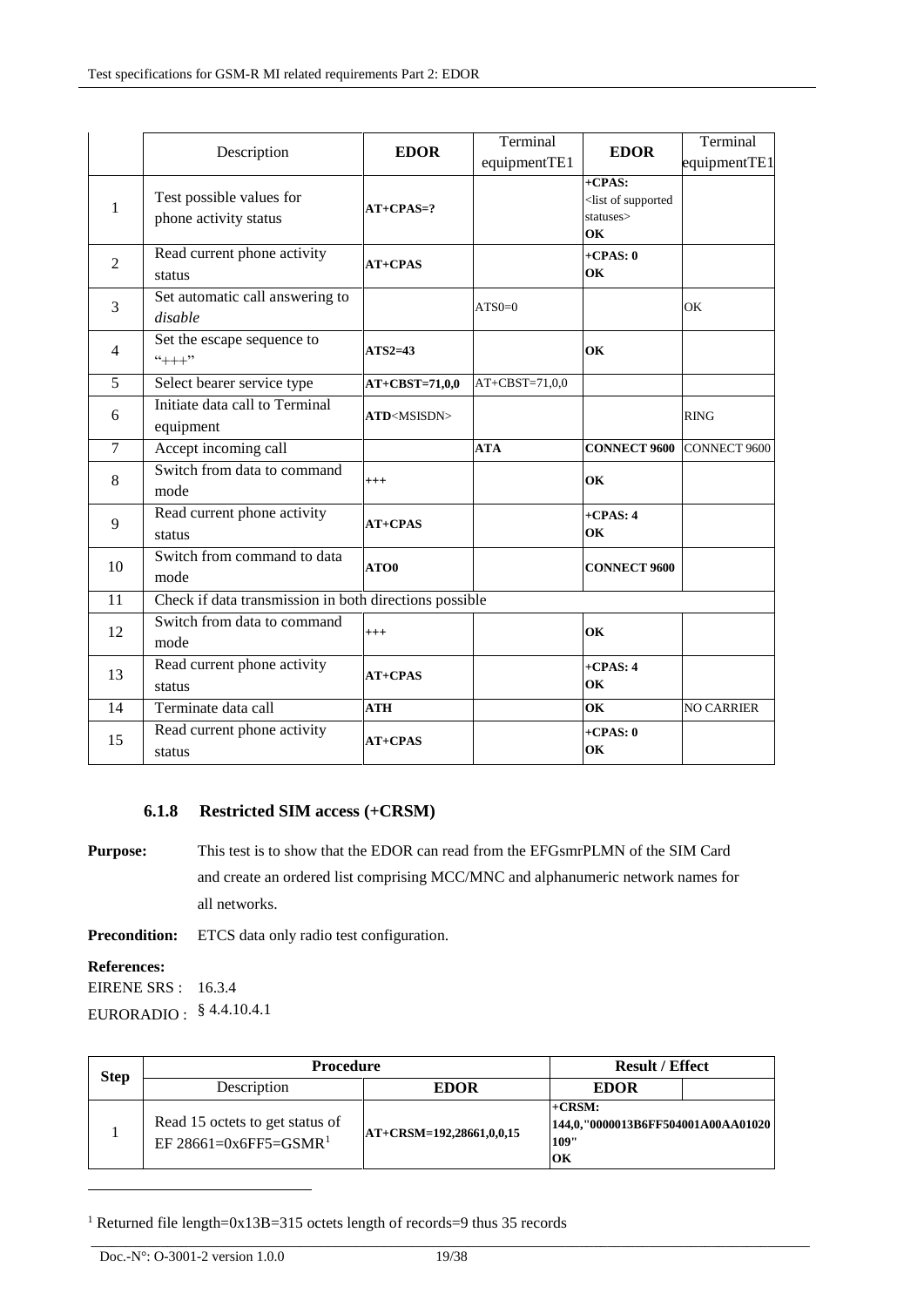| Read record 1 from $E_{\text{GSMR}}$<br>(home network) | AT+CRSM=178.28661.1.4.9 | +CRSM: 144,0,"22F203F86F8D6F8E01"<br>OК |
|--------------------------------------------------------|-------------------------|-----------------------------------------|
| Read record 2 from EF <sub>GSMR</sub>                  | AT+CRSM=178.28661.2.4.9 | +CRSM: 144.0."22F860F96F8D6F8E02"<br>OК |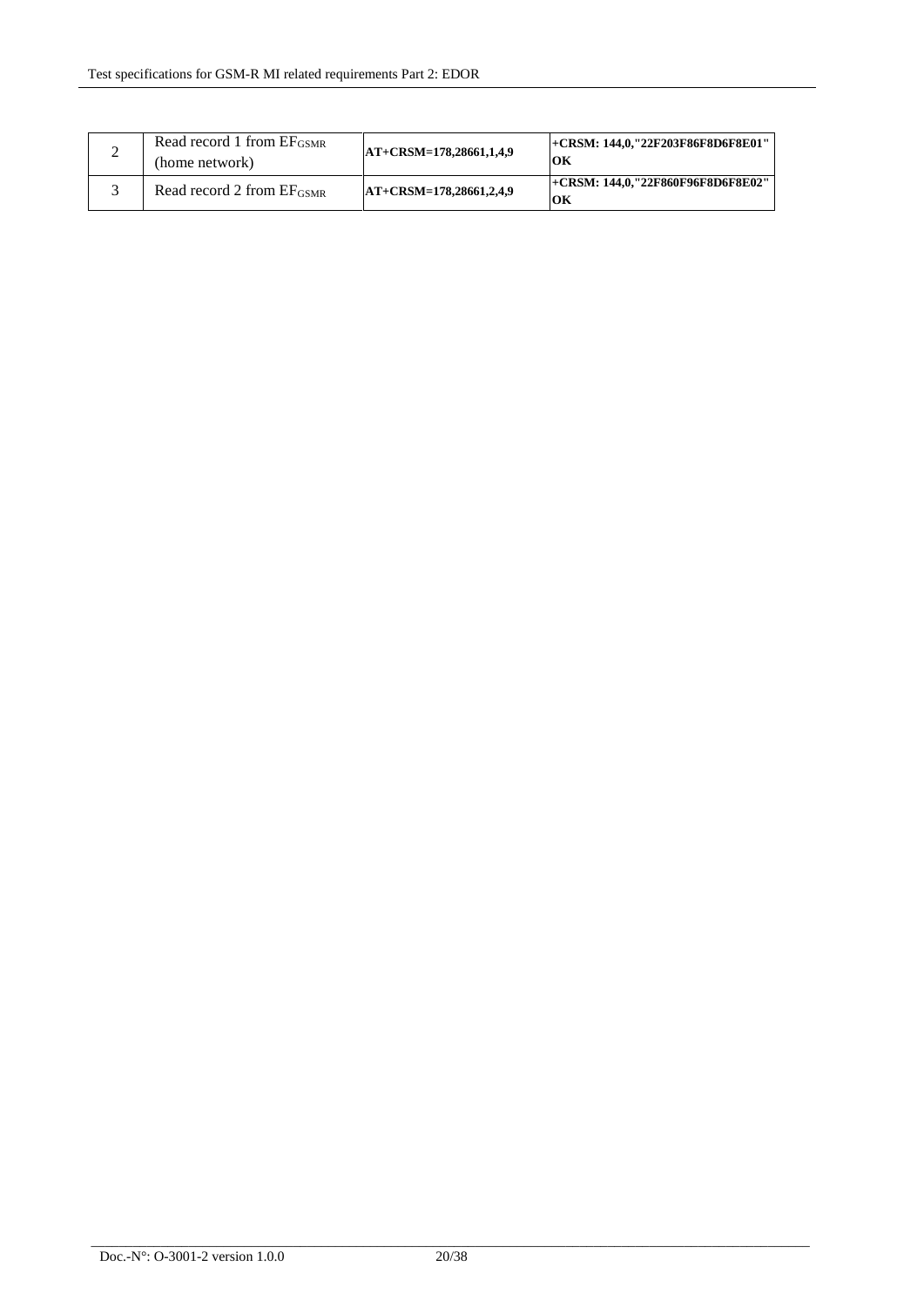## **6.2 Circuit Switched Mode**

## **6.2.1 Dialing calls (ATD)**

| <b>Purpose:</b>                  | This test is to show that the EDOR can initiate calls with different eMLPP priorities.                |
|----------------------------------|-------------------------------------------------------------------------------------------------------|
| <b>Precondition:</b>             | EDOR test configuration.                                                                              |
| <b>References:</b>               |                                                                                                       |
|                                  | EIRENE FRS : § 10.2.1, 10.2.2, 16.2.1.3; 16.2.3.1                                                     |
| EIRENE SRS : $\& 4.3.3$ ; 16.3.2 |                                                                                                       |
|                                  | EURORADIO: § 2.1.1.3, 2.1.2.1, 2.1.2.2, 2.3.1, 4.4.5.1.1, 4.4.5.2.1, 4.4.5.2.2, 4.4.5.2.3, 4.4.5.3.1, |
|                                  | 4.4.5.3.3                                                                                             |
| ETSI:                            | EN 122 067, EN 300 904, EN 300 924, EN 300 940, TS 100 549; TS 100 625, TS 100                        |
|                                  | 932, TS 123 090; TS 124 008                                                                           |

|                | <b>Procedure</b>                         |                  |                  | <b>Result / Effect</b> |                     |
|----------------|------------------------------------------|------------------|------------------|------------------------|---------------------|
| <b>Step</b>    | Description                              | <b>EDOR</b>      | TE1              | <b>EDOR</b>            | TE <sub>1</sub>     |
| 1              | Set automatic call answering to          |                  | $ATSO=0$         |                        | OK                  |
|                | disable                                  |                  |                  |                        |                     |
| 2              | Set the escape sequence to               | $ATS2=43$        |                  | OК                     |                     |
|                | $4++7$                                   |                  |                  |                        |                     |
| 3              | Select bearer service type               | $AT+CBST=71,0,0$ | $AT+CBST=71,0,0$ | OK                     | OK                  |
| 4a             | Initiate data call to Terminal           | $ATD*75#$        |                  |                        | <b>RING</b>         |
|                | equipment with default eMLPP             | $<$ MSISDN $>$   |                  |                        |                     |
| 4 <sub>b</sub> | Initiate data call to Terminal           | ATD*750#         |                  |                        | <b>RING</b>         |
|                | equipment with eMLPP $<0>$               | $<$ MSISDN>      |                  |                        |                     |
| 4c             | Initiate data call to Terminal           | $ATD*751#$       |                  |                        | <b>RING</b>         |
|                | equipment with eMLPP <1>                 | $<$ MSISDN>      |                  |                        |                     |
| 4d             | Initiate data call to Terminal           | ATD*752#         |                  |                        | <b>RING</b>         |
|                | equipment with eMLPP $\langle 2 \rangle$ | $<$ MSISDN>      |                  |                        |                     |
| 4e             | Initiate data call to Terminal           | ATD*753#         |                  |                        | <b>RING</b>         |
|                | equipment with eMLPP $\langle 3 \rangle$ | $<$ MSISDN>      |                  |                        |                     |
| 4f             | Initiate data call to Terminal           | ATD*754#         |                  |                        | <b>RING</b>         |
|                | equipment with eMLPP <4>                 | $<$ MSISDN>      |                  |                        |                     |
| 5              | Accept incoming call                     |                  | <b>ATA</b>       | <b>CONNECT 9600</b>    | <b>CONNECT 9600</b> |
| 6              | Switch from data to command              | $+++$            |                  | OK                     |                     |
|                | mode                                     |                  |                  |                        |                     |
| 7              | Terminate data call                      | <b>ATH</b>       |                  | OK                     | <b>NO CARRIER</b>   |

Note: eMLPP default value is defined at network side in HLR/VLR

## **6.2.2 Terminating calls (ATH)**

**Purpose:** This test is to show that the EDOR can terminate calls.

**Precondition:** EDOR test configuration.

#### **References:**

EIRENE FRS : § 16.2.1.3; 16.2.3.1 EURORADIO : § 4.4.7.1 ETSI : TS 124 080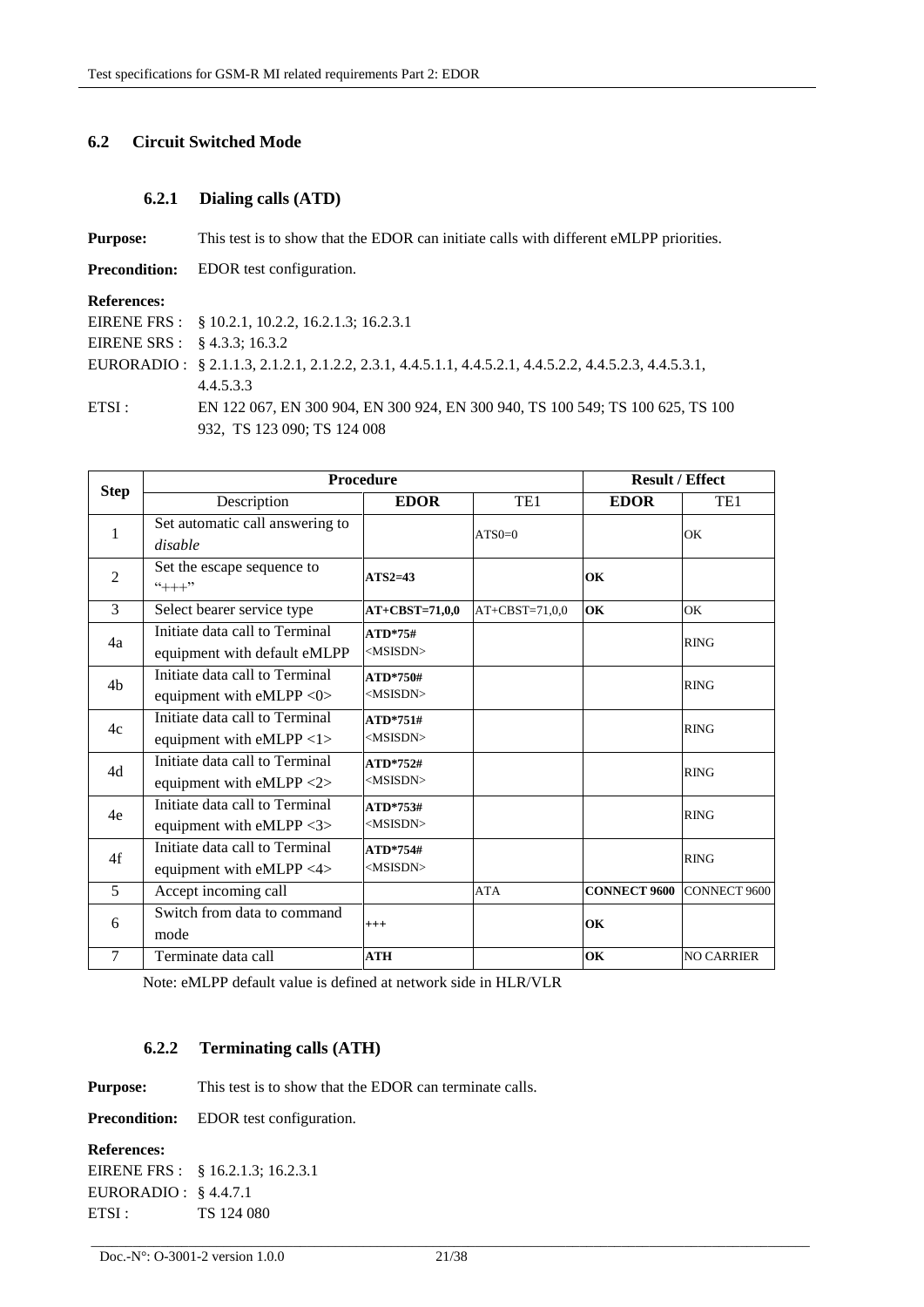| <b>Step</b>    | <b>Procedure</b>                            |                       |                  | <b>Result / Effect</b>    |                   |
|----------------|---------------------------------------------|-----------------------|------------------|---------------------------|-------------------|
|                | Description                                 | <b>EDOR</b>           | TE <sub>1</sub>  | <b>EDOR</b>               | TE <sub>1</sub>   |
|                | Set automatic call answering to<br>disable  |                       | $ATS0=0$         |                           | OK                |
| $\mathfrak{D}$ | Select bearer service type                  | $AT+CBST=71,0,0$      | $AT+CBST=71,0,0$ | OK                        | OK                |
| 3              | Initiate data call to Terminal<br>equipment | ATD <msisdn></msisdn> |                  |                           |                   |
| 4              | Accept incoming call                        |                       | <b>ATA</b>       | CONNECT 9600 CONNECT 9600 |                   |
|                | Switch from data to command<br>mode         | $^{+++}$              |                  | OК                        |                   |
| 6              | Terminate data call                         | <b>ATH</b>            |                  | OК                        | <b>NO CARRIER</b> |

#### **6.2.3 Connected line identification presentation (+COLP)**

**Purpose:** This test is to show that the EDOR can test, read or set the Connected Line Identification Presentation.

**Precondition:** EDOR test configuration.

## **References:**

| EIRENE FRS : $\& 4.2.3$ |                                    |
|-------------------------|------------------------------------|
| EIRENE SRS : $§ 4.3.3$  |                                    |
|                         | EURORADIO : § 2.3.1, 4.4.5.4.1     |
| ETSI :                  | EN 300 918, TS 100 950, TS 124 080 |

| <b>Step</b>    | <b>Procedure</b>                            |                                 |                 | <b>Result / Effect</b> |                                                                                           |
|----------------|---------------------------------------------|---------------------------------|-----------------|------------------------|-------------------------------------------------------------------------------------------|
|                | Description                                 | <b>EDOR</b>                     | TE <sub>1</sub> | <b>EDOR</b>            | TE <sub>1</sub>                                                                           |
| 1              | Test possible values for COLP               | $AT+COLP=?$                     |                 | $+COLP: (0,1)$<br>OK   |                                                                                           |
| $\mathcal{L}$  | Set COLP to <i>disable</i>                  | $AT+COLP=0$                     |                 | OK                     |                                                                                           |
| 3              | Read current value of COLP                  | $AT+COLP?$                      |                 | $+COLP: 0.1$<br>$OK^*$ |                                                                                           |
| $\overline{4}$ | Initiate data call to Terminal<br>equipment | ATD <msisdn(te1)></msisdn(te1)> |                 |                        | <b>RING</b>                                                                               |
| 5              | Terminate data call                         | ATH                             |                 | OK                     | <b>NO CARRIER</b>                                                                         |
| 6              | Set COLP to enable                          | $AT+COLP=1$                     |                 | OK                     |                                                                                           |
| 7              | Read current value of COLP                  | $AT+COLP?$                      |                 | $+COLP: 1,1$<br>$OK**$ |                                                                                           |
| 8              | Initiate data call to Terminal<br>equipment | ATD <msisdn(te1)></msisdn(te1)> |                 |                        | <b>RING</b><br>+COLP: <msisd<br><math>N(EDOR)</math>&gt;,<type< td=""></type<></msisd<br> |
| 9              | Terminate data call                         | ATH                             |                 | OK                     | <b>NO CARRIER</b>                                                                         |

\* +COLP: 0,1 if COLP is supported by the network, +COLP: 0,0 if COLP is not supported by the

network

\*\* +COLP: 1,1 if COLP is supported by the network, +COLP: 1,0 if COLP is not supported by the

network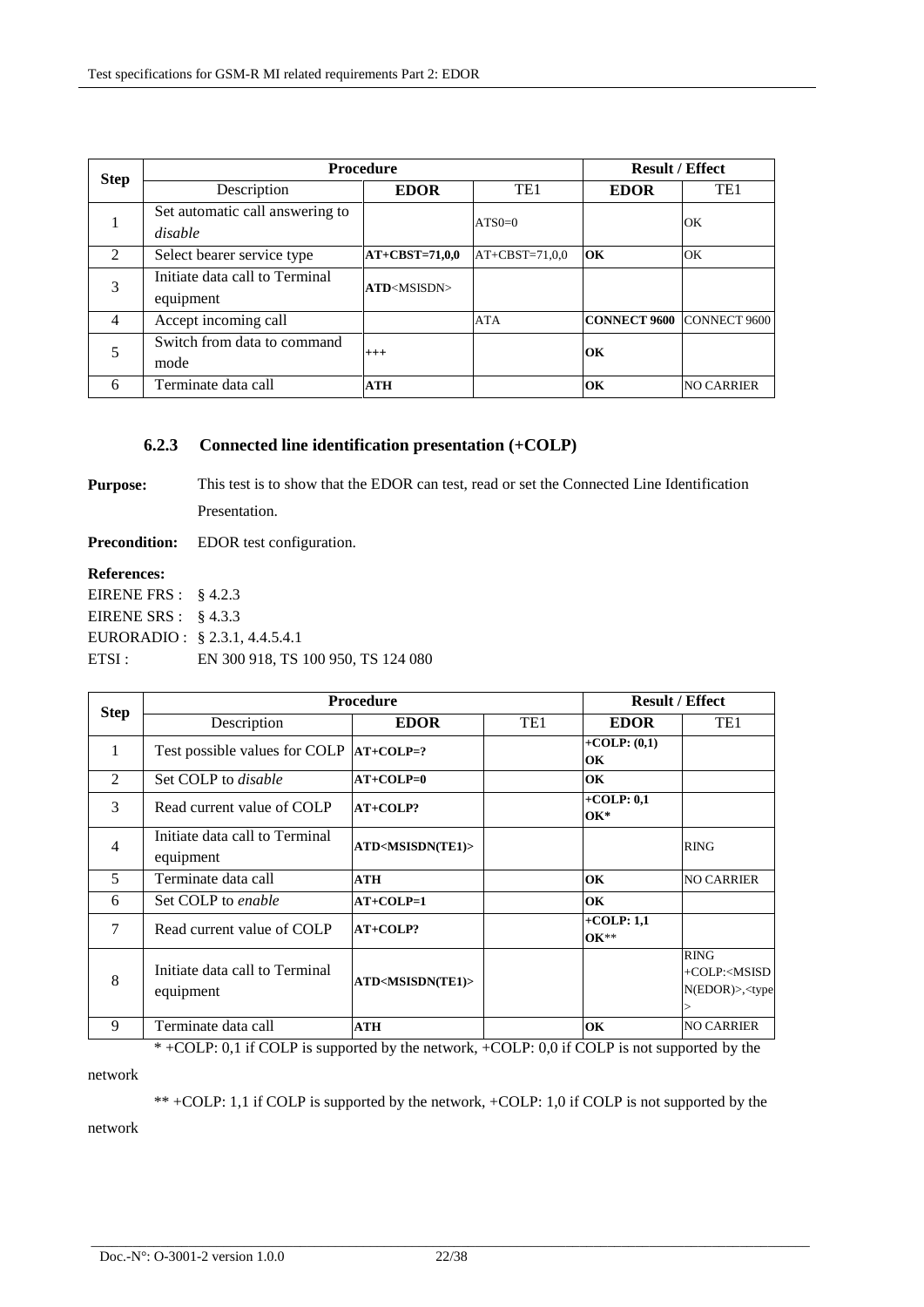### **6.2.4 Subscriber number (+CNUM)**

**Purpose:** This test is to show that the EDOR can read out the MSISDNs for available services from the SIM card.

**Precondition:** EDOR test configuration.

#### **References:**

EIRENE SRS : § 9.7.1, 9.7.4, 16.2.4 EURORADIO : § 4.4.10.1.1

| <b>Step</b> | <b>Procedure</b>                 |             | <b>Result / Effect</b> |                                            |     |
|-------------|----------------------------------|-------------|------------------------|--------------------------------------------|-----|
|             | Description                      | <b>EDOR</b> | TE1                    | <b>EDOR</b>                                | TE1 |
|             | Read MSISDN from the SIM<br>card | $AT+CNUM$   |                        | $+CNUM:$ "info<br>text".<br>"MSISDN"<br>OК |     |

#### **6.2.5 Network registration (+CREG)**

**Purpose:** This test is to show that the EDOR can show the registration status of the device.

**Precondition:** EDOR test configuration.

#### **References:**

EIRENE FRS : § 16.2.1.3, 16.3.4 EURORADIO : § 4.4.10.2.1, 4.4.10.2.2.3, C.1.1 ETSI : EN 301 515

| <b>Step</b>    | <b>Procedure</b>                                       |             | <b>Result / Effect</b> |                                                                                          |     |
|----------------|--------------------------------------------------------|-------------|------------------------|------------------------------------------------------------------------------------------|-----|
|                | Description                                            | <b>EDOR</b> | TE <sub>1</sub>        | <b>EDOR</b>                                                                              | TE1 |
| 1              | Enable network registration<br>unsolicited result code | $AT+CREG=1$ |                        | OК                                                                                       |     |
| 2              | Test possible values for<br>network registration       | $AT+CREG=?$ |                        | $+CREG$ :<br><list of="" supported<br="">unsolicited result<br/>codes &gt;<br/>OК</list> |     |
| 3              | Read current value of<br>network registration          | $AT+CREG?$  |                        | $+$ CREG: 1,1<br>OK                                                                      |     |
| $\overline{4}$ | Interrupt network coverage for EDOR                    |             |                        | $+CREG: 0$                                                                               |     |
| 5              | Restore network coverage for EDOR                      |             |                        | $+CREG: 1$                                                                               |     |
| 6              | Read current value of<br>network registration          | $AT+CREG?$  |                        | $+$ CREG: 1,1<br>OК                                                                      |     |

### **6.2.6 Operator selection (+COPS)**

**Purpose:** This test is to show that the EDOR can register to different GSM network operators.

The EDOR shall give preference to the GSM-R frequency band.

**Precondition:** EDOR test configuration.

**References:**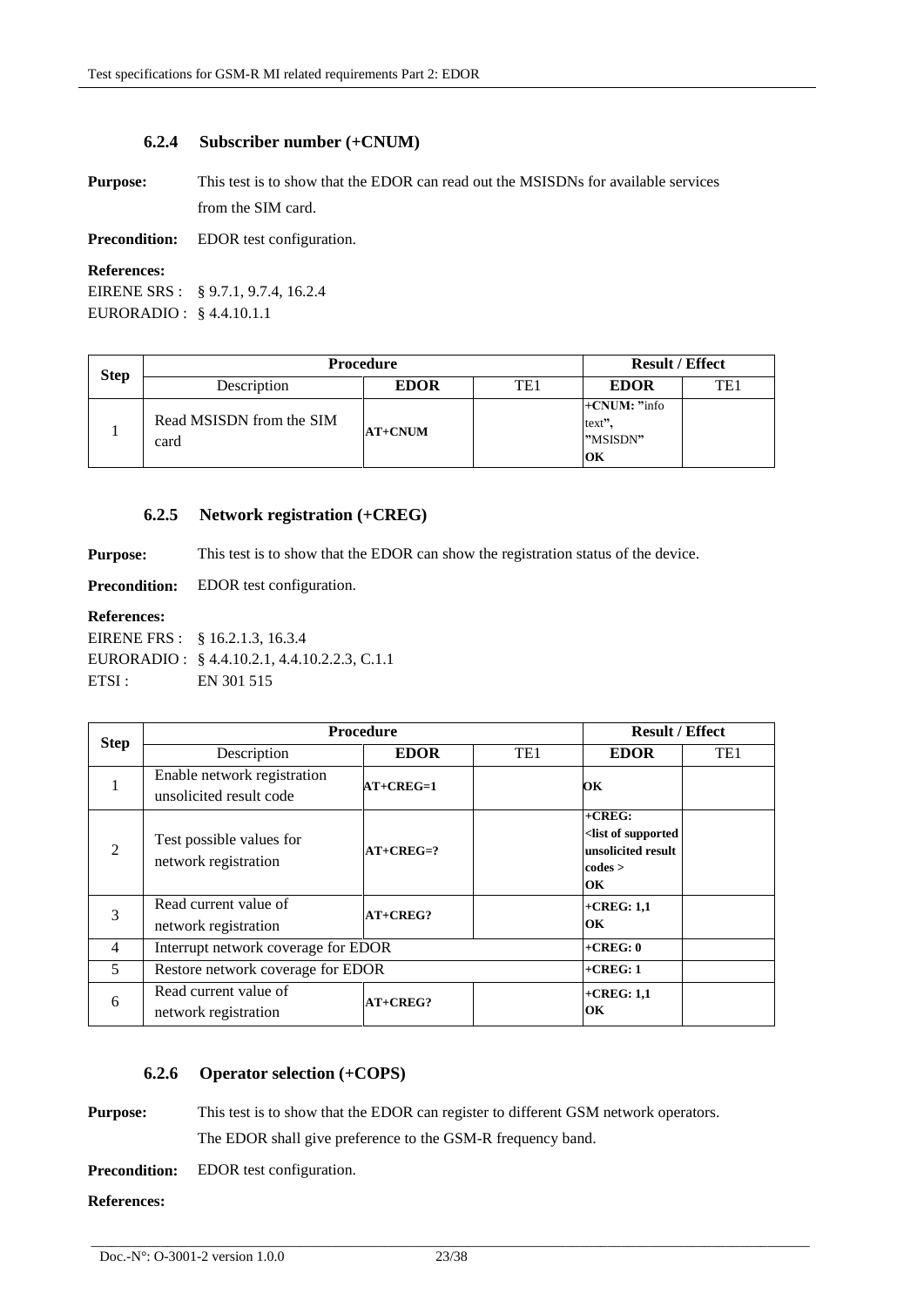## EIRENE FRS : § 16.2.1.3, 16.2.2.1, 16.3.4 EIRENE SRS : 10.5.1i EURORADIO : § 4.4.1, 4.4.10.3.1, 4.4.10.3.4; 4.4.10.3.5; 4.4.13.1; C.1.1

|                | <b>Procedure</b><br><b>Result / Effect</b>                              |                  |     |                                                                             |                |
|----------------|-------------------------------------------------------------------------|------------------|-----|-----------------------------------------------------------------------------|----------------|
| <b>Step</b>    | Description                                                             | <b>EDOR</b>      | TE1 | <b>EDOR</b>                                                                 | T <sub>1</sub> |
| 1              | Set the error result code to<br>enable and use numeric values           | $AT+CMEE=1$      |     | OK                                                                          |                |
| $\overline{2}$ | Test possible values for<br>operator selection                          | $AT+COPS=?$      |     | $+COPS:$<br><list of="" supported<br="">operators&gt;<br/>OК</list>         |                |
| 3              | Set operator selection mode to<br><i>automatic</i>                      | $AT+COPS=0$      |     | OК<br>$+CREG:1$<br><sub>or</sub><br>$+CREG:5$<br>(if network is<br>roaming) |                |
| $\overline{4}$ | Read current value of<br>operator selection                             | $AT+COPS?$       |     | $+$ COPS: 0, <format>,<br/><oper><br/>OК</oper></format>                    |                |
| 5              | Deregister from current network  AT+COPS=2                              |                  |     | OK<br>$+CREG:0$                                                             |                |
| 6              | Set invalid value for<br>operator selection                             | $AT+COPS=5$      |     | +CME ERROR: 4                                                               |                |
| 7              | Manual registration to an<br>available network operator<br>$<$ oper $>$ | $AT+COPS=1,2, 2$ |     | OК<br>$+CREG:1$                                                             |                |

## **6.2.7 Data call – transparent 2400 bps (V.110)**

**Purpose:** This test is to show that the EDOR can initiate the appropriate data call.

**Precondition:** ETCS data only radio test configuration.

#### **References:**

|       | EIRENE FRS : $\S$ 4.2.2; 16.2.1.3; 16.2.3.1 |
|-------|---------------------------------------------|
|       | EIRENE SRS : § 4.1.3.7, 4.3.2; 16.3.2       |
|       | EURORADIO: § 2.1.1.1, 2.1.2.1, 4.4.5.2.3    |
| ETSI: | EN 300 904, EN 300 918                      |

| <b>Step</b>    | <b>Procedure</b>                           |                  |                  | <b>Result / Effect</b>      |                     |
|----------------|--------------------------------------------|------------------|------------------|-----------------------------|---------------------|
|                | Description                                | <b>EDOR</b>      | TE <sub>1</sub>  | <b>EDOR</b>                 | TE <sub>1</sub>     |
|                | Set automatic call answering to<br>disable |                  | $ATSO=0$         |                             | OK                  |
| $\mathfrak{D}$ | Set the escape sequence to<br>$4++7$       | $ATS2=43$        |                  | OК                          |                     |
| 3              | Select bearer service type                 | $AT+CBST=68,0,0$ | $AT+CBST=68,0,0$ | OК                          | OK                  |
| $\overline{4}$ | Set the DTE serial link baud<br>rate*      | $AT+IPR=2400$    | $AT+IPR=2400$    | OK                          | OK                  |
|                | Read current used band rate                | $AT+IPR?$        | $AT+IPR?$        | $+$ <b>IPR</b> : 2400<br>OК | $+$ IPR: 2400<br>OK |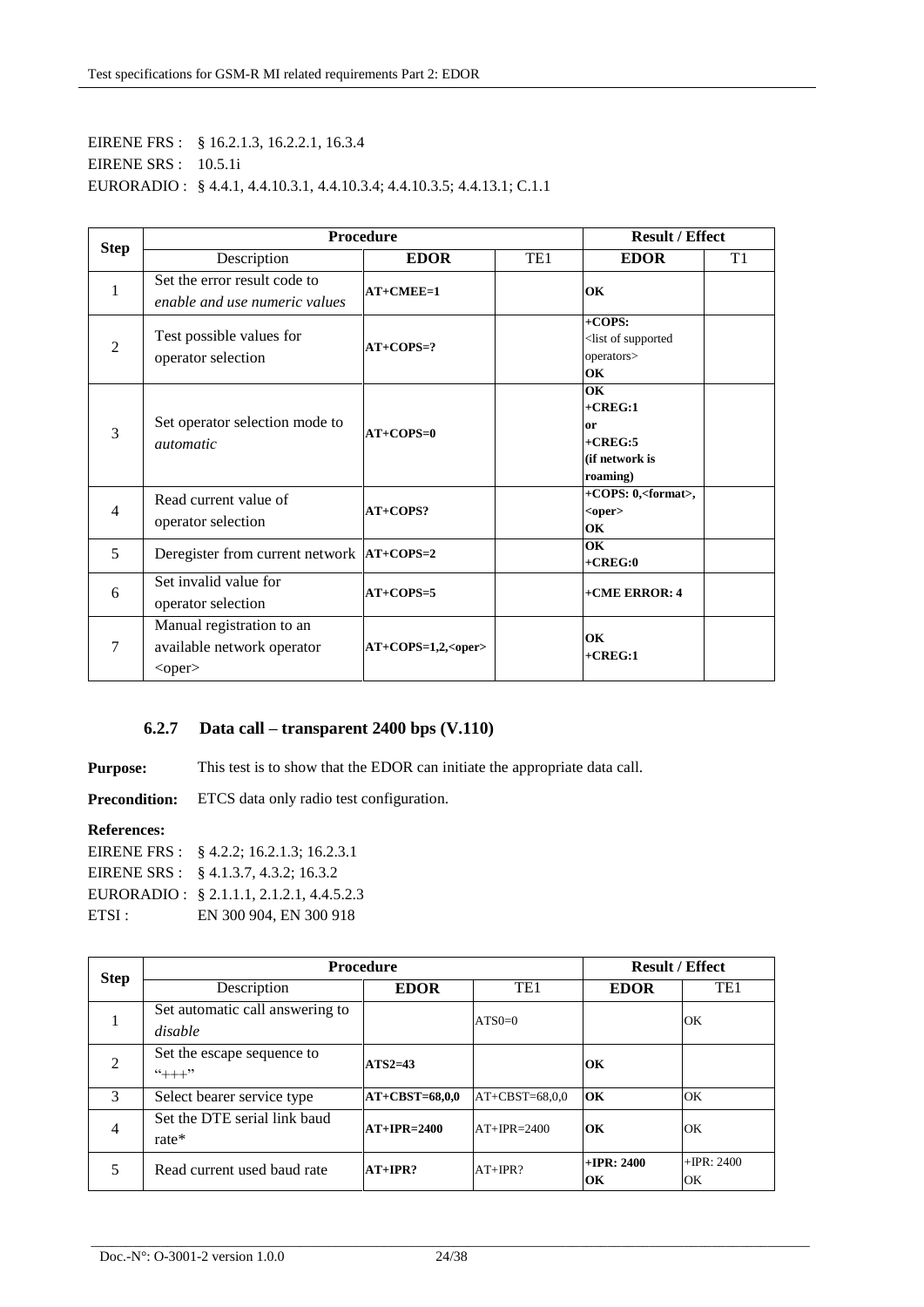| $\sigma$ | Initiate data call to Terminal<br>equipment            | ATD <msisdn></msisdn> |            |                           | <b>RING</b>       |
|----------|--------------------------------------------------------|-----------------------|------------|---------------------------|-------------------|
|          | Accept incoming call                                   |                       | <b>ATA</b> | CONNECT 2400 CONNECT 2400 |                   |
| 8        | Check if data transmission in both directions possible |                       |            |                           |                   |
|          | Switch from data to command<br>mode                    | $^{+++}$              |            | ЮK                        |                   |
| 10       | Terminate data call                                    | <b>ATH</b>            |            | OК                        | <b>NO CARRIER</b> |

\* Set the PC com-port to the same baud rate

#### **6.2.8 Data call – transparent 4800 bps (V.110)**

**Purpose:** This test is to show that the EDOR can initiate a transparent data call with 4800 bit/s.

**Precondition:** EDOR test configuration.

#### **References:**

|       | EIRENE FRS : $\& 4.2.2$ ; 16.2.1.3; 16.2.3.1 |
|-------|----------------------------------------------|
|       | EIRENE SRS : $\& 4.1.3.7, 4.3.2; 16.3.2$     |
|       | EURORADIO: § 2.1.1.1, 2.1.2.1, 4.4.5.2.3     |
| ETSI: | EN 300 904, EN 300 918                       |

| <b>Step</b>    | <b>Procedure</b>                                       |                              |                  |                             | <b>Result / Effect</b> |  |
|----------------|--------------------------------------------------------|------------------------------|------------------|-----------------------------|------------------------|--|
|                | Description                                            | <b>EDOR</b>                  | TE1              | <b>EDOR</b>                 | TE <sub>1</sub>        |  |
| 1              | Set automatic call answering to<br>disable             |                              | $ATSO=0$         |                             | OK                     |  |
| $\overline{2}$ | Set the escape sequence to<br>$4++7$                   | $ATS2=43$                    |                  | OК                          |                        |  |
| 3              | Select bearer service type                             | $AT+CBST=70,0,0$             | $AT+CBST=70,0.0$ | OK                          | OK                     |  |
| 4              | Set the DTE serial link baud<br>rate $*$               | $AT+IPR=4800$                | $AT+IPR=4800$    | OК                          | OK                     |  |
| 5              | Read current used baud rate                            | $AT+IPR?$                    | $AT+IPR?$        | $+$ <b>IPR</b> : 4800<br>OК | $+$ IPR: 4800<br>OK    |  |
| 6              | Initiate data call to Terminal<br>equipment            | <b>ATD</b> <msisdn></msisdn> |                  |                             | <b>RING</b>            |  |
| 7              | Accept incoming call                                   |                              | <b>ATA</b>       | <b>CONNECT 4800</b>         | <b>CONNECT 4800</b>    |  |
| 8              | Check if data transmission in both directions possible |                              |                  |                             |                        |  |
| 9              | Switch from data to command<br>mode                    | $+++$                        |                  | OK                          |                        |  |
| 10             | Terminate data call                                    | <b>ATH</b>                   |                  | OK                          | <b>NO CARRIER</b>      |  |

\* Set the PC com-port to the same baud rate

### **6.2.9 Data call – transparent 9600 bps (V.110)**

**Purpose:** This test is to show that the EDOR can initiate a transparent data call with 9600 bit/s.

**Precondition:** EDOR test configuration.

## **References:**

EIRENE FRS : § 4.2.2; 16.2.1.3; 16.2.3.1 EIRENE SRS : § 4.1.3.7, 4.3.2; 16.3.2 EURORADIO : § 2.1.1.1, 2.1.2.1, 4.4.5.2.3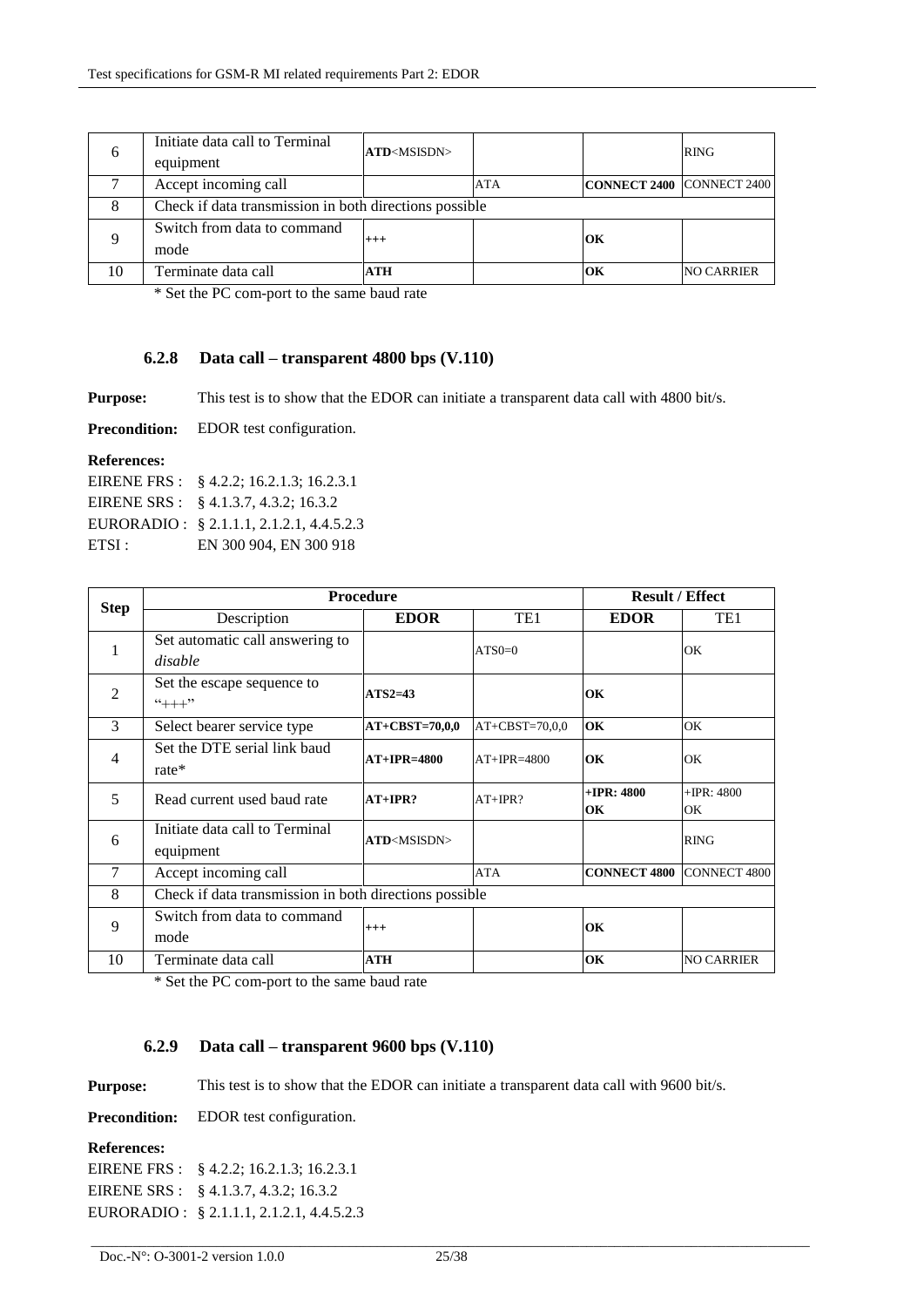#### ETSI : EN 300 904, EN 300 918

| <b>Step</b>    | <b>Procedure</b>                                       |                       |                  | <b>Result / Effect</b> |                   |
|----------------|--------------------------------------------------------|-----------------------|------------------|------------------------|-------------------|
|                | Description                                            | <b>EDOR</b>           | TE <sub>1</sub>  | <b>EDOR</b>            | TE <sub>1</sub>   |
| 1              | Set automatic call answering to                        |                       | $ATS0=0$         |                        | OK                |
|                | disable                                                |                       |                  |                        |                   |
| $\overline{2}$ | Set the escape sequence to                             | $ATS2=43$             |                  | OK                     |                   |
|                | $4 + + +$ "                                            |                       |                  |                        |                   |
| 3              | Select bearer service type                             | $AT+CBST=71,0,0$      | $AT+CBST=71,0,0$ | OK                     | OK                |
| 4              | Set the DTE serial link baud                           | $AT+IPR=9600$         | $AT+IPR=9600$    | OK                     | OK                |
|                | $rate*$                                                |                       |                  |                        |                   |
| 5              | Read current used baud rate                            | $AT+IPR?$             | $AT+IPR?$        | $+$ <b>IPR</b> : 9600  | $+$ IPR: 9600     |
|                |                                                        |                       |                  | OK                     | OK                |
| 6              | Initiate data call to Terminal                         | ATD <msisdn></msisdn> |                  |                        | <b>RING</b>       |
|                | equipment                                              |                       |                  |                        |                   |
| 7              | Accept incoming call                                   |                       | <b>ATA</b>       | <b>CONNECT 9600</b>    | CONNECT 9600      |
| 8              | Check if data transmission in both directions possible |                       |                  |                        |                   |
| 9              | Switch from data to command                            | $^{+++}$              |                  | OK                     |                   |
|                | mode                                                   |                       |                  |                        |                   |
| 10             | Terminate data call                                    | ATH                   |                  | OK                     | <b>NO CARRIER</b> |

\* Set the PC com-port to the same baud rate

## **6.2.10 Call setup with UUS1 (+CUUS1)**

**Purpose:** This test is to show that the EDOR can send UUS1 messages.

**Precondition:** EDOR test configuration.

#### **References:**

EIRENE SRS : § 4.3.3 EURORADIO : § 2.3.1 ETSI :

EN 200 918; EN 301 702, EN 301 710, EN 301 711, TS 122 087; TS 124 080; TS 124 087; TS 100 950

| <b>Step</b>                 | <b>Procedure</b>                                                                                           |                        |                                                                                            | <b>Result / Effect</b>                               |                                                                 |
|-----------------------------|------------------------------------------------------------------------------------------------------------|------------------------|--------------------------------------------------------------------------------------------|------------------------------------------------------|-----------------------------------------------------------------|
|                             | Description                                                                                                | <b>EDOR</b>            | TE1                                                                                        | <b>EDOR</b>                                          | TE1                                                             |
|                             | Set UUS1 signaling to send<br>specified UUIE in ANY message<br>(e.g. Presentation of Functional<br>Number) | 709F1"                 | $AT+CUUS1=1,1,0,''   AT+CUUS1=1,1,0,'$<br>7E000005062143658 7E000005069078563 OK<br>402F1" |                                                      | OK                                                              |
| $\mathcal{D}_{\mathcal{L}}$ | Initiate voice call to Terminal<br>equipment                                                               | ATD <msisdn>;</msisdn> |                                                                                            | $+CUUS1I:1,$<br><b>''7E000005069078</b><br>563402F1" | $+CRING: \dots$<br>$+CUUS1U:1,$<br>"7E00000506214<br>3658709F1" |
| 3                           | Accept incoming call                                                                                       |                        | <b>ATA</b>                                                                                 | $+CUUS1I: 3,$<br>''7E000005069078 OK<br>563402F1"OK  |                                                                 |
| 4                           | List current calls                                                                                         | $AT+CLCC$              | $AT+CLCC$                                                                                  | +CLCC: $1,0,0,0,0,$<br>"MSISDN",<br>$lt$ type $>, 4$ | $+CLCC$ :<br>1,1,0,0,0,<br>"MSISDN",<br>$<$ type $>$ ,,4        |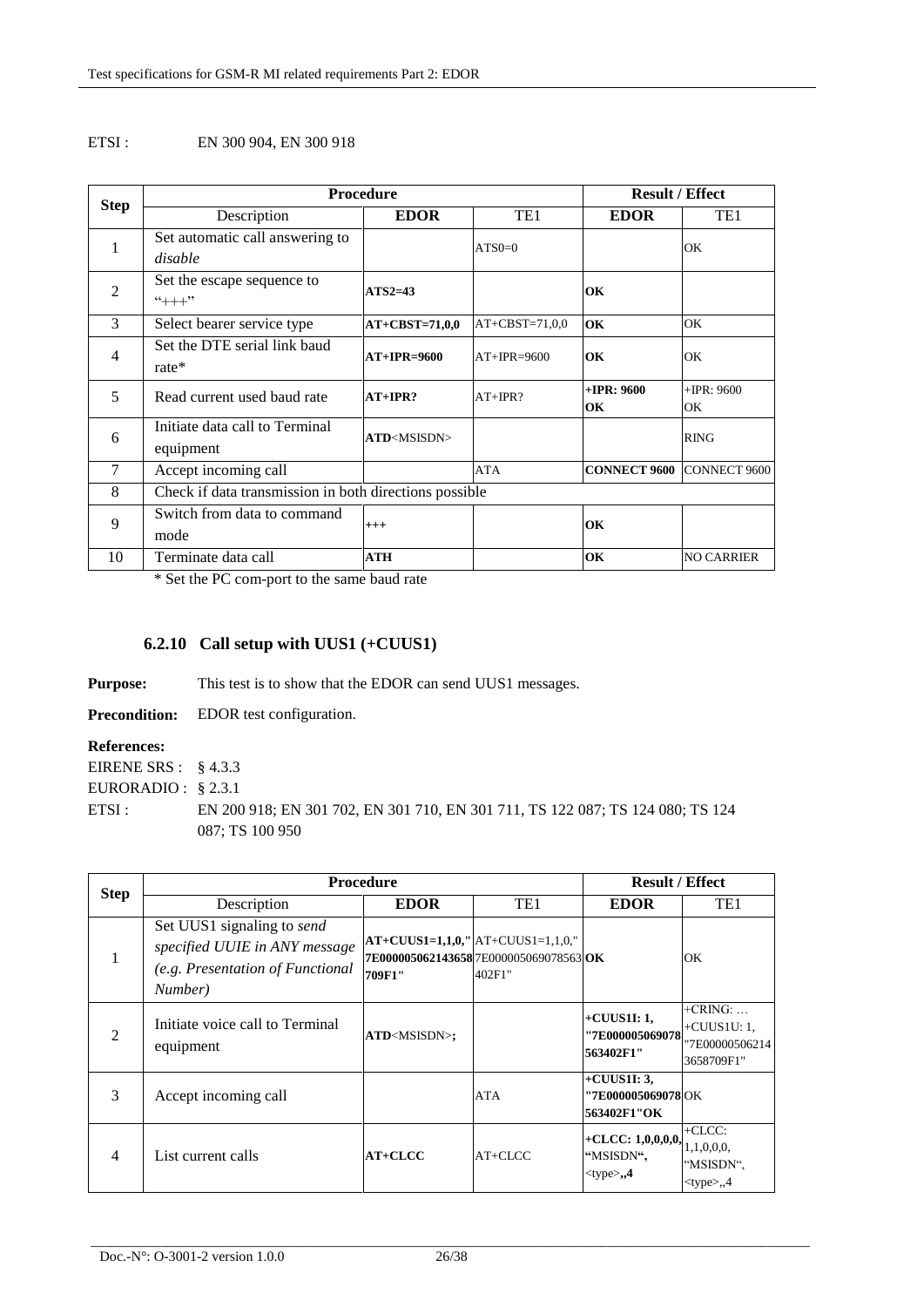|  | Terminate voice call                                 | ATH     |                                                  | OК | $+CUUS1U: 2,$<br>"7E00000506214<br>3658709F1"NO<br><b>CARRIER</b> |
|--|------------------------------------------------------|---------|--------------------------------------------------|----|-------------------------------------------------------------------|
|  | Set UUS1 signaling to <i>send</i><br>no UUIE message | 000500" | $ AT+CUUS1=0,0,0," AT+CUUS1=0,0,0," $<br>000500" | OК | OK                                                                |

## **6.2.11 Handling of multiple ETCS connections (CS mode)**

**Purpose:** This test is to show that the ETCS data only radio is capable of handling at least two ETCS connections that are simultaneously active. These connections are established in CS mode.

**Precondition:** ETCS data only radio test configuration.

**References**:

EIRENE FRS : § 16.2.1.3; 16.2.3.1

EIRENE SRS : § 16.3.2; 16.3.3

|                |                                                                   | <b>Command</b>            | <b>Response / Effect</b>  |                         |                                   |
|----------------|-------------------------------------------------------------------|---------------------------|---------------------------|-------------------------|-----------------------------------|
| <b>Step</b>    | <b>Description</b>                                                | EDOR (MS 1)               | EDOR (MS 2)               | <b>EDOR</b><br>$(MS_1)$ | <b>EDOR</b><br>(MS <sub>2</sub> ) |
| $\mathbf{1}$   | Set automatic call<br>answering to disable                        | $ATSO=0$                  |                           | OK                      |                                   |
| $\overline{c}$ | Set the escape sequence to<br>$``+++"$                            | $ATS2=43$                 |                           | OK                      |                                   |
| 3              | Select bearer service type                                        | $AT+CBST=71,0,0$          |                           | OK.                     |                                   |
| $\overline{4}$ | Set the DTE serial link<br>baud rate                              | $AT+IPR=9600$             |                           | OK                      |                                   |
| 5              | Read current used baud<br>rate                                    | $AT+IPR?$                 |                           | $+$ IPR: 9600<br>OK     |                                   |
| $\sqrt{6}$     | Initiate data call to<br>Terminal equipment                       | ATD <msisdn_1></msisdn_1> |                           | ОK                      |                                   |
| 7              | Wait for accepting the<br>incoming call                           |                           |                           | <b>CONNECT</b><br>9600  |                                   |
| 8              | Check if data transmission in both directions possible (for MS-1) |                           |                           |                         |                                   |
| 9              | Set automatic call<br>answering to disable                        |                           | $ATS0=0$                  |                         | <b>OK</b>                         |
| 10             | Set the escape sequence to<br>$``++"$                             |                           | $ATS2=43$                 |                         | <b>OK</b>                         |
| 11             | Select bearer service type                                        |                           | $AT+CBST=71,0,0$          |                         | OK                                |
| 12             | Set the DTE serial link<br>baud rate                              |                           | $AT+IPR=9600$             |                         | <b>OK</b>                         |
| 13             | Read current used baud<br>rate                                    |                           | AT+IPR?                   |                         | $+IPR: 9600$<br>OK                |
| 14             | Initiate data call to<br>Terminal equipment                       |                           | ATD <msisdn_2></msisdn_2> |                         | OK                                |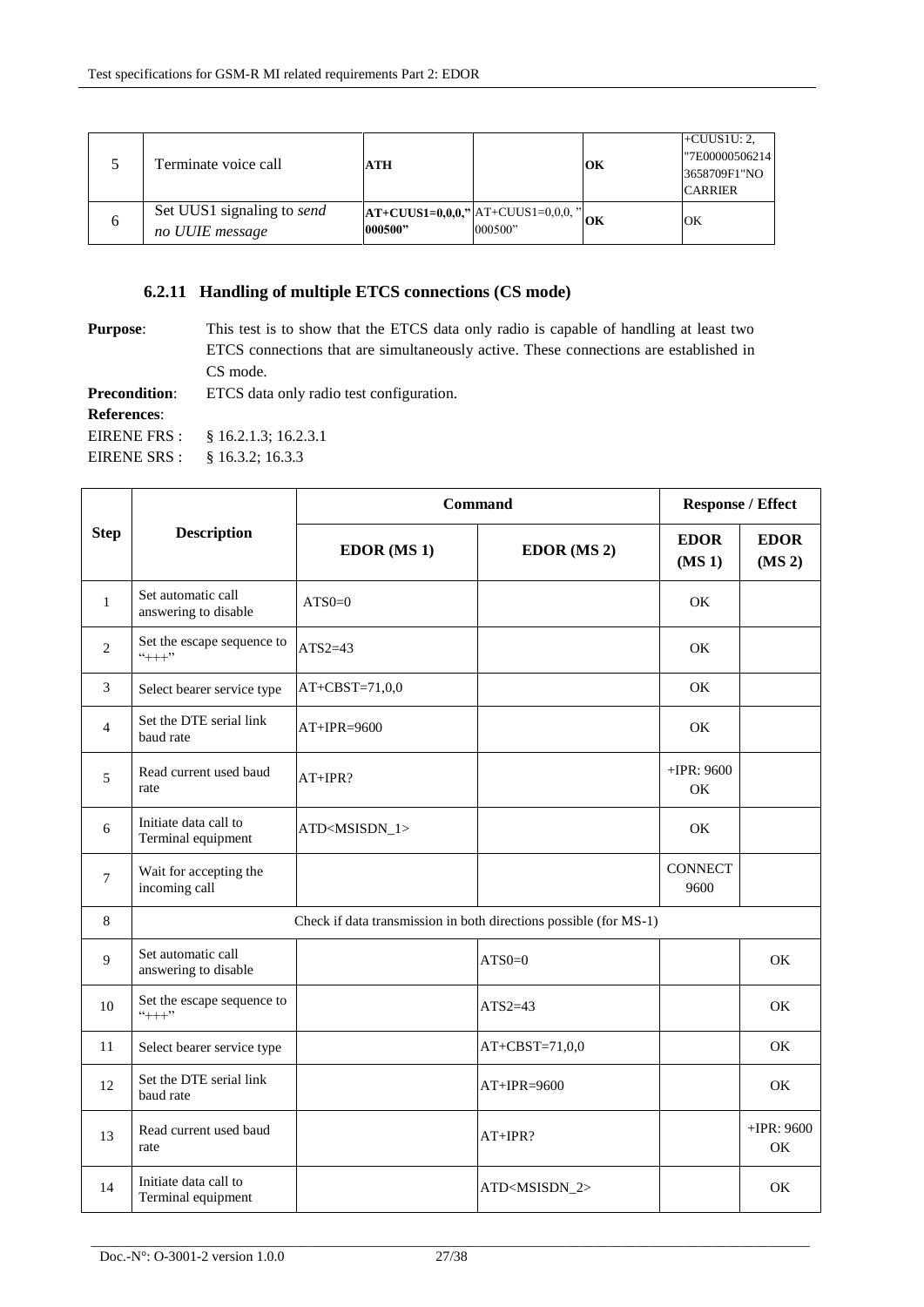| 15 | Wait for accepting the<br>incoming call                           |       |          |    | <b>CONNECT</b><br>9600 |
|----|-------------------------------------------------------------------|-------|----------|----|------------------------|
| 16 | Check if data transmission in both directions possible (for MS-2) |       |          |    |                        |
| 17 | Switch from data to<br>command mode                               | $+++$ | $^{+++}$ | OK | OK                     |
| 18 | Terminate data call                                               | ATH   | ATH      | OK | $\alpha$               |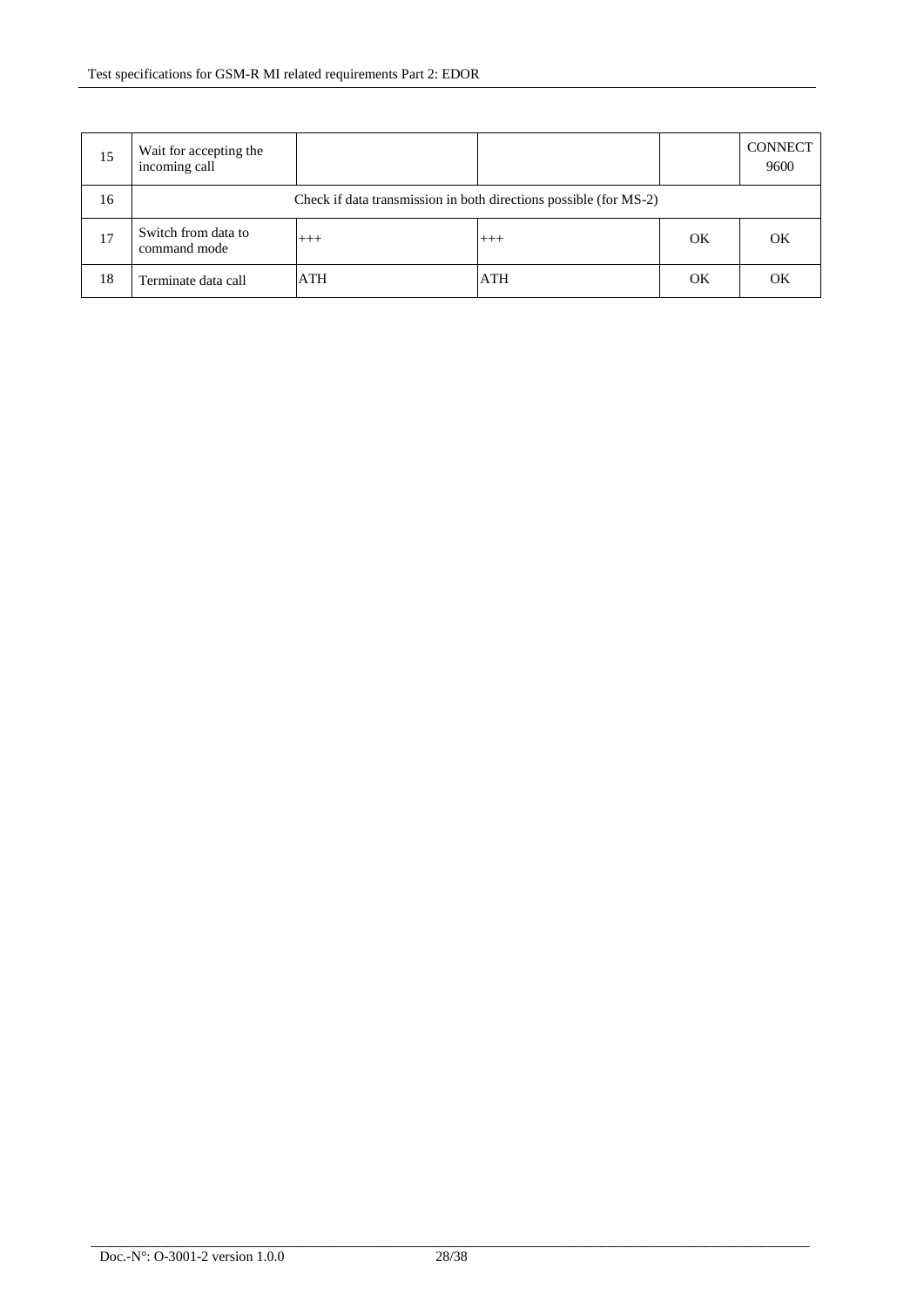## **6.3 Packet Switched Mode**

## **6.3.1 Quality of Service Profile - Requested for ETCS application (+CGEQREQ)**

| <b>Purpose:</b>                                               | This test is to show that the ETCS data only radio supports the QoS parameter settings          |  |  |  |
|---------------------------------------------------------------|-------------------------------------------------------------------------------------------------|--|--|--|
|                                                               | for ETCS including IPv4 addressing scheme.                                                      |  |  |  |
| <b>Precondition:</b> ETCS data only radio test configuration. |                                                                                                 |  |  |  |
| <b>References:</b>                                            |                                                                                                 |  |  |  |
|                                                               | EIRENE SRS: § 4.1.3.7; 9.13.4; 9.15.4; 9.15.5; 10.8.5.2; 16.3.3iii; 16.3.3vii                   |  |  |  |
|                                                               | EURORADIO: § 2.1.3.5; 2.1.3.8; 2.1.3.8i; 2.1.3.8ii; 4.6.4.1; 4.6.4.9; 4.6.2.2; 4.6.2.4; 4.6.2.6 |  |  |  |

QoS profile "ETCS application":

| <b>GPRS/EGPRS Radio Access Bearer OoS</b><br>parameter | Parameter settings                                                     |
|--------------------------------------------------------|------------------------------------------------------------------------|
| Traffic class                                          | 1 (Streaming)                                                          |
| Maximum bitrate UL [kbps]                              | 64                                                                     |
| Maximum bitrate DL [kbps]                              | 64                                                                     |
| Guaranteed bitrate UL [kbps]                           | 4 (Chosen GBR value is according to the<br>common ETCS traffic model.) |
| Guaranteed bitrate DL [kbps]                           | 4 (Chosen GBR value is according to the<br>common ETCS traffic model.) |
| Delivery order                                         | 0(No)                                                                  |
| Maximum SDU size<br>[octets]                           | 1500                                                                   |
| SDU error ratio                                        | Assigned on national basis                                             |
| Residual bit error ratio                               | $1E5 (10^{-5})$                                                        |
| Delivery of erroneous SDUs                             | 0(No)                                                                  |
| Transfer delay [ms]                                    | N/A                                                                    |
| <b>Traffic Handling Priority</b>                       | 1                                                                      |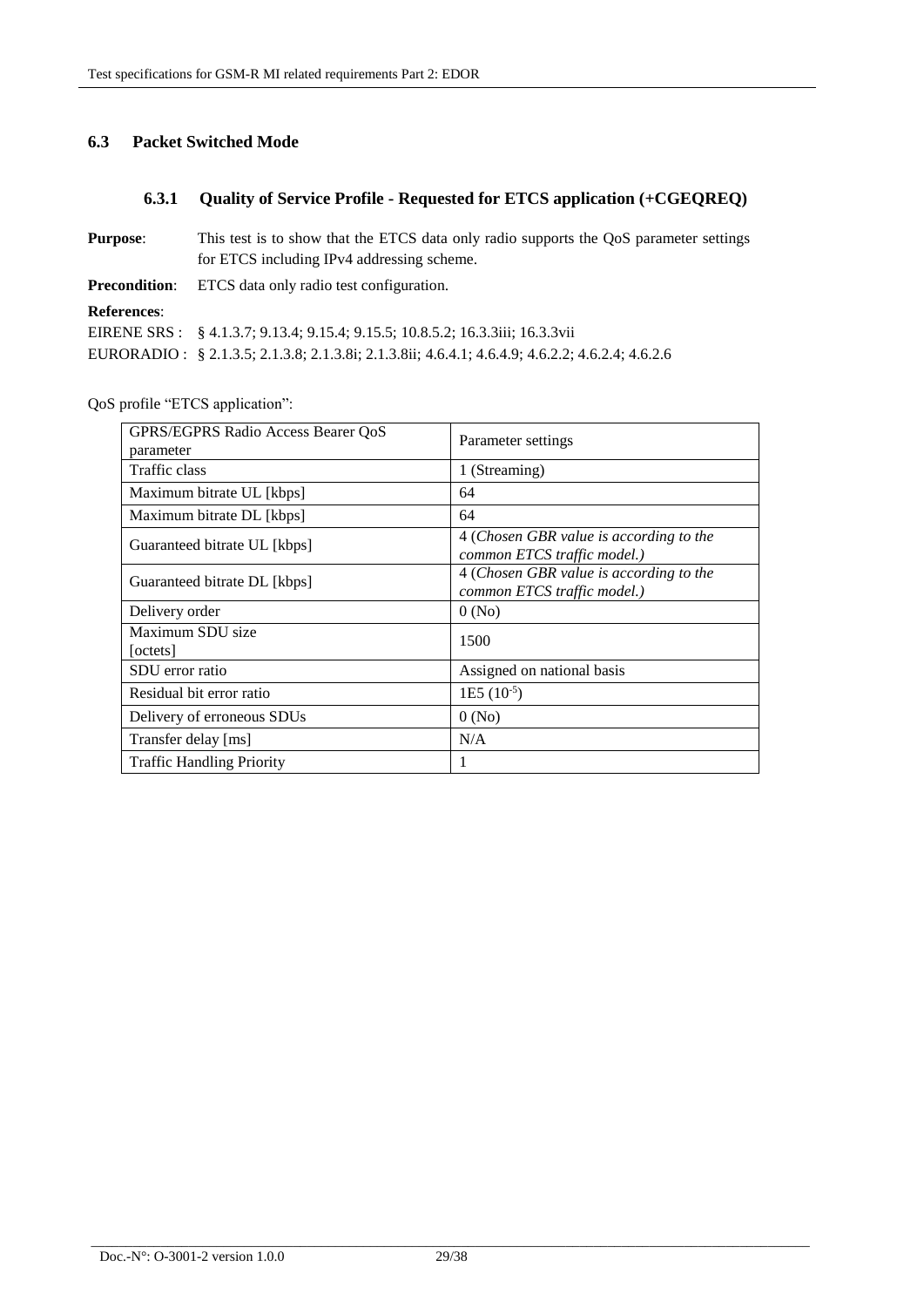| <b>Step</b>    | <b>Description</b>                                                                                                                                                                  | <b>Command</b>                                            | <b>Response/Effect</b>                                                                                                                                                                                                                                                                                                                                                                                                                                                                                                                                                                                                                                                                                                                                                                                                                      |
|----------------|-------------------------------------------------------------------------------------------------------------------------------------------------------------------------------------|-----------------------------------------------------------|---------------------------------------------------------------------------------------------------------------------------------------------------------------------------------------------------------------------------------------------------------------------------------------------------------------------------------------------------------------------------------------------------------------------------------------------------------------------------------------------------------------------------------------------------------------------------------------------------------------------------------------------------------------------------------------------------------------------------------------------------------------------------------------------------------------------------------------------|
| $\mathbf{1}$   | Return the current Packet<br>Domain service state                                                                                                                                   | AT+CGATT?                                                 | OK<br>$+CGATT:0$                                                                                                                                                                                                                                                                                                                                                                                                                                                                                                                                                                                                                                                                                                                                                                                                                            |
| 2              | Attach to GPRS network                                                                                                                                                              | $AT+CGATT=1$                                              | OK                                                                                                                                                                                                                                                                                                                                                                                                                                                                                                                                                                                                                                                                                                                                                                                                                                          |
| 3              | Requesting values supported<br>as a compound value. If the<br>MT supports several PDP<br>types, the parameter value<br>ranges for each PDP type are<br>returned on a separate line. | AT+CGEQREQ=?                                              | <b>OK</b><br>+CGCLASS: <pdp_type>, (list of<br/>supported <traffic class="">s), (list of<br/>supported <maximum bitrate="" ul="">s),<br/>(list of supported <maximum bitrate<br="">DL&gt;s), (list of supported <guaranteed<br>bitrate UL&gt;s), (list of supported<br/><guaranteed bitrate="" dl="">s), (list of<br/>supported <delivery order="">s), (list of<br/>supported <maximum sdu="" size="">s)<br/>(list of supported <sdu error="" ratio="">s)<br/>(list of supported <residual bit="" error<br="">ratio&gt;s), (list of supported <delivery of<br="">erroneous SDUs&gt;s), (list of supported<br/><transfer delay="">s), (list of supported<br/><traffic handling="" priority="">s)</traffic></transfer></delivery></residual></sdu></maximum></delivery></guaranteed></guaranteed<br></maximum></maximum></traffic></pdp_type> |
| $\overline{4}$ | Define the PDP context 1<br>with PDP type "IP" and APN<br>$(e.g.:$ "etcs.mnc $228.\text{mcc}006.\text{g}$<br>prs " $)^2$ .                                                          | AT+CGDCONT=1,"IP","etcs.mn<br>c228.mcc006.gprs","0",0,0   | OK                                                                                                                                                                                                                                                                                                                                                                                                                                                                                                                                                                                                                                                                                                                                                                                                                                          |
| 5              | Specify a quality of service<br>profile for the PDP context 1                                                                                                                       | $AT+CGEOREQ =$<br>$1,1,64,64,4,4,0,1500$ ,," $1E5$ ",0,,1 | OK                                                                                                                                                                                                                                                                                                                                                                                                                                                                                                                                                                                                                                                                                                                                                                                                                                          |
| 6              | Requesting the current<br>settings for each defined<br>context.                                                                                                                     | AT+CGEQREQ?                                               | OK<br>+CGEQREQ:<br>1,1,64,64,4,4,0,1500,"0E0","1E5",0,0,1                                                                                                                                                                                                                                                                                                                                                                                                                                                                                                                                                                                                                                                                                                                                                                                   |
| 7              | PDP context 1 activation                                                                                                                                                            | $AT+CGACT=1,1$                                            | OK                                                                                                                                                                                                                                                                                                                                                                                                                                                                                                                                                                                                                                                                                                                                                                                                                                          |

## **6.3.2 Quality of Service Profile - Requested for non-ETCS application (+CGEQREQ)**

**Purpose:** This test is to show that the ETCS data only radio supports the QoS parameter settings for Non-ETCS applications. **Precondition**: ETCS data only radio test configuration. **References**: EIRENE SRS : § 4.1.3.7; 9.13.10; 9.15.4; 9.15.5; 10.8.5.1; 16.3.3iii EURORADIO : § 4.6.4.1; 4.6.4.9

-

<sup>2</sup> According to APN structure described in [6.3.3](#page-32-0)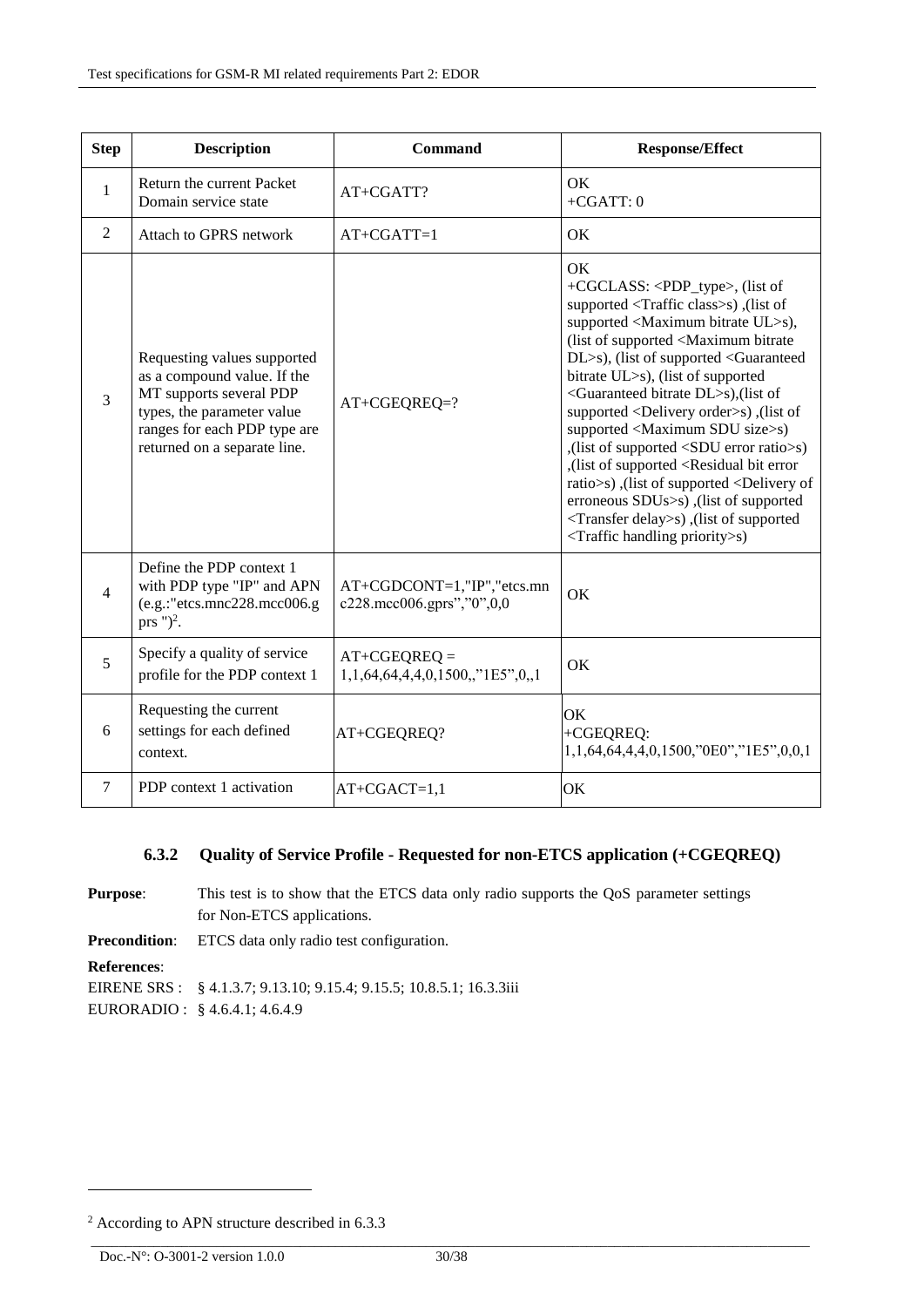| GPRS/EGPRS Radio Access Bearer QoS<br>parameter | Parameter settings                                        |
|-------------------------------------------------|-----------------------------------------------------------|
| Traffic class                                   | 2 (interactive) or 3 (background)                         |
| Maximum bitrate UL [kbps]                       | Assigned on national basis                                |
| Maximum bitrate DL [kbps]                       | Assigned on national basis                                |
| Guaranteed bitrate UL [kbps]                    | N/A                                                       |
| Guaranteed bitrate DL [kbps]                    | N/A                                                       |
| Delivery order                                  | 0(No)                                                     |
| Maximum SDU size<br>[octets]                    | 1500                                                      |
| SDU error ratio                                 | Assigned on national basis                                |
| Residual bit error ratio                        | Assigned on national basis                                |
| Delivery of erroneous SDUs                      | Assigned on national basis                                |
| Transfer delay [ms]                             | N/A                                                       |
| <b>Traffic Handling Priority</b>                | 2 or 3 (only applicable for interactive traffic<br>class) |

QoS profile "Non-ETCS application":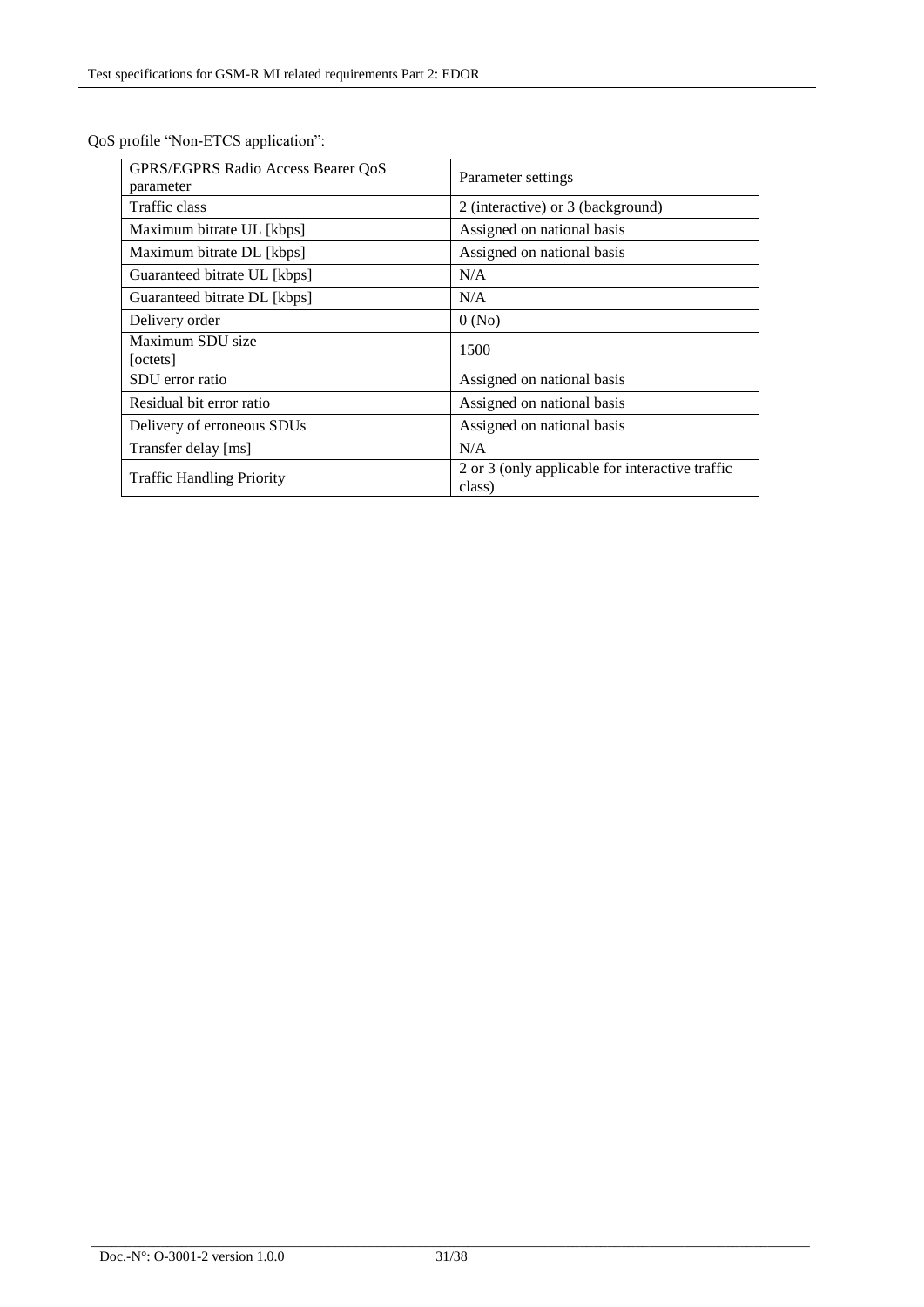| <b>Step</b>    | <b>Description</b>                                                                                                                                                                  | Command                                                | <b>Response/Effect</b>                                                                                                                                                                                                                                                                                                                                                                                                                                                                                                                                                                                                                                                                                                                                                                                                                   |  |
|----------------|-------------------------------------------------------------------------------------------------------------------------------------------------------------------------------------|--------------------------------------------------------|------------------------------------------------------------------------------------------------------------------------------------------------------------------------------------------------------------------------------------------------------------------------------------------------------------------------------------------------------------------------------------------------------------------------------------------------------------------------------------------------------------------------------------------------------------------------------------------------------------------------------------------------------------------------------------------------------------------------------------------------------------------------------------------------------------------------------------------|--|
| $\mathbf{1}$   | Return the current Packet<br>Domain service state                                                                                                                                   | AT+CGATT?                                              | OK<br>$+CGATT:0$                                                                                                                                                                                                                                                                                                                                                                                                                                                                                                                                                                                                                                                                                                                                                                                                                         |  |
| $\mathbf{2}$   | Attach to GPRS network                                                                                                                                                              | $AT+CGATT=1$                                           | OK                                                                                                                                                                                                                                                                                                                                                                                                                                                                                                                                                                                                                                                                                                                                                                                                                                       |  |
| 3              | Requesting values supported<br>as a compound value. If the<br>MT supports several PDP<br>types, the parameter value<br>ranges for each PDP type are<br>returned on a separate line. | AT+CGEQREQ=?                                           | OK<br>+CGCLASS: <pdp_type>, (list of<br/>supported <traffic class="">s), (list of<br/>supported <maximum bitrate="" ul="">s),<br/>(list of supported <maximum bitrate<br="">DL&gt;s), (list of supported <guaranteed<br>bitrate UL&gt;s), (list of supported<br/><guaranteed bitrate="" dl="">s), (list of<br/>supported <delivery order="">s), (list of<br/>supported <maximum sdu<br="">size&gt;s), (list of supported <sdu error<br="">ratio&gt;s), (list of supported <residual<br>bit error ratio&gt;s), (list of supported<br/><delivery erroneous="" of="" sdus="">s), (list<br/>of supported <transfer delay="">s), (list<br/>of supported <traffic handling<br="">priority&gt;s)</traffic></transfer></delivery></residual<br></sdu></maximum></delivery></guaranteed></guaranteed<br></maximum></maximum></traffic></pdp_type> |  |
| 4              | Define the PDP context 1<br>with PDP type "IP" and APN<br>(e.g.:"kms.mnc228.mcc006.g<br>prs $")^3$ .                                                                                | AT+CGDCONT=1,"IP","kms.mn<br>c228.mcc006.gprs","0",0,0 | OK                                                                                                                                                                                                                                                                                                                                                                                                                                                                                                                                                                                                                                                                                                                                                                                                                                       |  |
| 5              | Specify a quality of service<br>profile for the PDP context 1                                                                                                                       | AT+CGEQREQ=<br>1, 2, , 0, 1500, , 2                    | OK                                                                                                                                                                                                                                                                                                                                                                                                                                                                                                                                                                                                                                                                                                                                                                                                                                       |  |
| 6              | Requesting the current<br>settings for each defined<br>context.                                                                                                                     | AT+CGEQREQ?                                            | OK<br>+CGEQREQ: $1,2,0,0,0,0,1500,,2$                                                                                                                                                                                                                                                                                                                                                                                                                                                                                                                                                                                                                                                                                                                                                                                                    |  |
| $\overline{7}$ | PDP context 1 activation                                                                                                                                                            | $AT+CGACT=1,1$                                         | OK                                                                                                                                                                                                                                                                                                                                                                                                                                                                                                                                                                                                                                                                                                                                                                                                                                       |  |
| $8\,$          | Check if profile for the active PDP context 1 is used in the Activate PDP Context Request message is send<br>to the network.                                                        |                                                        |                                                                                                                                                                                                                                                                                                                                                                                                                                                                                                                                                                                                                                                                                                                                                                                                                                          |  |

-

<sup>&</sup>lt;sup>3</sup> According to APN structure described in [6.3.3](#page-32-0)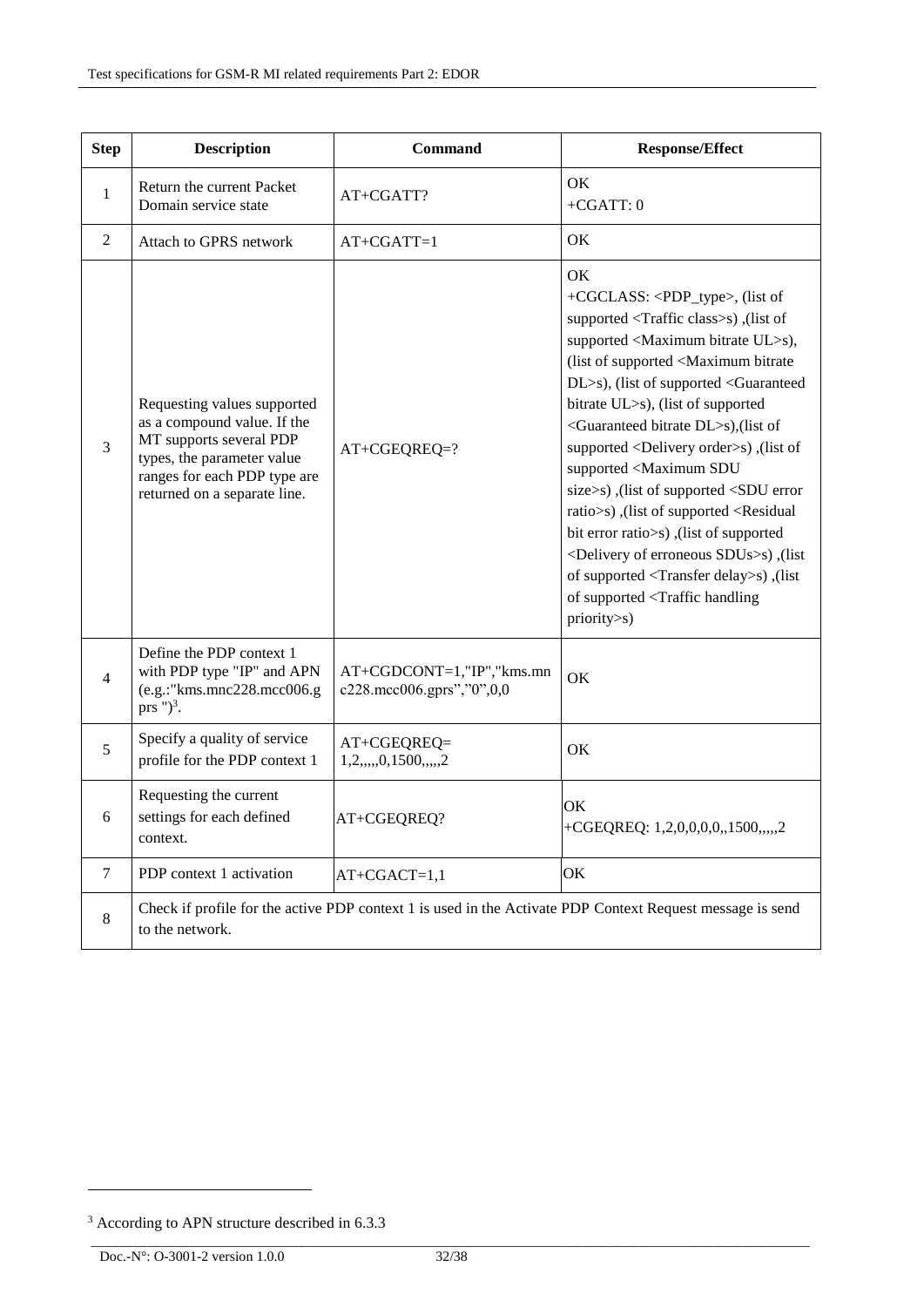### **6.3.3 Packet data protocol parameters for ETCS application (+CGDCONT)**

<span id="page-32-0"></span>**Purpose**: This test is to show that the ETCS data only radio is capable to specify PDP context parameter values for a PDP context identified by the (local) context identification parameter, <cid>.

> The APN structure to be used for the dedicated operation of ETCS in PS-mode shall be of the format {<network id>.<operator id>.gprs} where:

network  $id = "etcs"$ operator id = "mncXXX.mccYYY.gprs" whereas

> XXX = MNC - Mobile Network Code 3digits\* YYY = MCC - Mobile Country Code 3digits

\* MNC can have 2 or 3 digits. In case of 2 digits MNC the format used in the APN operator id shall be 0XX.

| <b>Precondition:</b> | ETCS data only radio test configuration. |
|----------------------|------------------------------------------|
| <b>References:</b>   |                                          |
| EIRENE SRS :         | § 9.13.3: 9.13.4: 16.3.3iii              |
| EURORADIO :          | § 2.1.3.10; 2.1.4.1; 4.6.3.8; 4.6.3.9    |

| <b>Step</b>    | <b>Description</b>                                                                               | Command                                                     | <b>Response/Effect</b>                                                                                                                                                                                                                                                                                                                                                                                                                                                                                                                                                                                                                                           |
|----------------|--------------------------------------------------------------------------------------------------|-------------------------------------------------------------|------------------------------------------------------------------------------------------------------------------------------------------------------------------------------------------------------------------------------------------------------------------------------------------------------------------------------------------------------------------------------------------------------------------------------------------------------------------------------------------------------------------------------------------------------------------------------------------------------------------------------------------------------------------|
| 1              | Return the current Packet<br>Domain service state                                                | $AT+CGATT$ ?                                                | <b>OK</b><br>$+CGATT:0$                                                                                                                                                                                                                                                                                                                                                                                                                                                                                                                                                                                                                                          |
| 2              | Attach to GPRS network                                                                           | $AT+CGATT=1$                                                | OK                                                                                                                                                                                                                                                                                                                                                                                                                                                                                                                                                                                                                                                               |
| 3              | Returns supported values as a<br>compound value                                                  | $AT+CGDCONT=?$                                              | <b>OK</b><br>+CGDCONT: (range of supported<br><cid>s), <pdp_type>,,,(list of<br/>supported <math>\langle d_{\text{comp}} \rangle</math>s),<br/>(list of supported <math>\langle h_{\text{1}} \rangle</math>comp<math>\langle h_{\text{2}} \rangle</math>[, (list of<br/>supported <math>\leq</math>pd1<math>\geq</math>s)[,[,(list of<br/>supported <pdn>s)]]]<br/>[<cr><lf>+CGDCONT: (range of<br/>supported <cid>s), <pdp_type>,,,(list<br/>of supported <math>\langle d_{\text{comp}} \rangle</math>s),<br/>(list of supported <math>\langle h_{\text{1}} \rangle</math>comp<math>\langle s \rangle</math>)</pdp_type></cid></lf></cr></pdn></pdp_type></cid> |
| $\overline{4}$ |                                                                                                  |                                                             | as <pdp_type> IPv4 for PPP shall be<br/>supported</pdp_type>                                                                                                                                                                                                                                                                                                                                                                                                                                                                                                                                                                                                     |
| 5              | Enable extended error response                                                                   | $AT+CMEE=2$                                                 | OK                                                                                                                                                                                                                                                                                                                                                                                                                                                                                                                                                                                                                                                               |
| 6              | Define the PDP context 6<br>which is not supported.                                              | AT+CGDCONT=6,"IP","etcs.m<br>nc228.mcc006.gprs","0",0,0     | +CMEE: ERROR                                                                                                                                                                                                                                                                                                                                                                                                                                                                                                                                                                                                                                                     |
| 7              | Define the PDP context 1 with<br>PDP type "IP" and APN<br>(e.g.:"etcs.mnc228.mcc006.gpr<br>s "). | $AT+CGDCONT=1, "IP", "etcs.m$<br>nc228.mcc006.gprs","0",0,0 | OK                                                                                                                                                                                                                                                                                                                                                                                                                                                                                                                                                                                                                                                               |
| 8              | Read the current settings for<br>each defined context                                            | AT+CGDCONT?                                                 | OK<br>+CGDCONT:<br>1,"IP","etcs.mnc228.mcc006.gprs"<br>, 0.000, 0.00                                                                                                                                                                                                                                                                                                                                                                                                                                                                                                                                                                                             |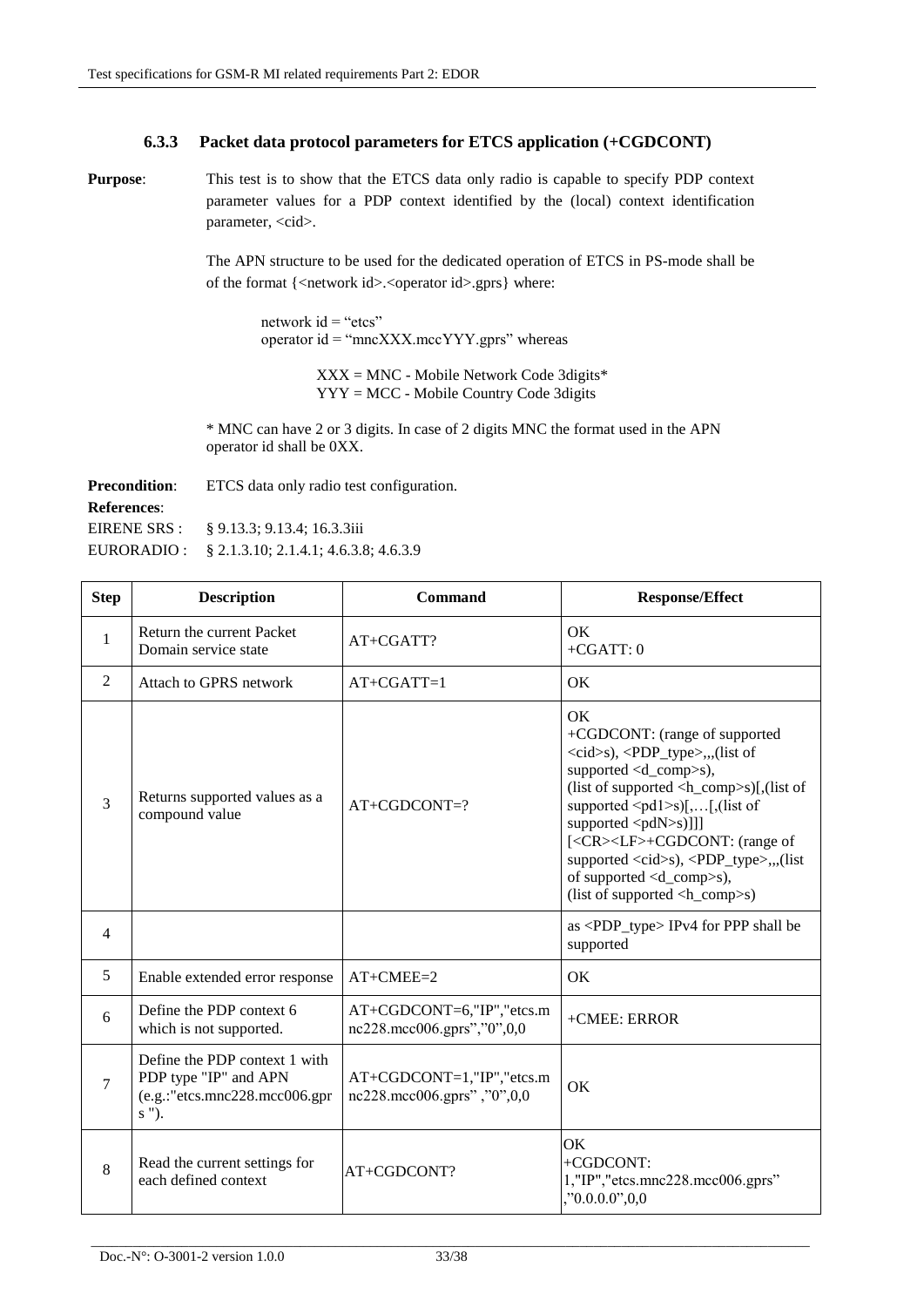| <b>Step</b> | <b>Description</b>         | Command        | <b>Response/Effect</b> |
|-------------|----------------------------|----------------|------------------------|
|             | Activate the PDP context 1 | $AT+CGACT=1,1$ | OK                     |

#### **6.3.4 Packet data protocol parameters for non-ETCS application (+CGDCONT)**

**Purpose:** This test is to show that the ETCS data only radio is capable to specify PDP context parameter values for a PDP context identified by the (local) context identification parameter, <cid>.

> The APN structure to be used for the dedicated operation of the online key management in PS-mode shall be of the format {<network id>.<operator id>.gprs} where:

network  $id = "kms$ operator id = "mncXXX.mccYYY.gprs" whereas

> XXX = MNC - Mobile Network Code 3digits\* YYY = MCC - Mobile Country Code 3digits

\* MNC can have 2 or 3 digits. In case of 2 digits MNC the format used in the APN operator id shall be 0XX.

**Precondition:** ETCS data only radio test configuration. **References**: EIRENE SRS : EURORADIO : § 9.13.9; 9.13.10; 16.3.3iii § 2.1.4.1; 4.6.3.8

| <b>Step</b> | <b>Description</b>                                                                          | Command                                                    | <b>Response/Effect</b>                                                                                                                                                                                                                                                                                                                                                                                                                                                                                                                                                                                               |
|-------------|---------------------------------------------------------------------------------------------|------------------------------------------------------------|----------------------------------------------------------------------------------------------------------------------------------------------------------------------------------------------------------------------------------------------------------------------------------------------------------------------------------------------------------------------------------------------------------------------------------------------------------------------------------------------------------------------------------------------------------------------------------------------------------------------|
| 1           | Return the current Packet<br>Domain service state                                           | $AT+CGATT$ ?                                               | $\alpha$<br>$+CGATT:0$                                                                                                                                                                                                                                                                                                                                                                                                                                                                                                                                                                                               |
| 2           | Attach to GPRS network                                                                      | $AT+CGATT=1$                                               | OK                                                                                                                                                                                                                                                                                                                                                                                                                                                                                                                                                                                                                   |
| 3           | Returns supported values as a<br>compound value                                             | $AT+CGDCONT=?$                                             | OK<br>+CGDCONT: (range of supported<br><cid>s), <pdp_type>,,,(list of<br/>supported <d_comp>s),<br/>(list of supported <math>\langle h_{\text{1}} \rangle</math>comp<math>\langle h_{\text{2}} \rangle</math>)[,(list of<br/>supported <math>\leq</math>pd1<math>\geq</math>s)[,[,(list of<br/>supported <math>\langle pdN&gt;s)</math>]]]<br/>[<cr><lf>+CGDCONT: (range of<br/>supported <cid>s), <pdp_type>,,,(list<br/>of supported <d_comp>s),<br/>(list of supported <math>\langle h_{\text{1}} \rangle</math>comp<math>\langle s \rangle</math>)</d_comp></pdp_type></cid></lf></cr></d_comp></pdp_type></cid> |
| 4           |                                                                                             |                                                            | $as <$ PDP_type $>$ IPv4 for PPP shall be<br>supported                                                                                                                                                                                                                                                                                                                                                                                                                                                                                                                                                               |
| 5           | Enable extended error response                                                              | $AT+CMEE=2$                                                | OK                                                                                                                                                                                                                                                                                                                                                                                                                                                                                                                                                                                                                   |
| 6           | Define the PDP context 1 with<br>PDP type "IP" and APN (e.g.:<br>"kms.mnc228.mcc006.gprs"). | $AT+CGDCONT=1," IP", "kms.m$<br>nc228.mcc006.gprs","0",0,0 | OK                                                                                                                                                                                                                                                                                                                                                                                                                                                                                                                                                                                                                   |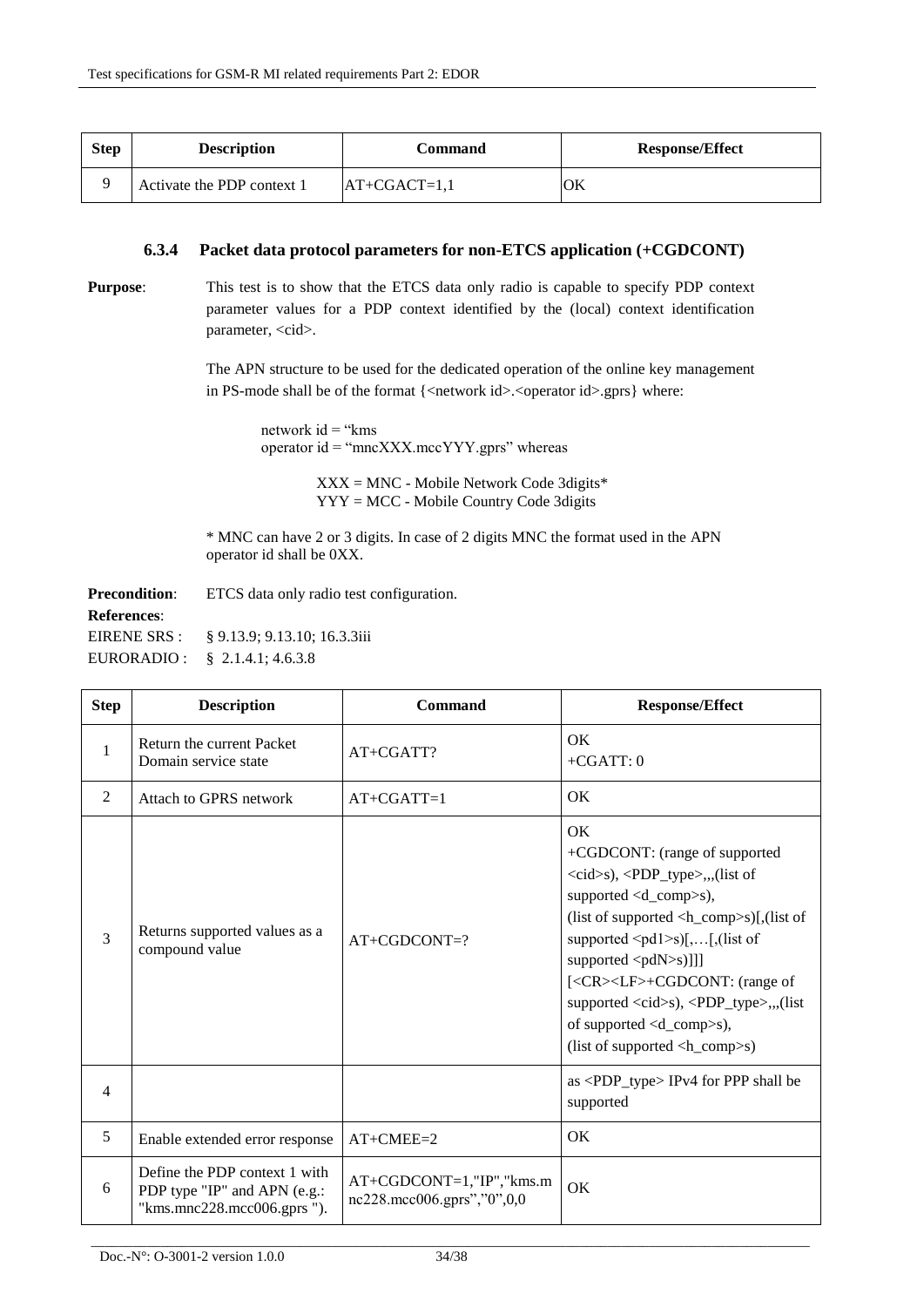| <b>Step</b> | <b>Description</b>                                    | Command        | <b>Response/Effect</b>                                                               |
|-------------|-------------------------------------------------------|----------------|--------------------------------------------------------------------------------------|
| ⇁           | Read the current settings for<br>each defined context | AT+CGDCONT?    | ЮK<br>$+CGDCONT:$<br>$1$ ,"IP"," $kms$ .mnc $228$ .mcc $006$ .gprs"<br>, 0.000, 0.00 |
| 8           | Activate the PDP context 1                            | $AT+CGACT=1,1$ | ЮK                                                                                   |

#### **6.3.5 Supported Coding Schemes**

**Purpose:** This test is to show that the ETCS data only radio comprises the support of GPRS and

EGPRS bearer services including all available (Modulation) Coding Schemes.

**Precondition:** ETCS data only radio test configuration.

#### **References**:

EIRENE SRS : § 4.3.2; 16.3.3i

| <b>Step</b> | <b>Description</b>                                                                                                     | Command      | <b>Response/Effect</b> |
|-------------|------------------------------------------------------------------------------------------------------------------------|--------------|------------------------|
|             | Attach to GPRS network                                                                                                 | $AT+CGATT=1$ | OK                     |
|             |                                                                                                                        |              | $+CGREG: 1$            |
| 3           | Check ABIS Trace for GMM ATTACH REQUEST message:<br>$1 - 8$ PSK Power Capability present<br>Mobile is capable of EGPRS |              |                        |

### **6.3.6 GPRS mobile station class (+CGCLASS)**

**Purpose:** This test is to show that the ETCS data only radio is able to operate considering Mobile Class B. **Precondition:** ETCS data only radio test configuration. **References**: EIRENE SRS : EURORADIO : § 16.3.3ii § 2.1.3.3; 4.6.1.1, 4.6.1.2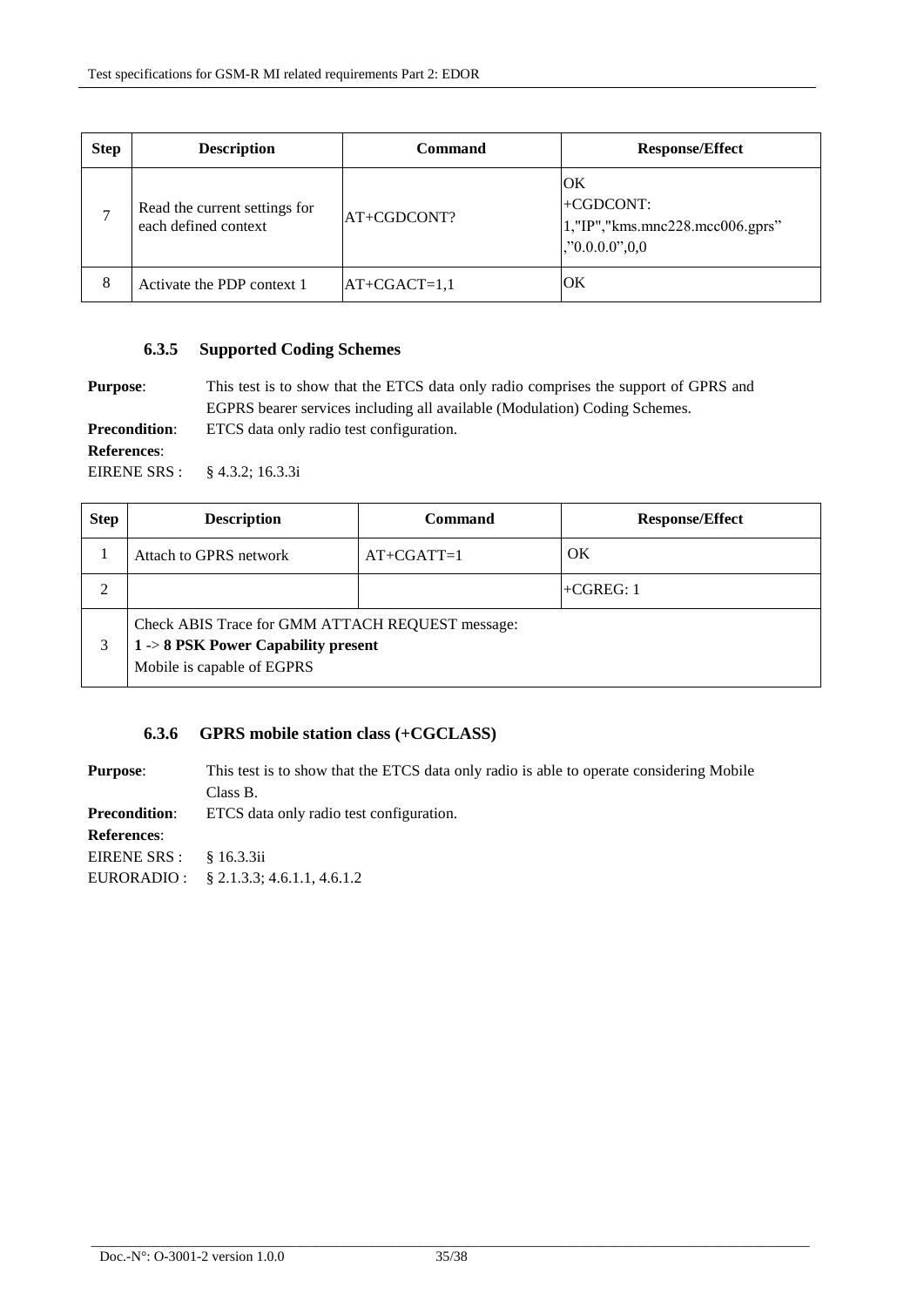| <b>Step</b>    | <b>Description</b>                                                           | <b>Command</b>  | <b>Response/Effect</b>                                     |
|----------------|------------------------------------------------------------------------------|-----------------|------------------------------------------------------------|
| 1              | List of supported classes                                                    | $AT+CGCLASS=?$  | OK<br>+CGCLASS: (list of supported<br><classes>)</classes> |
| $\overline{2}$ | Requesting default information on<br>the supported MT mode of<br>operation   | $AT+CGCLASS?$   | OK<br>+CGCLASS:"B" <sup>4</sup>                            |
| 3              | Test if requested mode is not<br>supported                                   | AT+CGCLASS="F"  | <b>ERROR</b>                                               |
| $\overline{4}$ | Attach to PS domain                                                          | $AT+CGATT=1$    | OK                                                         |
| 5              | Get current status of GPRS<br>network registration                           | AT+CGATT?       | $+CGATT:1$<br>OK                                           |
| 6              | Set mode to "CC" (CC means that<br>the MT would only operate CS<br>services) | AT+CGCLASS="CC" | <b>OK</b><br>(a PS detach shall be performed by the<br>MT) |
| $\overline{7}$ | Get current status of GPRS<br>network registration                           | AT+CGATT?       | $+CGATT:0$<br>OK                                           |

## **6.3.7 Handling of multiple ETCS connections (CS/PS mode)**

| This test is to show that the ETCS data only radio is capable of handling at least two<br><b>Purpose:</b> |                                                                                       |  |  |  |
|-----------------------------------------------------------------------------------------------------------|---------------------------------------------------------------------------------------|--|--|--|
|                                                                                                           | ETCS connections that are simultaneously active. These connections are established in |  |  |  |
|                                                                                                           | CS and PS mode.                                                                       |  |  |  |
| ETCS data only radio test configuration.<br><b>Precondition:</b>                                          |                                                                                       |  |  |  |
| <b>References:</b>                                                                                        |                                                                                       |  |  |  |
| EIRENE SRS : § 16.3.2; 16.3.3                                                                             |                                                                                       |  |  |  |
| EURORADIO :                                                                                               | § 4.6.4.1                                                                             |  |  |  |

| <b>Step</b>  | <b>Description</b>                                                                                                 | Command                                                             | <b>Response / Effect</b> |                                     |                                   |
|--------------|--------------------------------------------------------------------------------------------------------------------|---------------------------------------------------------------------|--------------------------|-------------------------------------|-----------------------------------|
|              |                                                                                                                    | EDOR(MS1)                                                           | $EDOR$ (MS 2)            | <b>EDOR</b><br>$(MS_1)$             | <b>EDOR</b><br>(MS <sub>2</sub> ) |
| $\mathbf{1}$ | Return the current Packet<br>Domain service state                                                                  | $AT+CGATT$ ?                                                        |                          | OK.<br>$+CGATT$ :<br>$\overline{0}$ |                                   |
| 2            | Attach to GPRS network                                                                                             | $AT+CGATT=1$                                                        |                          | OK                                  |                                   |
| 3            | Define the PDP context 1<br>with PDP type "IP" and<br>$APN$ (e.g.:<br>$\text{''etcs.mnc228.mcc006.gpr}$<br>$s$ "). | $AT+CGDCONT=1, "IP", "etcs.$<br>mnc228.mcc006.gprs"<br>, 0, 0, 0, 0 |                          | OK.                                 |                                   |

-

<sup>&</sup>lt;sup>4</sup> "B" means that the MT would operate PS and CS services but not simultaneously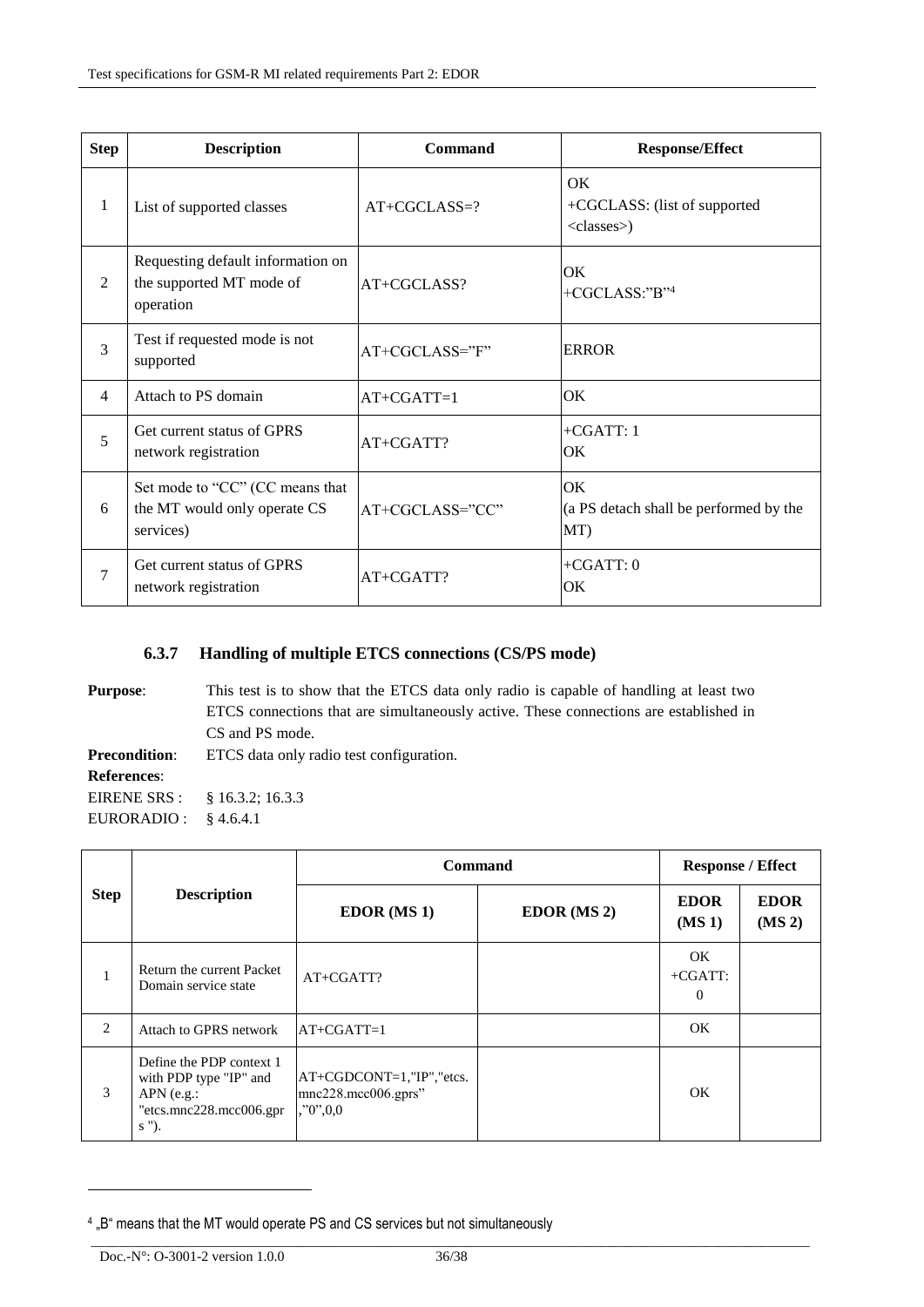| <b>Step</b>    | <b>Description</b>                                                | Command                                                 |                                                        | <b>Response / Effect</b>          |                                   |
|----------------|-------------------------------------------------------------------|---------------------------------------------------------|--------------------------------------------------------|-----------------------------------|-----------------------------------|
|                |                                                                   | <b>EDOR</b> (MS 1)                                      | EDOR (MS 2)                                            | <b>EDOR</b><br>(MS <sub>1</sub> ) | <b>EDOR</b><br>(MS <sub>2</sub> ) |
| $\overline{4}$ | Specify a quality of<br>service profile for the PDP<br>context 1  | $AT+CGEQREQ =$<br>1,1,64,64,4,4,0,1500,,"1E5<br>", 0, 1 |                                                        | OK                                |                                   |
| 5              | Activate the PDP context                                          | $AT+CGACT=1,1$                                          |                                                        | OK                                |                                   |
| 6              | Enables the<br>communication between<br>the TE and<br>the network | AT+CGDATA="PPP",1                                       |                                                        | OK                                |                                   |
| 7              | Set automatic call<br>answering to disable                        |                                                         | $ATS0=0$                                               |                                   | OK                                |
| 8              | Set the escape sequence to<br>$``++"$                             |                                                         | $ATS2=43$                                              |                                   | OK                                |
| 9              | Select bearer service type                                        |                                                         | AT+CBST=71,0,0                                         |                                   | OK                                |
| 10             | Set the DTE serial link<br>baud rate                              |                                                         | $AT+IPR=9600$                                          |                                   | OK                                |
| 11             | Read current used baud<br>rate                                    |                                                         | $AT+IPR?$                                              |                                   | $+$ IPR: 9600<br>OK               |
| 12             | Initiate data call to<br>Terminal equipment                       |                                                         | ATD <msisdn></msisdn>                                  |                                   | OK                                |
| 13             | Wait for accepting the<br>incoming call                           |                                                         |                                                        |                                   | <b>CONNECT</b><br>9600            |
| 14             |                                                                   |                                                         | Check if data transmission in both directions possible |                                   |                                   |
| 15             | Check if packet data transmission in both directions is possible  |                                                         |                                                        |                                   |                                   |
| 16             | Switch from data to<br>command mode                               |                                                         | $^{+++}$                                               |                                   | OK                                |
| 17             | Terminate data call                                               |                                                         | ATH                                                    |                                   | OK                                |
| 18             | Deactivate the PDP<br>context 1                                   | $AT+CGACT=0,1$                                          |                                                        | OK                                |                                   |

## **6.3.8 Handling of multiple ETCS connections (PS mode)**

**Purpose:** This test is to show that the ETCS data only radio is capable of handling at least two ETCS connections that are simultaneously active. These connections are established in PS mode. **Precondition:** ETCS data only radio test configuration. **References**: EIRENE SRS : EURORADIO : § 16.3.2; 16.3.3 § 2.1.3.23; 4.6.4.1